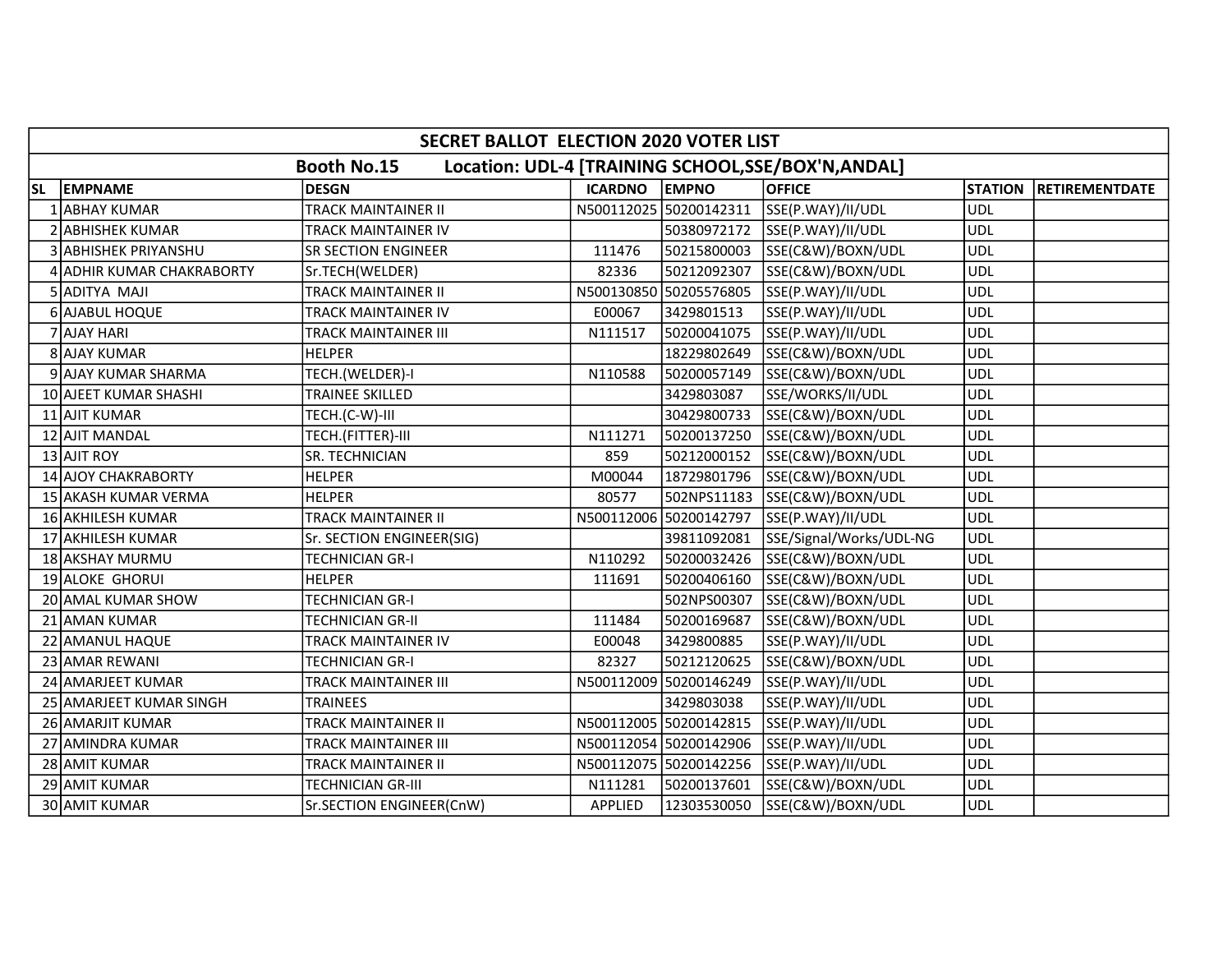|           | SECRET BALLOT ELECTION 2020 VOTER LIST                                    |                             |                |                        |                                        |                |                       |  |  |  |  |
|-----------|---------------------------------------------------------------------------|-----------------------------|----------------|------------------------|----------------------------------------|----------------|-----------------------|--|--|--|--|
|           | Location: UDL-4 [TRAINING SCHOOL, SSE/BOX'N, ANDAL]<br><b>Booth No.15</b> |                             |                |                        |                                        |                |                       |  |  |  |  |
| <b>SL</b> | <b>EMPNAME</b>                                                            | DESGN                       | <b>ICARDNO</b> | <b>EMPNO</b>           | <b>OFFICE</b>                          | <b>STATION</b> | <b>RETIREMENTDATE</b> |  |  |  |  |
|           | 31 AMLAN KUMAR MONDAL                                                     | <b>HELPER</b>               | 1101           | 502NPS00611            | SSE(C&W)/BOXN/UDL                      | <b>UDL</b>     |                       |  |  |  |  |
|           | 32 AMOD KUMAR PANDIT                                                      | TRACK MAINTAINER III        |                | 50200149457            | SSE(P.WAY)/II/UDL                      | <b>UDL</b>     |                       |  |  |  |  |
|           | 33 AMRITA KUMAR PAL                                                       | <b>VALVE MAN</b>            | N50012999      | 50200177908            | SSE/WORKS/II/UDL                       | <b>UDL</b>     |                       |  |  |  |  |
|           | 34 AMRITA TOPPO                                                           | Sr.SECTION ENGINEER(CnW)    | N111159        | 50200133917            | SSE(C&W)/BOXN/UDL                      | <b>UDL</b>     |                       |  |  |  |  |
|           | <b>35 ANAKIT KUMAR SINGH</b>                                              | TRACK MAINTAINER III        |                | N500112014 50200146237 | SSE(P.WAY)/II/UDL                      | <b>UDL</b>     |                       |  |  |  |  |
|           | 36 ANAND KUMAR                                                            | TECH.(FITTER)-II            | N110957        | 50200126354            | SSE(C&W)/BOXN/UDL                      | <b>UDL</b>     |                       |  |  |  |  |
|           | 37 ANAND KUMAR                                                            | <b>HELPER</b>               | 1118061        | 3429800635             | SSE(C&W)/BOXN/UDL                      | <b>UDL</b>     |                       |  |  |  |  |
|           | 38 ANIKET KUMAR                                                           | <b>TRACK MAINTAINER III</b> |                | N500112034 50200142955 | SSE(P.WAY)/II/UDL                      | <b>UDL</b>     |                       |  |  |  |  |
|           | 39 ANIL KR KOYA                                                           | TECHNICIAN GR-I             | N110269        | 50200054770            | SSE(C&W)/BOXN/UDL                      | <b>UDL</b>     |                       |  |  |  |  |
|           | 40 ANIL KUMAR RAM                                                         | <b>TECHNICIAN GR-I</b>      | 82156          | 50212130000            | SSE(C&W)/BOXN/UDL                      | <b>UDL</b>     |                       |  |  |  |  |
|           | 41 ANIL KUMAR SINGH                                                       | TRACK MAINTAINER II         | N111569        | 50200126433            | SSE(P.WAY)/II/UDL                      | <b>UDL</b>     |                       |  |  |  |  |
|           | 42 ANIRBAN CHAKRABORTY                                                    | TECH.(WELDER)-I             | N110946        | 50200118382            | SSE(C&W)/BOXN/UDL                      | <b>UDL</b>     |                       |  |  |  |  |
|           | 43 ANITA ROY                                                              | <b>HELPER</b>               | N40236         | 50200051688            | SSE/WORKS/II/UDL                       | <b>UDL</b>     |                       |  |  |  |  |
|           | 44 ANJANI KUMAR                                                           | TRACK MAINTAINER II         | N111543        | 50200125064            | SSE(P.WAY)/II/UDL                      | <b>UDL</b>     |                       |  |  |  |  |
|           | 45 ANMOL RANJAN HORO                                                      | <b>TECHNICIAN GR-I</b>      | N111211        | 50200125684            | SSE(C&W)/BOXN/UDL                      | <b>UDL</b>     |                       |  |  |  |  |
|           | 46 ANUP EKKA                                                              | <b>TECHNICIAN GR-I</b>      | N110951        | 50200097470            | SSE(C&W)/BOXN/UDL                      | <b>UDL</b>     |                       |  |  |  |  |
|           | 47 ANUP KR SARKAR                                                         | <b>TRACK MAINTAINER III</b> |                | N500131143 50714107390 | SSE(P.WAY)/II/UDL                      | <b>UDL</b>     |                       |  |  |  |  |
|           | 48 ANUP PRASAD                                                            | TECH.(FITTER)-III           | N111259        | 50200137297            | SSE(C&W)/BOXN/UDL                      | <b>UDL</b>     |                       |  |  |  |  |
|           | 49 ANURODH KUMAR BHAGAT                                                   | <b>KHALASI HELPER</b>       |                | 18329801674            | SSE(C&W)/BOXN/UDL                      | <b>UDL</b>     |                       |  |  |  |  |
|           | 50 ARGHYA DEY                                                             | TRACK MAINTAINER IV         |                | 3429802174             | SSE(P.WAY)/II/UDL                      | <b>UDL</b>     |                       |  |  |  |  |
|           | 51 ARINDAM MAHATA                                                         | Sr.TECH(WELDER)             | 82158          | 50212101187            | SSE(C&W)/BOXN/UDL                      | <b>UDL</b>     |                       |  |  |  |  |
|           | 52 ARINDAM ROY                                                            | <b>KHALASI HELPER</b>       |                | 18329801973            | SSE(C&W)/BOXN/UDL                      | <b>UDL</b>     |                       |  |  |  |  |
|           | 53 ARJUN GOPE                                                             | TRACK MAINTAINER II         | N111572        | 50200049992            | SSE(P.WAY)/II/UDL                      | <b>UDL</b>     |                       |  |  |  |  |
|           | 54 ARJUN MAHTO                                                            | HELPER                      |                | 3429801951             | SSE(C&W)/BOXN/UDL                      | <b>UDL</b>     |                       |  |  |  |  |
|           | 55 ARJUN YADAV                                                            | <b>TRACK MAINTAINER II</b>  |                | N500111547 50200081218 | SSE(P.WAY)/II/UDL                      | <b>UDL</b>     |                       |  |  |  |  |
|           | 56 ARUN KUMAR MAHATO                                                      | <b>HELPER</b>               | 1118064        | 3429800756             | SSE(C&W)/BOXN/UDL                      | <b>UDL</b>     |                       |  |  |  |  |
|           | 57 ARUNA DAS                                                              | TRACK MAINTAINER IV         |                | 3429802462             | SSE(P.WAY)/II/UDL                      | <b>UDL</b>     |                       |  |  |  |  |
|           | 58 ARUP CHOUDHURY                                                         | SR. TECHNICIAN              | N110271        | 50212145348            | SSE(C&W)/BOXN/UDL                      | <b>UDL</b>     |                       |  |  |  |  |
|           | 59 ARVIND KUMAR                                                           | TECH(TURNER)-I              | 1142           | 50212087361            | SSE(C&W)/BOXN/UDL                      | <b>UDL</b>     |                       |  |  |  |  |
|           | 60 ASHIS BRAHMA                                                           | <b>HELPER</b>               |                |                        | N50013004 502NPS00218 SSE/WORKS/II/UDL | <b>UDL</b>     |                       |  |  |  |  |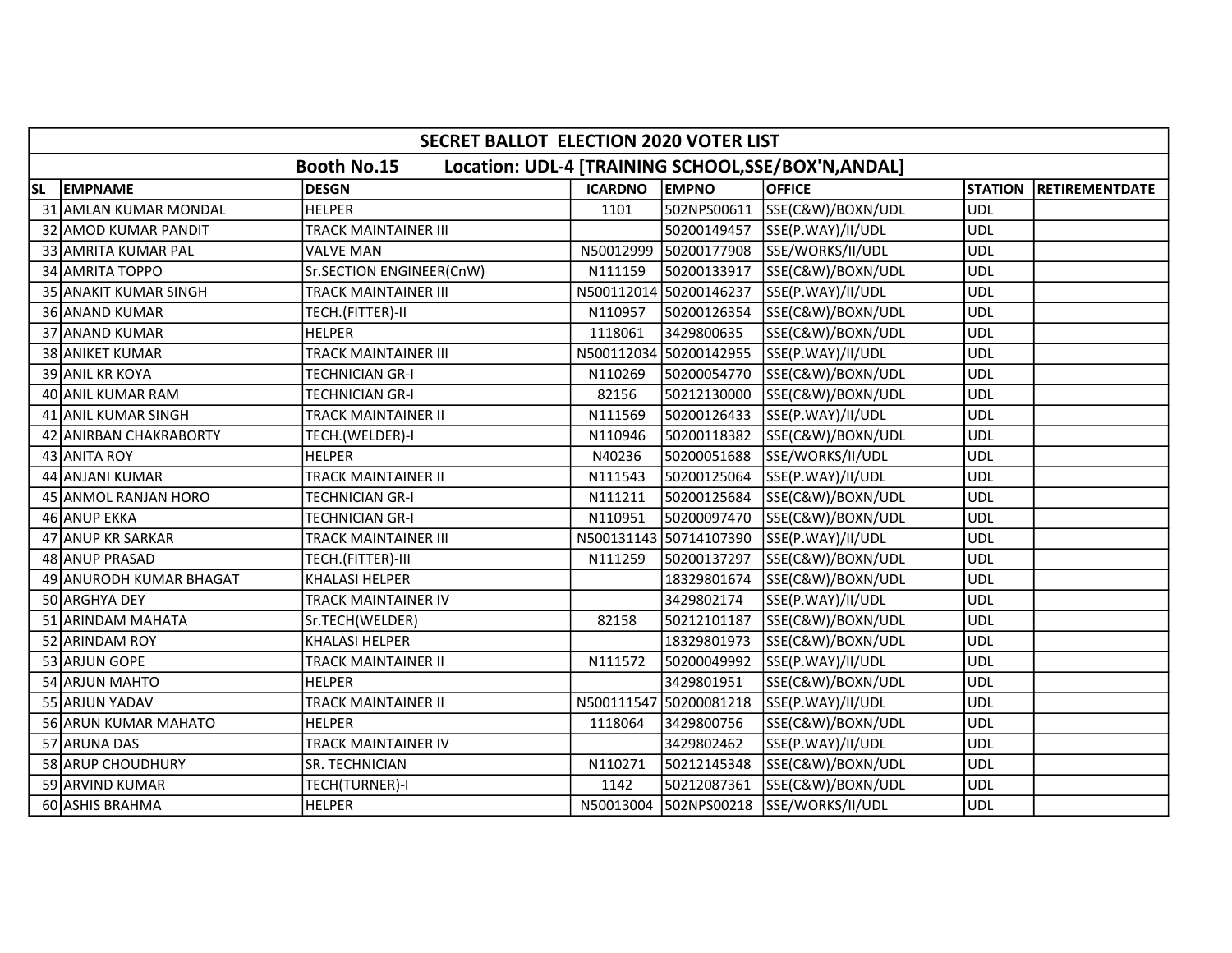|           | <b>SECRET BALLOT ELECTION 2020 VOTER LIST</b>                             |                            |                |                        |                         |                |                       |  |  |  |  |
|-----------|---------------------------------------------------------------------------|----------------------------|----------------|------------------------|-------------------------|----------------|-----------------------|--|--|--|--|
|           | Location: UDL-4 [TRAINING SCHOOL, SSE/BOX'N, ANDAL]<br><b>Booth No.15</b> |                            |                |                        |                         |                |                       |  |  |  |  |
| <b>SL</b> | <b>EMPNAME</b>                                                            | DESGN                      | <b>ICARDNO</b> | <b>EMPNO</b>           | <b>OFFICE</b>           | <b>STATION</b> | <b>RETIREMENTDATE</b> |  |  |  |  |
|           | 61 ASHIS GHARAMI                                                          | <b>HELPER</b>              |                | 12221403004            | SSE(C&W)/BOXN/UDL       | <b>UDL</b>     |                       |  |  |  |  |
|           | 62 ASHISH KUMAR RANJAN                                                    | <b>TECHNICIAN GR-II</b>    |                | 50200169791            | SSE(C&W)/BOXN/UDL       | <b>UDL</b>     |                       |  |  |  |  |
|           | 63 ASHISH KUMAR SINGH                                                     | TECHNICIAN GR-III          | N111260        | 50200137480            | SSE(C&W)/BOXN/UDL       | <b>UDL</b>     |                       |  |  |  |  |
|           | 64 ASHOK KUMAR                                                            | <b>TECHNICIAN GR-III</b>   | N111320        | 50200141719            | SSE(C&W)/BOXN/UDL       | <b>UDL</b>     |                       |  |  |  |  |
|           | 65 ASHOK KUMAR MANDAL                                                     | TECHNICIAN GR-I            | 82405          | 50200018181            | SSE(C&W)/BOXN/UDL       | <b>UDL</b>     |                       |  |  |  |  |
|           | 66 ASHOK KUMAR MODI                                                       | SR. TECHNICIAN             | 82122          | 50212127980            | SSE(C&W)/BOXN/UDL       | <b>UDL</b>     |                       |  |  |  |  |
|           | 67 ASHOK NARAYAN SINGH                                                    | SR. TECHNICIAN             | 823            | 50206078000            | SSE(C&W)/BOXN/UDL       | <b>UDL</b>     |                       |  |  |  |  |
|           | 68 ASHUTOSH DAS                                                           | Sr.SECTION ENGINEER(CnW)   | 82144          | 50212123857            | SSE(C&W)/BOXN/UDL       | <b>UDL</b>     |                       |  |  |  |  |
|           | 69 ASIM BANERJEE                                                          | TECH.(FITTER)-I            | N110547        | 50200095254            | SSE(C&W)/BOXN/UDL       | <b>UDL</b>     |                       |  |  |  |  |
|           | 70 ASUTOSH DAS                                                            | <b>TRACK MAINTAINER IV</b> |                | 3429802331             | SSE(P.WAY)/II/UDL       | <b>UDL</b>     |                       |  |  |  |  |
|           | 71 AVIJIT MAJUMDAR                                                        | TECH.(FITTER)-III          | M00043         | 50200405612            | SSE(C&W)/BOXN/UDL       | <b>UDL</b>     |                       |  |  |  |  |
|           | 72 AVIJIT SOME                                                            | <b>TECHNICIAN GR-I</b>     | N110941        | 50200123997            | SSE(C&W)/BOXN/UDL       | <b>UDL</b>     |                       |  |  |  |  |
|           | 73 AVINASH KUMAR                                                          | TRACK MAINTAINER III       |                | N500112069 50200143005 | SSE(P.WAY)/II/UDL       | UDL            |                       |  |  |  |  |
|           | 74 AYAN BASU                                                              | TRACK MAINTAINER IV        |                | 3429802172             | SSE(P.WAY)/II/UDL       | <b>UDL</b>     |                       |  |  |  |  |
|           | 75 BABLOO KUMAR                                                           | <b>TECHNICIAN GR-II</b>    | 1112           | 50200170070            | SSE(C&W)/BOXN/UDL       | <b>UDL</b>     |                       |  |  |  |  |
|           | 76 BABLU TUDU                                                             | SR. TECHNICIAN             | 851            | 50212085170            | SSE(C&W)/BOXN/UDL       | <b>UDL</b>     |                       |  |  |  |  |
|           | 77 BABU HARI                                                              | <b>TRAINEE</b>             |                | N500130176 50200154878 | SSE/WORKS/II/UDL        | UDL            |                       |  |  |  |  |
|           | 78 BADAL CHANDRA GHOSH                                                    | SR. TECHNICIAN             | 807            | 50206078096            | SSE(C&W)/BOXN/UDL       | UDL            |                       |  |  |  |  |
|           | 79 BADRI MISTRY                                                           | Sr.TECH(BLACK SMITH)       | 120578         | 50212046887            | SSE/Signal/Works/UDL-NG | <b>UDL</b>     |                       |  |  |  |  |
|           | 80 BADRI ORAON                                                            | <b>TRACK MAINTAINER I</b>  | N111579        | 50200049967            | SSE(P.WAY)/II/UDL       | <b>UDL</b>     |                       |  |  |  |  |
|           | 81 BAIJNATH MAHATO                                                        | TRACK MAINTAINER I         | N111508        | 50212032890            | SSE(P.WAY)/II/UDL       | <b>UDL</b>     |                       |  |  |  |  |
|           | 82 BAJRANG RIKHISAN                                                       | <b>TRAINEE</b>             |                | 502NPS09806            | SSE/WORKS/II/UDL        | <b>UDL</b>     |                       |  |  |  |  |
|           | 83 BALDEO YADAV                                                           | TRACK MAINTAINER II        | N111507        | 50200081280            | SSE(P.WAY)/II/UDL       | <b>UDL</b>     |                       |  |  |  |  |
|           | 84 BALESHWAR SINGH                                                        | TECH.(WELDER)-I            | N110592        | 50200041970            | SSE(C&W)/BOXN/UDL       | <b>UDL</b>     |                       |  |  |  |  |
|           | 85 BAPAN BISWAS                                                           | TRACK MAINTAINER IV        |                | 3429802334             | SSE(P.WAY)/II/UDL       | <b>UDL</b>     |                       |  |  |  |  |
|           | 86 BASANT KUMAR GOUDA                                                     | TECH.(BLACK SMITH)-I       | N111536        | 50200044179            | SSE(P.WAY)/II/UDL       | UDL            |                       |  |  |  |  |
|           | 87 BASANTA KUMAR MONDAL                                                   | SR. TECHNICIAN             | 828            | 50206078140            | SSE(C&W)/BOXN/UDL       | <b>UDL</b>     |                       |  |  |  |  |
|           | 88 BASDEO YADAV                                                           | TRACK MAINTAINER II        | N111506        | 50200049980            | SSE(P.WAY)/II/UDL       | <b>UDL</b>     |                       |  |  |  |  |
|           | 89 BASUDEB SEN                                                            | TRACK MAINTAINER IV        |                | 3429802170             | SSE(P.WAY)/II/UDL       | <b>UDL</b>     |                       |  |  |  |  |
|           | 90 BASUDEO MARANDI                                                        | <b>TECHNICIAN GR-I</b>     | N110274        | 50200033868            | SSE(C&W)/BOXN/UDL       | <b>UDL</b>     |                       |  |  |  |  |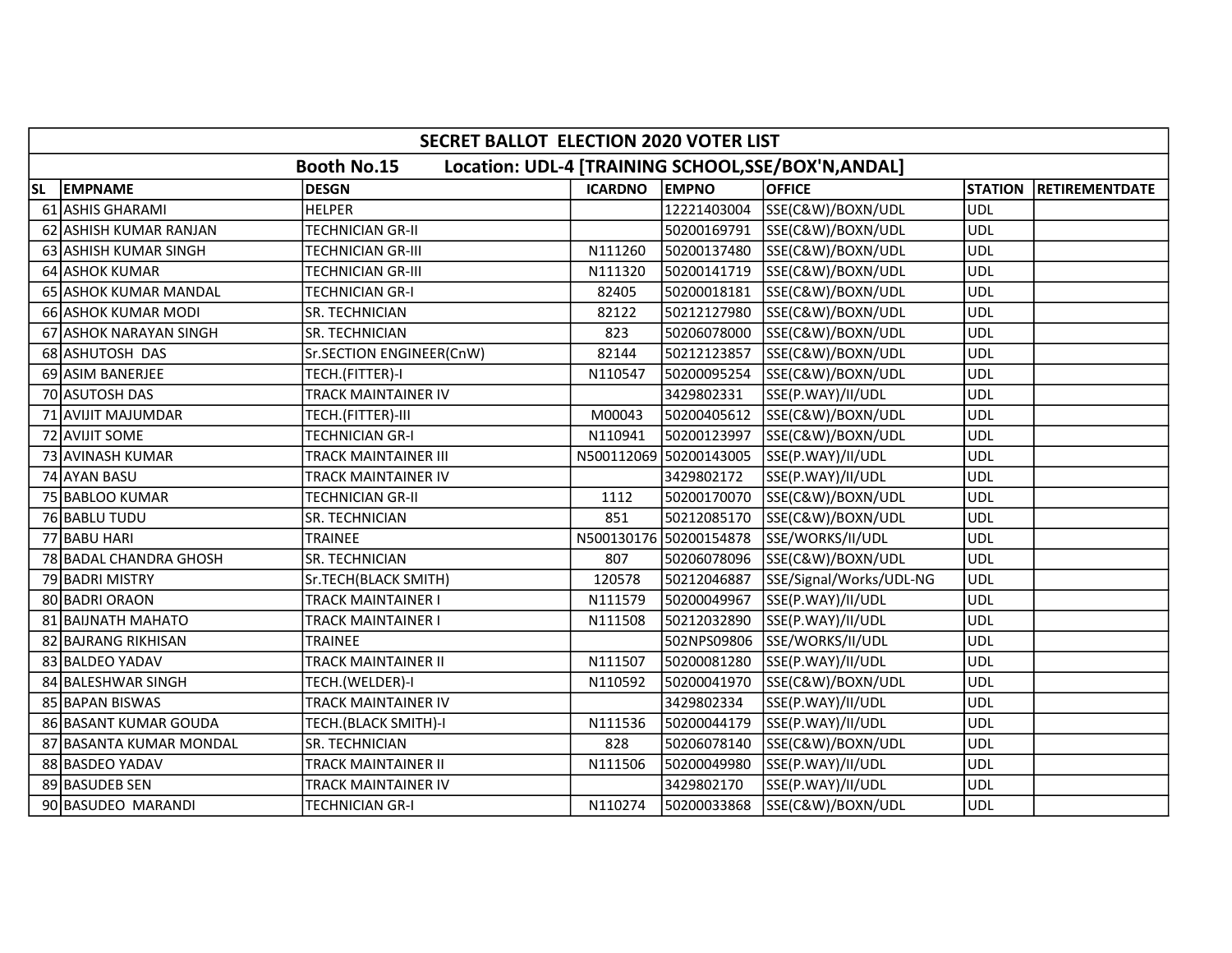|           | SECRET BALLOT ELECTION 2020 VOTER LIST |                           |                |              |                                                     |                |                       |  |  |  |
|-----------|----------------------------------------|---------------------------|----------------|--------------|-----------------------------------------------------|----------------|-----------------------|--|--|--|
|           |                                        | <b>Booth No.15</b>        |                |              | Location: UDL-4 [TRAINING SCHOOL, SSE/BOX'N, ANDAL] |                |                       |  |  |  |
| <b>SL</b> | <b>EMPNAME</b>                         | <b>DESGN</b>              | <b>ICARDNO</b> | <b>EMPNO</b> | <b>OFFICE</b>                                       | <b>STATION</b> | <b>RETIREMENTDATE</b> |  |  |  |
|           | 91 BASUDEO YADAV                       | <b>TRACK MAINTAINER I</b> | N111561        | 50200080032  | SSE(P.WAY)/II/UDL                                   | <b>UDL</b>     |                       |  |  |  |
|           | 92 BASUDEO YADAV                       | <b>TRACK MAINTAINER I</b> | N111499        | 50200081231  | SSE(P.WAY)/II/UDL                                   | <b>UDL</b>     |                       |  |  |  |
|           | 93 BASUDEV LOHAR                       | <b>TECHNICIAN GR-I</b>    | 57             | 50212083276  | SSE(C&W)/BOXN/UDL                                   | <b>UDL</b>     |                       |  |  |  |
|           | 94 BEDAMITA MAZUMDAR                   | OFFICE SUPERINTENDENT     | N170388        | 50200072515  | SSE/Signal/Works/UDL-NG                             | <b>UDL</b>     |                       |  |  |  |
|           | 95 BENOY KUMAR SEAL                    | TECH.(FITTER)-III         | 10800750       | 50213002636  | SSE(C&W)/BOXN/UDL                                   | <b>UDL</b>     |                       |  |  |  |
|           | 96 BHADUA ORAM                         | Sr.TECH. MASON            | N111304        | 50210104604  | SSE/WORKS/II/UDL                                    | <b>UDL</b>     |                       |  |  |  |
|           | 97 BHASKAR PODDER                      | TECH.(FITTER)-I           | N110945        | 50206004933  | SSE(C&W)/BOXN/UDL                                   | <b>UDL</b>     |                       |  |  |  |
|           | 98 BHAV NATH KUMAR                     | TECH.(FITTER)-I           | N110258        | 50200036122  | SSE(C&W)/BOXN/UDL                                   | <b>UDL</b>     |                       |  |  |  |
|           | 99 BHIM PANDIT                         | TECH.(WELDER)-III         |                | 50229800215  | SSE(C&W)/BOXN/UDL                                   | <b>UDL</b>     |                       |  |  |  |
|           | 100 BHOLA NATH GHOSH                   | <b>TECHNICIAN GR-III</b>  | N111280        | 50200137479  | SSE(C&W)/BOXN/UDL                                   | <b>UDL</b>     |                       |  |  |  |
|           | 101 BHOLA NATH SHARMA                  | Sr.SECTION ENGINEER(CnW)  | 802            | 50206078059  | SSE(C&W)/BOXN/UDL                                   | <b>UDL</b>     |                       |  |  |  |
|           | 102 BHUDEO MAHATO                      | CHOWKIDAR                 | 120585         | 50212089140  | SSE/Signal/Works/UDL-NG                             | <b>UDL</b>     |                       |  |  |  |
|           | 103 BIBEKANAND KUMAR                   | TRACK MAINTAINER IV       |                | 50320131574  | SSE(P.WAY)/II/UDL                                   | <b>UDL</b>     |                       |  |  |  |
|           | 104 BIDHAN CHANDRA MAITI               | <b>HELPER</b>             | 111467         | 50200178664  | SSE(C&W)/BOXN/UDL                                   | <b>UDL</b>     |                       |  |  |  |
|           | 105 BIJAN BISWAS                       | TECH.(WELDER)-I           | N110958        | 50200124357  | SSE(C&W)/BOXN/UDL                                   | <b>UDL</b>     |                       |  |  |  |
|           | 106 BIJENDRA KUMAR SINGH               | Sr.SECTION ENGINEER(CnW)  | N110605        | 50200049803  | SSE(C&W)/BOXN/UDL                                   | <b>UDL</b>     |                       |  |  |  |
|           | 107 BIJOY KUMAR MAJI                   | <b>TECHNICIAN GR-II</b>   | 1106           | 50200169663  | SSE(C&W)/BOXN/UDL                                   | <b>UDL</b>     |                       |  |  |  |
|           | 108 BIJOY MUDI                         | SR. TECHNICIAN            | 82164          | 50205348614  | SSE(C&W)/BOXN/UDL                                   | <b>UDL</b>     |                       |  |  |  |
|           | 109 BIKASH KUMAR                       | TRACK MAINTAINER IV       |                | 50329802039  | SSE(P.WAY)/II/UDL                                   | <b>UDL</b>     |                       |  |  |  |
|           | 110 BIKASH MONDAL                      | <b>HELPER</b>             | 170741         | 3429800433   | SSE/Signal/Works/UDL-NG                             | <b>UDL</b>     |                       |  |  |  |
|           | 111 BIMALESH KUMAR BIMAL               | TRACK MAINTAINER IV       | E000202        | 50200142992  | AEN/1/UDL                                           | <b>UDL</b>     |                       |  |  |  |
|           | 112 BIMLESH KUMAR                      | <b>TECHNICIAN GR-II</b>   | 111481         | 50200169640  | SSE(C&W)/BOXN/UDL                                   | <b>UDL</b>     |                       |  |  |  |
|           | 113 BINOD DAS BAURI                    | TECH.(CRANE DRIVER)-II    | N110545        | 50200021878  | SSE(C&W)/BOXN/UDL                                   | <b>UDL</b>     |                       |  |  |  |
|           | 114 BINOD KUMAR SINGH                  | TRACK MAINTAINER IV       |                | 50881302818  | SSE(P.WAY)/II/UDL                                   | <b>UDL</b>     |                       |  |  |  |
|           | 115 BINOD RAJAK                        | TECH.(WELDER)-I           | N110289        | 50212139919  | SSE(C&W)/BOXN/UDL                                   | <b>UDL</b>     |                       |  |  |  |
|           | 116 BINOY KUMAR BANERJEE               | TECH.(FITTER)-II          | N111207        | 50200122397  | SSE(C&W)/BOXN/UDL                                   | <b>UDL</b>     |                       |  |  |  |
|           | 117 BINOY KUMAR PARHI                  | TECH.(CABLE-JOINTER)-I    | 120572         | 50212081772  | SSE/Signal/Works/UDL-NG                             | <b>UDL</b>     |                       |  |  |  |
|           | 118 BIPIN BIHARI                       | <b>TECHNICIAN GR-II</b>   | M00038         | 50200122658  | SSE(C&W)/BOXN/UDL                                   | <b>UDL</b>     |                       |  |  |  |
|           | 119 BIPIN BIHARI MONDAL                | <b>HELPER</b>             |                | 247IK090116  | SSE(C&W)/BOXN/UDL                                   | <b>UDL</b>     |                       |  |  |  |
|           | 120 BIPLAB BARAI                       | TRACK MAINTAINER III      |                | 18229802148  | SSE(P.WAY)/II/UDL                                   | <b>UDL</b>     |                       |  |  |  |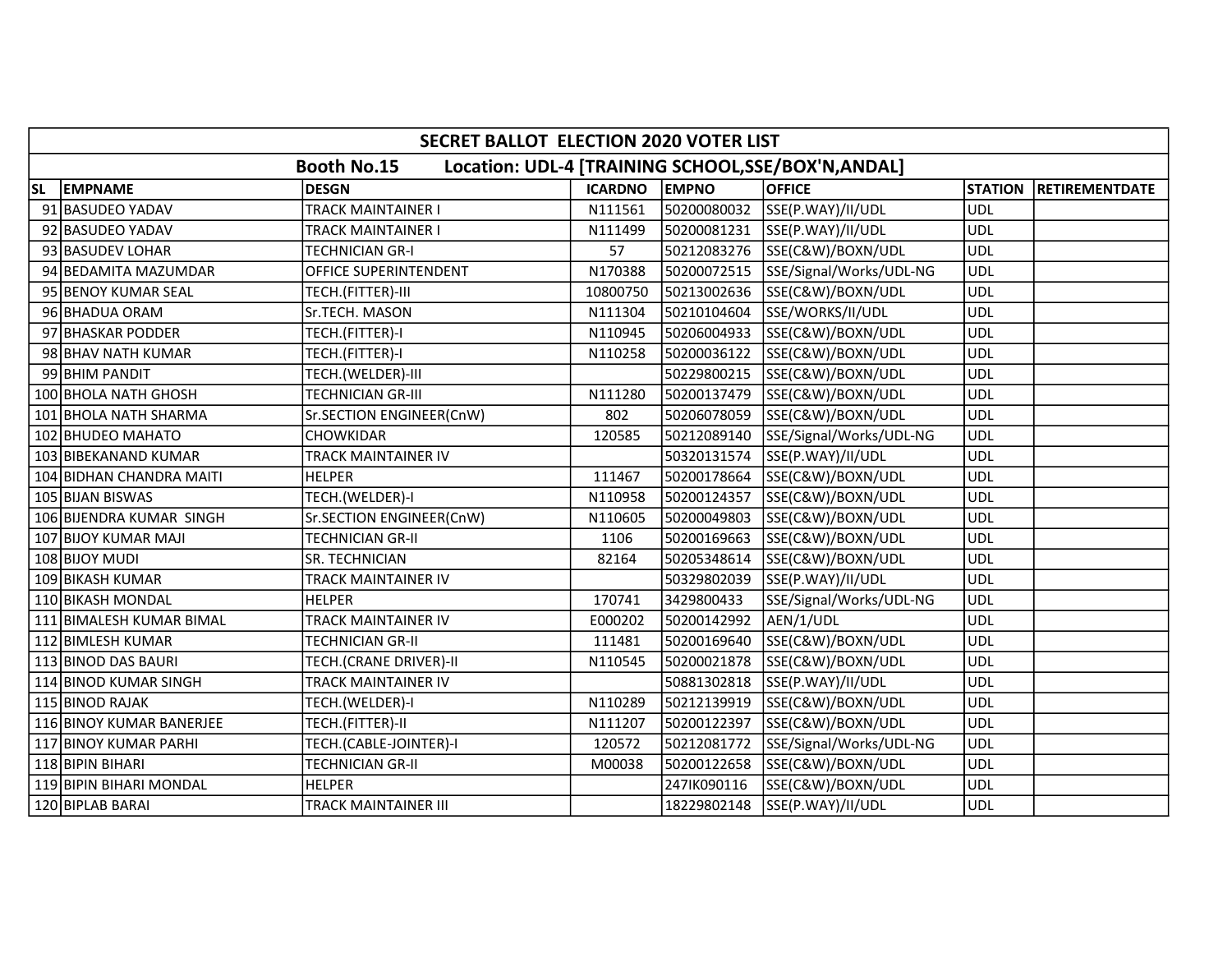|           | SECRET BALLOT ELECTION 2020 VOTER LIST                                    |                             |                |                        |                   |                |                       |  |  |  |  |
|-----------|---------------------------------------------------------------------------|-----------------------------|----------------|------------------------|-------------------|----------------|-----------------------|--|--|--|--|
|           | <b>Booth No.15</b><br>Location: UDL-4 [TRAINING SCHOOL, SSE/BOX'N, ANDAL] |                             |                |                        |                   |                |                       |  |  |  |  |
| <b>SL</b> | <b>EMPNAME</b>                                                            | <b>DESGN</b>                | <b>ICARDNO</b> | <b>EMPNO</b>           | <b>OFFICE</b>     | <b>STATION</b> | <b>RETIREMENTDATE</b> |  |  |  |  |
|           | 121 BIRENDRA KUMAR                                                        | <b>TECHNICIAN GR-III</b>    | N111354        | 50200141707            | SSE(C&W)/BOXN/UDL | <b>UDL</b>     |                       |  |  |  |  |
|           | 122 BIRENDRA KUMAR                                                        | TRACK MAINTAINER III        |                | N500112062 50200142268 | SSE(P.WAY)/II/UDL | <b>UDL</b>     |                       |  |  |  |  |
|           | 123 BIRENDRANATH BISWAS                                                   | <b>TRACK MAINTAINER IV</b>  |                | 3429802332             | SSE(P.WAY)/II/UDL | <b>UDL</b>     |                       |  |  |  |  |
|           | 124 BISWANATH SARKAR                                                      | TECH.(MASON)-I              | N111320        | 50200085510            | SSE/WORKS/II/UDL  | <b>UDL</b>     |                       |  |  |  |  |
|           | 125 BIVASH BISWAS                                                         | OFFICE SUPERINTENDENT       | N111300        | 50212079510            | SSE(P.WAY)/II/UDL | UDL            |                       |  |  |  |  |
|           | 126 BRAHMDEO SHAW                                                         | <b>VALVE MAN</b>            | N111306        | 50212031161            | SSE/WORKS/II/UDL  | <b>UDL</b>     |                       |  |  |  |  |
|           | 127 CHANDAN ACHARJEE                                                      | TECH.(FITTER)-III           | 111692         | 50200405560            | SSE(C&W)/BOXN/UDL | <b>UDL</b>     |                       |  |  |  |  |
|           | 128 CHANDAN CHATTERJEE                                                    | <b>TECHNICIAN GR-III</b>    | N111283        | 50200137145            | SSE(C&W)/BOXN/UDL | <b>UDL</b>     |                       |  |  |  |  |
|           | 129 CHANDAN GHATAK                                                        | TECH.(CRANE DRIVER)-I       | N110571        | 50212140661            | SSE(C&W)/BOXN/UDL | <b>UDL</b>     |                       |  |  |  |  |
|           | 130 CHANDAN KUMAR                                                         | TECH.(CRANE DRIVER)-I       | 111594         | 502NPS06152            | SSE(C&W)/BOXN/UDL | <b>UDL</b>     |                       |  |  |  |  |
|           | 131 CHANDAN KUMAR CHAURASIA                                               | <b>HELPER</b>               | 1118063A       | 3429800494             | SSE(C&W)/BOXN/UDL | <b>UDL</b>     |                       |  |  |  |  |
|           | 132 CHANDAN LALL                                                          | OFFICE SUPERINTENDENT       | 1118054        | 50200124795            | SSE(C&W)/BOXN/UDL | <b>UDL</b>     |                       |  |  |  |  |
|           | 133 CHANDANA KHAN (MALIK)                                                 | <b>TECHNICIAN GR-I</b>      | 82413          | 50200012622            | SSE(C&W)/BOXN/UDL | <b>UDL</b>     |                       |  |  |  |  |
|           | 134 CHANDRADEO YADAV                                                      | <b>TRACK MAINTAINER II</b>  | N111519        | 50200049943            | SSE(P.WAY)/II/UDL | <b>UDL</b>     |                       |  |  |  |  |
|           | 135 CHATTOO PRASAD                                                        | <b>TECHNICIAN GR-I</b>      | N110291        | 50212007468            | SSE(C&W)/BOXN/UDL | <b>UDL</b>     |                       |  |  |  |  |
|           | 136 CHHAYA KISKU                                                          | PEON                        |                | 3429800075             | SSE/WORKS/II/UDL  | <b>UDL</b>     |                       |  |  |  |  |
|           | 137 CHHOTELAL KUMAR                                                       | <b>TRACK MAINTAINER II</b>  |                | N500112037 50200141859 | SSE(P.WAY)/II/UDL | <b>UDL</b>     |                       |  |  |  |  |
|           | 138 CHINMOY MAZUMDER                                                      | <b>TECHNICIAN GR-I</b>      |                | 502NPS00309            | SSE(C&W)/BOXN/UDL | <b>UDL</b>     |                       |  |  |  |  |
|           | 139 CHINTA SINHA                                                          | <b>VALVE MAN</b>            | N40417         | 50200070520            | SSE/WORKS/II/UDL  | <b>UDL</b>     |                       |  |  |  |  |
|           | 140 CHIRANJIT PAL                                                         | TRACK MAINTAINER IV         |                | 3429802468             | SSE(P.WAY)/II/UDL | <b>UDL</b>     |                       |  |  |  |  |
|           | 141 CHITRANJAN KUMAR                                                      | Sr.SECTION ENGINEER(CnW)    | N110750        | 50212142979            | SSE(C&W)/BOXN/UDL | <b>UDL</b>     |                       |  |  |  |  |
|           | <b>142 DASRATH MAHATON</b>                                                | <b>TECHNICIAN GR-I</b>      | 82329          | 50212120595            | SSE(C&W)/BOXN/UDL | <b>UDL</b>     |                       |  |  |  |  |
|           | 143 DAYANAND KUMAR                                                        | <b>TRACK MAINTAINER III</b> | N500112012     | 50200144060            | SSE(P.WAY)/II/UDL | <b>UDL</b>     |                       |  |  |  |  |
|           | 144 DAYARAM MEENA                                                         | TRACK MAINTAINER IV         | E00065         | 3429801048             | SSE(P.WAY)/II/UDL | <b>UDL</b>     |                       |  |  |  |  |
|           | 145 DEBABRATA BAKSHI                                                      | <b>TRACK MAINTAINER IV</b>  |                | 3429802327             | SSE(P.WAY)/II/UDL | <b>UDL</b>     |                       |  |  |  |  |
|           | 146 DEBASHIS BISWAS                                                       | TECH.(WELDER)-I             | N110510        | 50200062327            | SSE(C&W)/BOXN/UDL | <b>UDL</b>     |                       |  |  |  |  |
|           | 147 DEBASIS BHANDARY                                                      | TRACK MAINTAINER IV         | E00051         | 18329801787            | SSE(P.WAY)/II/UDL | <b>UDL</b>     |                       |  |  |  |  |
|           | 148 DEBASISH GARAI                                                        | <b>TRACK MAINTAINER III</b> |                | N500130848 50200404634 | SSE(P.WAY)/II/UDL | <b>UDL</b>     |                       |  |  |  |  |
|           | 149 DEBNATH DEY                                                           | <b>VALVE MAN</b>            | N50012998      | 50200177003            | SSE/WORKS/II/UDL  | <b>UDL</b>     |                       |  |  |  |  |
|           | 150 DEBRAJ HUDATI                                                         | TRACK MAINTAINER IV         |                | 3429802461             | SSE(P.WAY)/II/UDL | <b>UDL</b>     |                       |  |  |  |  |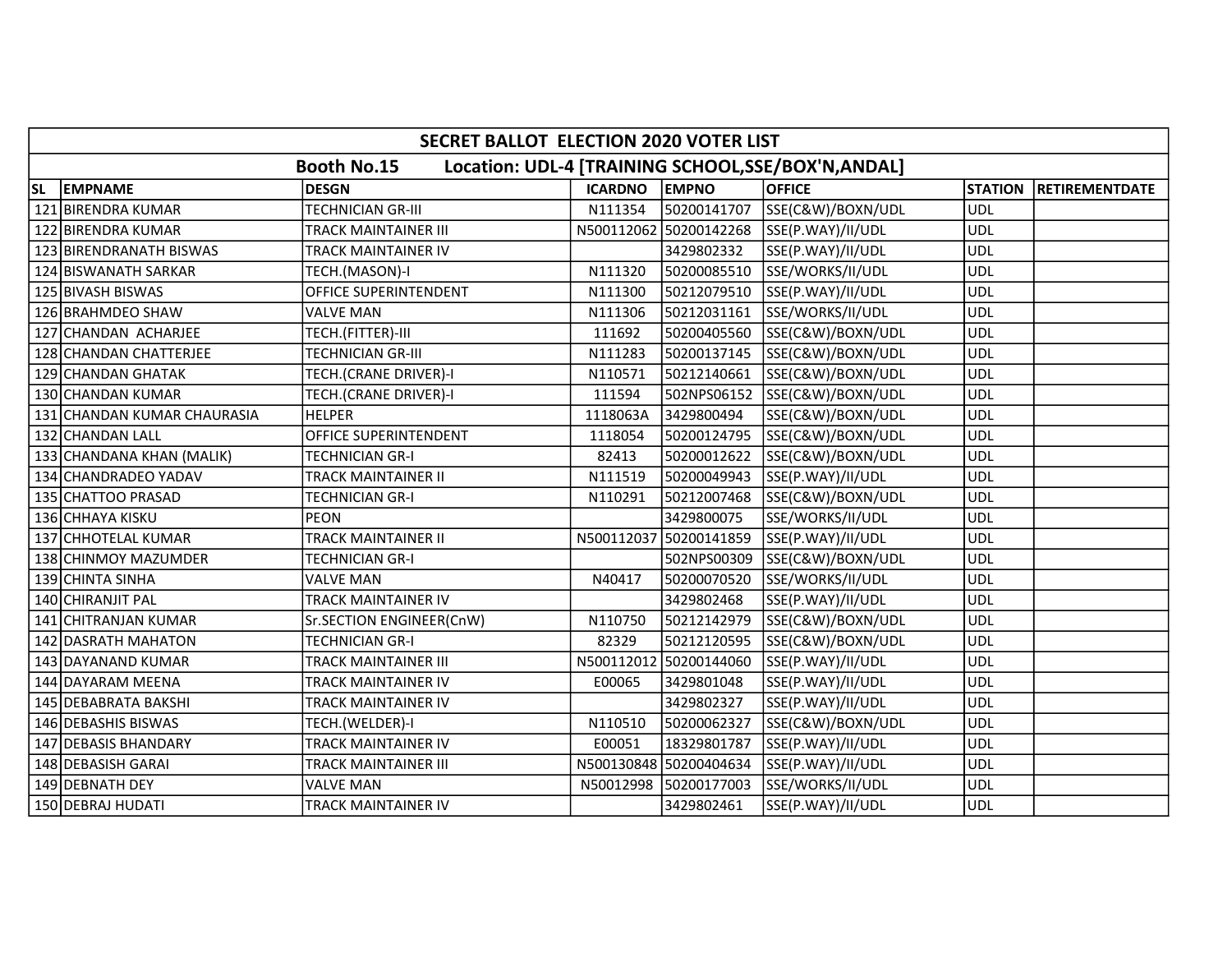|           | SECRET BALLOT ELECTION 2020 VOTER LIST                                    |                                |                       |                        |                         |                |                       |  |  |  |  |
|-----------|---------------------------------------------------------------------------|--------------------------------|-----------------------|------------------------|-------------------------|----------------|-----------------------|--|--|--|--|
|           | <b>Booth No.15</b><br>Location: UDL-4 [TRAINING SCHOOL, SSE/BOX'N, ANDAL] |                                |                       |                        |                         |                |                       |  |  |  |  |
| <b>SL</b> | <b>EMPNAME</b>                                                            | <b>DESGN</b>                   | <b>ICARDNO</b>        | <b>EMPNO</b>           | <b>OFFICE</b>           | <b>STATION</b> | <b>RETIREMENTDATE</b> |  |  |  |  |
|           | 151 DEBU METE                                                             | Sr.TECH(FITTER)                | N40428                | 50212049300            | SSE/WORKS/II/UDL        | <b>UDL</b>     |                       |  |  |  |  |
|           | 152 DEEPAK KUMAR                                                          | JUNIOR ENGINEER(P.WAY)         | N111570               | 50200041063            | SSE(P.WAY)/II/UDL       | <b>UDL</b>     |                       |  |  |  |  |
|           | 153 DEEPAK KUMAR                                                          | <b>TRACK MAINTAINER III</b>    |                       | N500112057 50200144022 | SSE(P.WAY)/II/UDL       | <b>UDL</b>     |                       |  |  |  |  |
|           | 154 DEEPAK KUMAR                                                          | TECH.(FITTER)-III              | N111254               | 50200137212            | SSE(C&W)/BOXN/UDL       | <b>UDL</b>     |                       |  |  |  |  |
|           | <b>155 DEOKANT PRASAD</b>                                                 | TECH.(FITTER)-II               | N110725               | 50200123481            | SSE(C&W)/BOXN/UDL       | <b>UDL</b>     |                       |  |  |  |  |
|           | 156 DHANESWAR MAHATO                                                      | <b>TRACK MAINTAINER I</b>      | N111518               | 50200049979            | SSE(P.WAY)/II/UDL       | <b>UDL</b>     |                       |  |  |  |  |
|           | 157 DHANU RAM MAHTO                                                       | TECH.(FITTER)-III              | N111323               | 50200137509            | SSE(C&W)/BOXN/UDL       | <b>UDL</b>     |                       |  |  |  |  |
|           | 158 DHARMARAJ RAI                                                         | <b>HELPER</b>                  | N170703               | 502NPS10636            | SSE/Signal/Works/UDL-NG | <b>UDL</b>     |                       |  |  |  |  |
|           | 159 DHARMESH LAL SRIVASTAV                                                | <b>HELPER</b>                  | M00119                | 3429801323             | SSE(C&W)/BOXN/UDL       | <b>UDL</b>     |                       |  |  |  |  |
|           | 160 DHARMRAJ BHARTI PASWAN                                                | <b>TECHNICIAN GR-I</b>         | 82174                 | 50212142300            | SSE(C&W)/BOXN/UDL       | <b>UDL</b>     |                       |  |  |  |  |
|           | 161 DIBYA JYOTI NATH                                                      | TECH.(WELDER)-I                | N110940               | 50200124308            | SSE(C&W)/BOXN/UDL       | <b>UDL</b>     |                       |  |  |  |  |
|           | 162 DIKENS.KUMAR                                                          | Sr.SECTION ENGINEER(CnW)       | APPLIED               | 39305AC0221            | SSE(C&W)/BOXN/UDL       | <b>UDL</b>     |                       |  |  |  |  |
|           | 163 DILIP KR CHOWDHURY                                                    | TECH.(FITTER)-I                | N111312               | 50212101667            | SSE/WORKS/II/UDL        | <b>UDL</b>     |                       |  |  |  |  |
|           | 164 DILIP KUMAR ROUTH                                                     | TECH.(WELDER)-I                | 82252                 | 50212103317            | SSE(C&W)/BOXN/UDL       | <b>UDL</b>     |                       |  |  |  |  |
|           | 165 DINESH GORAI                                                          | <b>TRACK MAINTAINER I</b>      | N40125                | 50200068950            | SSE(P.WAY)/II/UDL       | <b>UDL</b>     |                       |  |  |  |  |
|           | 166 DIPAK HARI                                                            | TRACK MAINTAINER II            | N111890               | 50212136086            | AEN/2/UDL               | <b>UDL</b>     |                       |  |  |  |  |
|           | 167 DIPAK KUMAR GHOSH                                                     | TECH.(FITTER)-II               | N110743               | 50200110978            | SSE(C&W)/BOXN/UDL       | <b>UDL</b>     |                       |  |  |  |  |
|           | 168 DIPANKAR SINGH SARDAR                                                 | SR. TECHNICIAN                 | N110478               | 50203017400            | SSE(C&W)/BOXN/UDL       | <b>UDL</b>     |                       |  |  |  |  |
|           | 169 DIPAYAN CHAKRABORTY                                                   | SENIOR SECTION ENGINEER(P.WAY) | N111494               | 50200019288            | SSE(P.WAY)/II/UDL       | <b>UDL</b>     |                       |  |  |  |  |
|           | 170 DIPTI KAHAR                                                           | <b>TRACK MAINTAINER I</b>      | N111578               | 50200080056            | SSE(P.WAY)/II/UDL       | <b>UDL</b>     |                       |  |  |  |  |
|           | 171 DIPU KUMAR SINGH                                                      | TRACK MAINTAINER IV            |                       | 50229800498            | SSE(P.WAY)/II/UDL       | <b>UDL</b>     |                       |  |  |  |  |
|           | 172 DWARAK NATH SADHU                                                     | <b>SR. TECHNICIAN</b>          | 81743                 | 50206086007            | SSE(C&W)/BOXN/UDL       | <b>UDL</b>     |                       |  |  |  |  |
|           | 173 EYASIN MONDAL                                                         | TRACK MAINTAINER IV            | N500131078 3429800613 |                        | SSE(P.WAY)/II/UDL       | <b>UDL</b>     |                       |  |  |  |  |
|           | 174 FATICK KUNDU                                                          | TECH(TURNER)-I                 | N111223               | 50212116774            | SSE(C&W)/BOXN/UDL       | <b>UDL</b>     |                       |  |  |  |  |
|           | 175 GADADHAR ADAK                                                         | <b>HELPER</b>                  | N50013001             | 50200182680            | SSE/WORKS/II/UDL        | <b>UDL</b>     |                       |  |  |  |  |
|           | 176 GANESH CHANDRA MAJI                                                   | <b>TRACK MAINTAINER III</b>    |                       | N500130854 50200404497 | SSE(P.WAY)/II/UDL       | <b>UDL</b>     |                       |  |  |  |  |
|           | 177 GANESH KUMAR GOND                                                     | SR. TECHNICIAN                 | 111503                | 50212144137            | SSE(C&W)/BOXN/UDL       | <b>UDL</b>     |                       |  |  |  |  |
|           | 178 GANGA BISHNU                                                          | SR. TECHNICIAN                 | 845                   | 50202267214            | SSE(C&W)/BOXN/UDL       | <b>UDL</b>     |                       |  |  |  |  |
|           | 179 GANGA DHAR MONDAL                                                     | Sr.TECH(FILTER OPERATOR)       | N111314               | 50212139841            | SSE/WORKS/II/UDL        | <b>UDL</b>     |                       |  |  |  |  |
|           | 180 GARIB SAH                                                             | SR. TECHNICIAN                 | 81957                 | 50212104930            | SSE(C&W)/BOXN/UDL       | <b>UDL</b>     |                       |  |  |  |  |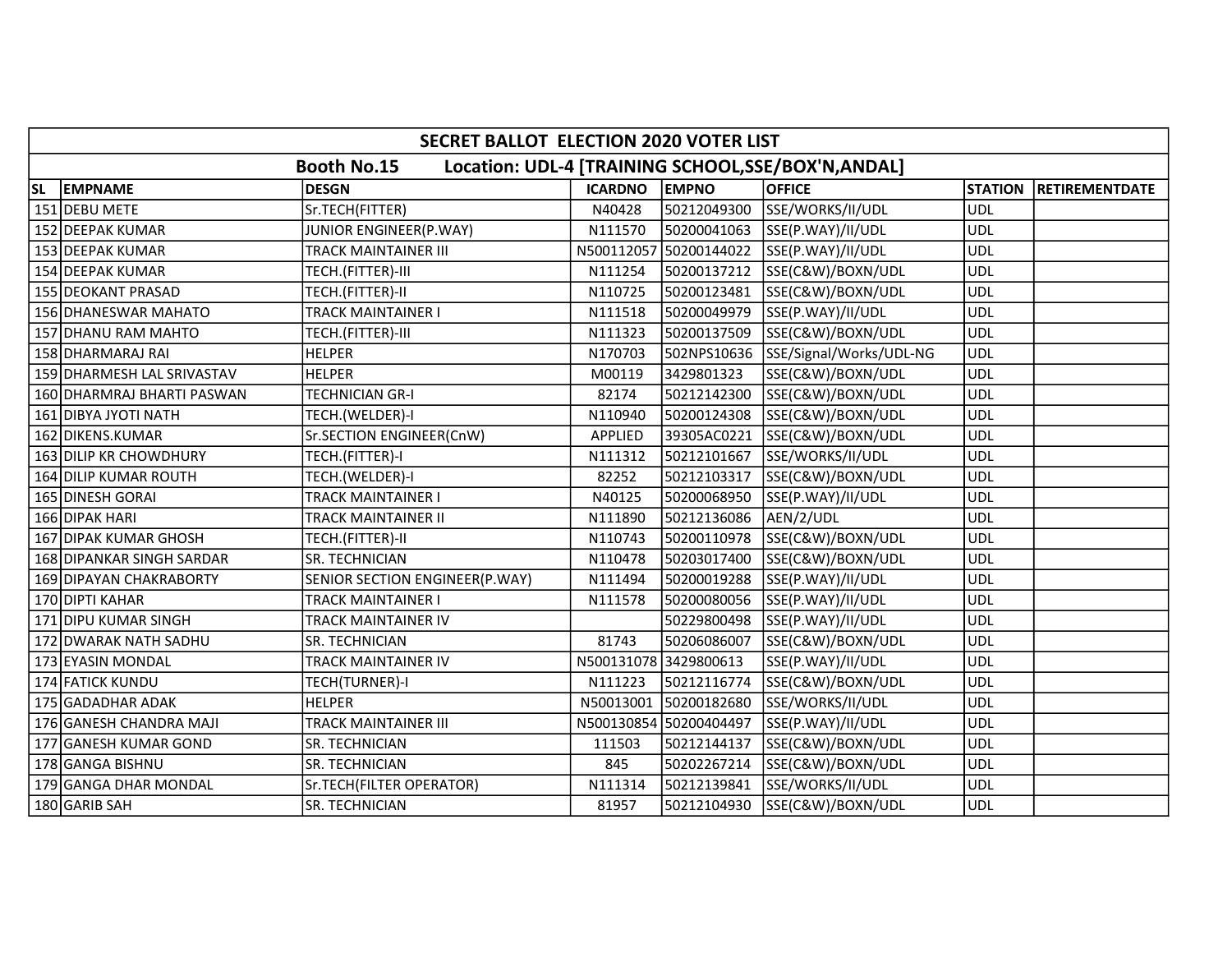|           | SECRET BALLOT ELECTION 2020 VOTER LIST                                   |                             |                |                        |                   |                |                       |  |  |  |  |
|-----------|--------------------------------------------------------------------------|-----------------------------|----------------|------------------------|-------------------|----------------|-----------------------|--|--|--|--|
|           | Location: UDL-4 [TRAINING SCHOOL, SE/BOX'N, ANDAL]<br><b>Booth No.15</b> |                             |                |                        |                   |                |                       |  |  |  |  |
| <b>SL</b> | <b>EMPNAME</b>                                                           | DESGN                       | <b>ICARDNO</b> | <b>EMPNO</b>           | <b>OFFICE</b>     | <b>STATION</b> | <b>RETIREMENTDATE</b> |  |  |  |  |
|           | 181 GAURAV KUMAR                                                         | KHALASI(MULTI PURPOSE)      |                | N500130178 502NPS06305 | SSE/WORKS/II/UDL  | <b>UDL</b>     |                       |  |  |  |  |
|           | 182 GAURAV SWARUP                                                        | <b>TECHNICIAN GR-II</b>     | N111504        | 50200169729            | SSE(C&W)/BOXN/UDL | <b>UDL</b>     |                       |  |  |  |  |
|           | 183 GETA MONDAL                                                          | TRACK MAINTAINER II         | N111503        | 50200081255            | SSE(P.WAY)/II/UDL | <b>UDL</b>     |                       |  |  |  |  |
|           | 184 GHANASHYAM TIRIYA                                                    | <b>TECHNICIAN GR-I</b>      | N110251        | 50200036640            | SSE(C&W)/BOXN/UDL | <b>UDL</b>     |                       |  |  |  |  |
|           | 185 GIRISH MANDAL                                                        | OFFICE SUPERINTENDENT       | M00118         | 50212087506            | SSE(C&W)/BOXN/UDL | <b>UDL</b>     |                       |  |  |  |  |
|           | 186 GOPAL RABIDAS                                                        | <b>TRACK MAINTAINER I</b>   | N111567        | 50200080070            | SSE(P.WAY)/II/UDL | <b>UDL</b>     |                       |  |  |  |  |
|           | 187 GOUTAM CHOUHAN                                                       | TECH.(C-W)-II               |                | 27629800398            | SSE(C&W)/BOXN/UDL | <b>UDL</b>     |                       |  |  |  |  |
|           | 188 GOUTAM KUMAR HALDER                                                  | <b>TECHNICIAN GR-I</b>      | N111126        | 50200123936            | SSE(C&W)/BOXN/UDL | <b>UDL</b>     |                       |  |  |  |  |
|           | 189 HARI PADA DEMUHURI                                                   | TECHNICIAN GR-II            | 111480         | 50200169675            | SSE(C&W)/BOXN/UDL | <b>UDL</b>     |                       |  |  |  |  |
|           | 190 HARI RAM YADAV                                                       | <b>TRACK MAINTAINER III</b> |                | N500112060 50200144046 | SSE(P.WAY)/II/UDL | <b>UDL</b>     |                       |  |  |  |  |
|           | 191 HARI SADHAN BABU                                                     | <b>TECHNICIAN GR-I</b>      | 1118008        | 50206103807            | SSE(C&W)/BOXN/UDL | <b>UDL</b>     |                       |  |  |  |  |
|           | 192 HARU BAGDI                                                           | TECH.(FITTER)-I             | N111308        | 50212145014            | SSE/WORKS/II/UDL  | <b>UDL</b>     |                       |  |  |  |  |
|           | 193 HIRA LAL GORAIN                                                      | <b>TECHNICIAN GR-I</b>      | 81919          | 50212104942            | SSE(C&W)/BOXN/UDL | <b>UDL</b>     |                       |  |  |  |  |
|           | 194 HIREN CHOWDHURY                                                      | Sr.TECH(TURNER)             | 847            | 50206068480            | SSE(C&W)/BOXN/UDL | <b>UDL</b>     |                       |  |  |  |  |
|           | 195   IGNATIUS SURIN                                                     | <b>TRACK MAINTAINER IV</b>  | E00054         | 3429801108             | SSE(P.WAY)/II/UDL | <b>UDL</b>     |                       |  |  |  |  |
|           | 196 INDRADEV YADAV                                                       | <b>TRACK MAINTAINER II</b>  | N111555        | 50200081292            | SSE(P.WAY)/II/UDL | <b>UDL</b>     |                       |  |  |  |  |
|           | 197 INDRAJIT CHATTERJEE                                                  | <b>SR. TECHNICIAN</b>       | 852            | 50210101597            | SSE(C&W)/BOXN/UDL | <b>UDL</b>     |                       |  |  |  |  |
|           | 198 JADAB CHANDRA GHOSH                                                  | Sr.SECTION ENGINEER(CnW)    | 523            | 50212083460            | SSE(C&W)/BOXN/UDL | <b>UDL</b>     |                       |  |  |  |  |
|           | 199 JADU NATH NAIK                                                       | <b>TECHNICIAN GR-II</b>     | 111743         | 50320050998            | SSE(C&W)/BOXN/UDL | <b>UDL</b>     |                       |  |  |  |  |
|           | 200 JAGADISH MUDI                                                        | <b>TRACK MAINTAINER I</b>   | 75498          | 50212131167            | SSE(P.WAY)/II/UDL | <b>UDL</b>     |                       |  |  |  |  |
|           | 201 JAIKY KUMAR                                                          | <b>TRACK MAINTAINER III</b> |                | N500112020 50200142931 | SSE(P.WAY)/II/UDL | <b>UDL</b>     |                       |  |  |  |  |
|           | 202 JAMUNA YADAV                                                         | <b>TRACK MAINTAINER II</b>  | N111533        | 50200080044            | SSE(P.WAY)/II/UDL | <b>UDL</b>     |                       |  |  |  |  |
|           | 203 JAYDEB DAS                                                           | Sr.TECH(WELDER)             | 111523         | 50206078084            | SSE(C&W)/BOXN/UDL | <b>UDL</b>     |                       |  |  |  |  |
|           | 204 JEBAN MONDAL                                                         | <b>TECHNICIAN GR-I</b>      | N110570        | 50200066771            | SSE(C&W)/BOXN/UDL | <b>UDL</b>     |                       |  |  |  |  |
|           | 205 JHANKAR DAS                                                          | TRACK MAINTAINER IV         | N50013078      | 50200149214            | SSE(P.WAY)/II/UDL | <b>UDL</b>     |                       |  |  |  |  |
|           | 206 JHANTU MALLIK                                                        | Sr.SECTION ENGINEER(CnW)    | APPLIED        | 27510339152            | SSE(C&W)/BOXN/UDL | <b>UDL</b>     |                       |  |  |  |  |
|           | 207 JHUMUR MAZUMDAR                                                      | <b>HELPER</b>               | 70799          | 50207347625            | SSE/WORKS/II/UDL  | <b>UDL</b>     |                       |  |  |  |  |
|           | 208 JITENDRA KUMAR PRASAD                                                | <b>TECHNICIAN GR-II</b>     | 111559         | 50200180518            | SSE(C&W)/BOXN/UDL | <b>UDL</b>     |                       |  |  |  |  |
|           | 209 JITENDRA THAKUR                                                      | <b>TRACK MAINTAINER III</b> |                | N500112019 50200142980 | SSE(P.WAY)/II/UDL | <b>UDL</b>     |                       |  |  |  |  |
|           | 210 JITENDRANATH GHUKU                                                   | TRACK MAINTAINER IV         |                | 3429802684             | SSE(P.WAY)/II/UDL | <b>UDL</b>     |                       |  |  |  |  |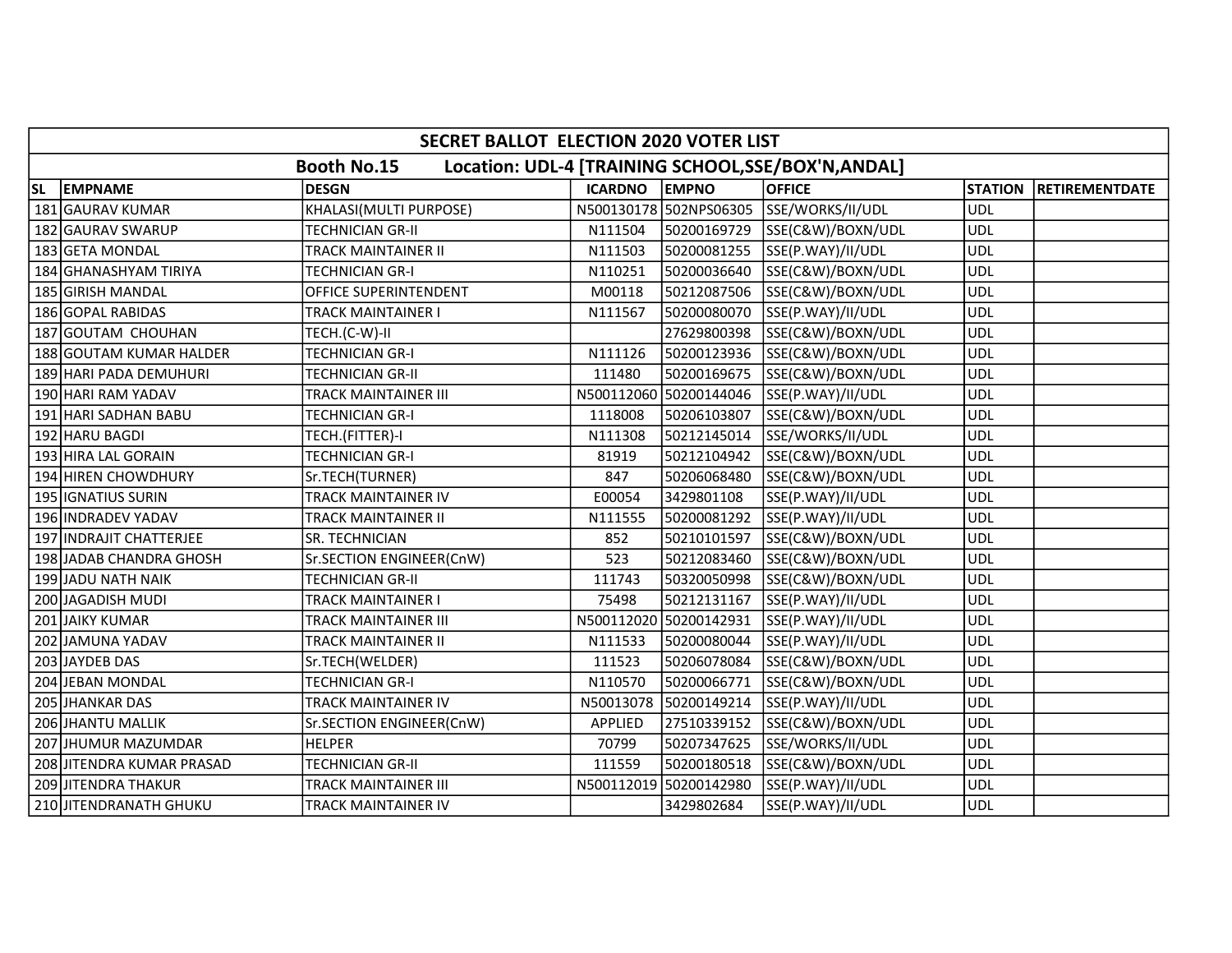|           | <b>SECRET BALLOT ELECTION 2020 VOTER LIST</b>                             |                                |                |                        |                   |                |                       |  |  |  |
|-----------|---------------------------------------------------------------------------|--------------------------------|----------------|------------------------|-------------------|----------------|-----------------------|--|--|--|
|           | Location: UDL-4 [TRAINING SCHOOL, SSE/BOX'N, ANDAL]<br><b>Booth No.15</b> |                                |                |                        |                   |                |                       |  |  |  |
| <b>SL</b> | <b>EMPNAME</b>                                                            | DESGN                          | <b>ICARDNO</b> | <b>EMPNO</b>           | <b>OFFICE</b>     | <b>STATION</b> | <b>RETIREMENTDATE</b> |  |  |  |
|           | 211 JOYJIT SINGHA                                                         | TECH.(FITTER)-I                | N110244        | 50200023309            | SSE(C&W)/BOXN/UDL | <b>UDL</b>     |                       |  |  |  |
|           | 212 JYOSTNA DHIBAR                                                        | SR. TECHNICIAN                 | N110568        | 50206089689            | SSE(C&W)/BOXN/UDL | <b>UDL</b>     |                       |  |  |  |
|           | 213 JYOTI KUMAR                                                           | <b>TECHNICIAN GR-II</b>        | 111655         | 50210040071            | SSE(C&W)/BOXN/UDL | <b>UDL</b>     |                       |  |  |  |
|           | 214 JYOTSNA KHATUN                                                        | TECH.(FITTER)-I                | N110542        | 50200042845            | SSE(C&W)/BOXN/UDL | <b>UDL</b>     |                       |  |  |  |
|           | 215 KABIRUL ISLAM                                                         | TECHNICIAN GR-I                |                | 53109550008            | SSE(C&W)/BOXN/UDL | <b>UDL</b>     |                       |  |  |  |
|           | 216 KAILASH DAS                                                           | TECH.(FITTER)-I                | M00046         | 50211124003            | SSE(C&W)/BOXN/UDL | <b>UDL</b>     |                       |  |  |  |
|           | 217 KAILASH MAHATO                                                        | TRACK MAINTAINER II            | N111577        | 50200081346            | SSE(P.WAY)/II/UDL | <b>UDL</b>     |                       |  |  |  |
|           | 218 KAJAL KARMAKAR                                                        | <b>TECHNICIAN GR-I</b>         | N110943        | 50200123869            | SSE(C&W)/BOXN/UDL | <b>UDL</b>     |                       |  |  |  |
|           | 219 KALESWAR YADAV                                                        | <b>TRACK MAINTAINER II</b>     | N111563        | 50200082259            | SSE(P.WAY)/II/UDL | <b>UDL</b>     |                       |  |  |  |
|           | 220 KALI DEVI                                                             | TECHNICIAN GR-I                | 768            | 50212106185            | SSE(C&W)/BOXN/UDL | <b>UDL</b>     |                       |  |  |  |
|           | 221 KALIPADA MAJHI                                                        | Sr.SECTION ENGINEER(CnW)       | N111913        | 50205352010            | SSE(C&W)/BOXN/UDL | <b>UDL</b>     |                       |  |  |  |
|           | 222 KAMAL DEO RAY                                                         | TRACK MAINTAINER II            |                | N500112044 50200142750 | SSE(P.WAY)/II/UDL | <b>UDL</b>     |                       |  |  |  |
|           | 223 KAMLESH KUMAR                                                         | <b>TRACK MAINTAINER IV</b>     | 8091237        | 808091237              | SSE(P.WAY)/II/UDL | <b>UDL</b>     |                       |  |  |  |
|           | 224 KARTICK BHOWMICK                                                      | TECH.CARPENTER-II              | 74794          | 50212138034            | SSE/WORKS/II/UDL  | <b>UDL</b>     |                       |  |  |  |
|           | 225 KARTICK METE                                                          | <b>TRACK MAINTAINER II</b>     | N111535        | 50200132676            | SSE(P.WAY)/II/UDL | <b>UDL</b>     |                       |  |  |  |
|           | 226 KARTICK SINGH                                                         | TECH.(WELDER)-I                | 80365          | 50212116816            | SSE(C&W)/BOXN/UDL | <b>UDL</b>     |                       |  |  |  |
|           | 227 KARTIK KUJUR                                                          | <b>TECHNICIAN GR-II</b>        | N111355        | 50200106367            | SSE(C&W)/BOXN/UDL | <b>UDL</b>     |                       |  |  |  |
|           | 228 KARTIK MAJI                                                           | TECH.(FITTER)-II               | M00051         | 50714108069            | SSE(C&W)/BOXN/UDL | <b>UDL</b>     |                       |  |  |  |
|           | 229 KARTIK MANDI                                                          | TRACK MAINTAINER III           | N111564        | 50200042717            | SSE(P.WAY)/II/UDL | <b>UDL</b>     |                       |  |  |  |
|           | 230 KASHI KUMAR                                                           | TRACK MAINTAINER III           |                | N500112031 50200143996 | SSE(P.WAY)/II/UDL | <b>UDL</b>     |                       |  |  |  |
|           | 231 KEDAR PRASAD                                                          | TRACK MAINTAINER I             | N111532        | 50200047077            | SSE(P.WAY)/II/UDL | <b>UDL</b>     |                       |  |  |  |
|           | 232 KESHRAY HANSDA                                                        | TECHNICIAN GR-I                | N110334        | 50200053089            | SSE(C&W)/BOXN/UDL | <b>UDL</b>     |                       |  |  |  |
|           | 233 KHUDI RAM SINGH                                                       | TECH.(CRANE DRIVER)-I          | M00049         | 502NPS00071            | SSE(C&W)/BOXN/UDL | <b>UDL</b>     |                       |  |  |  |
|           | 234 KINKAR MUKHERJEE                                                      | SR. TECHNICIAN                 | N110573        | 50212127206            | SSE(C&W)/BOXN/UDL | <b>UDL</b>     |                       |  |  |  |
|           | 235 KISHAN GIRI                                                           | <b>HELPER</b>                  | 111738         | 12221404926            | SSE(C&W)/BOXN/UDL | <b>UDL</b>     |                       |  |  |  |
|           | 236 KISUN KUMAR                                                           | <b>HELPER</b>                  | 111737         | 50229800711            | SSE(C&W)/BOXN/UDL | <b>UDL</b>     |                       |  |  |  |
|           | 237 KOUSHIK KUMAR BAG                                                     | SR. TECHNICIAN                 | N110753        | 50206003321            | SSE(C&W)/BOXN/UDL | <b>UDL</b>     |                       |  |  |  |
|           | 238 KRISHNA BIHARI GUPTA                                                  | SENIOR SECTION ENGINEER(P.WAY) | N40109         | 50212088298            | SSE(P.WAY)/II/UDL | <b>UDL</b>     |                       |  |  |  |
|           | 239 KRISHNA BASAK                                                         | <b>TRACK MAINTAINER IV</b>     |                | 3429802175             | SSE(P.WAY)/II/UDL | <b>UDL</b>     |                       |  |  |  |
|           | 240 KRISHNA CHANDRA DAS                                                   | TECH. (FILTER OPERATOR)-III    | N111307        | 50200044167            | SSE/WORKS/II/UDL  | <b>UDL</b>     |                       |  |  |  |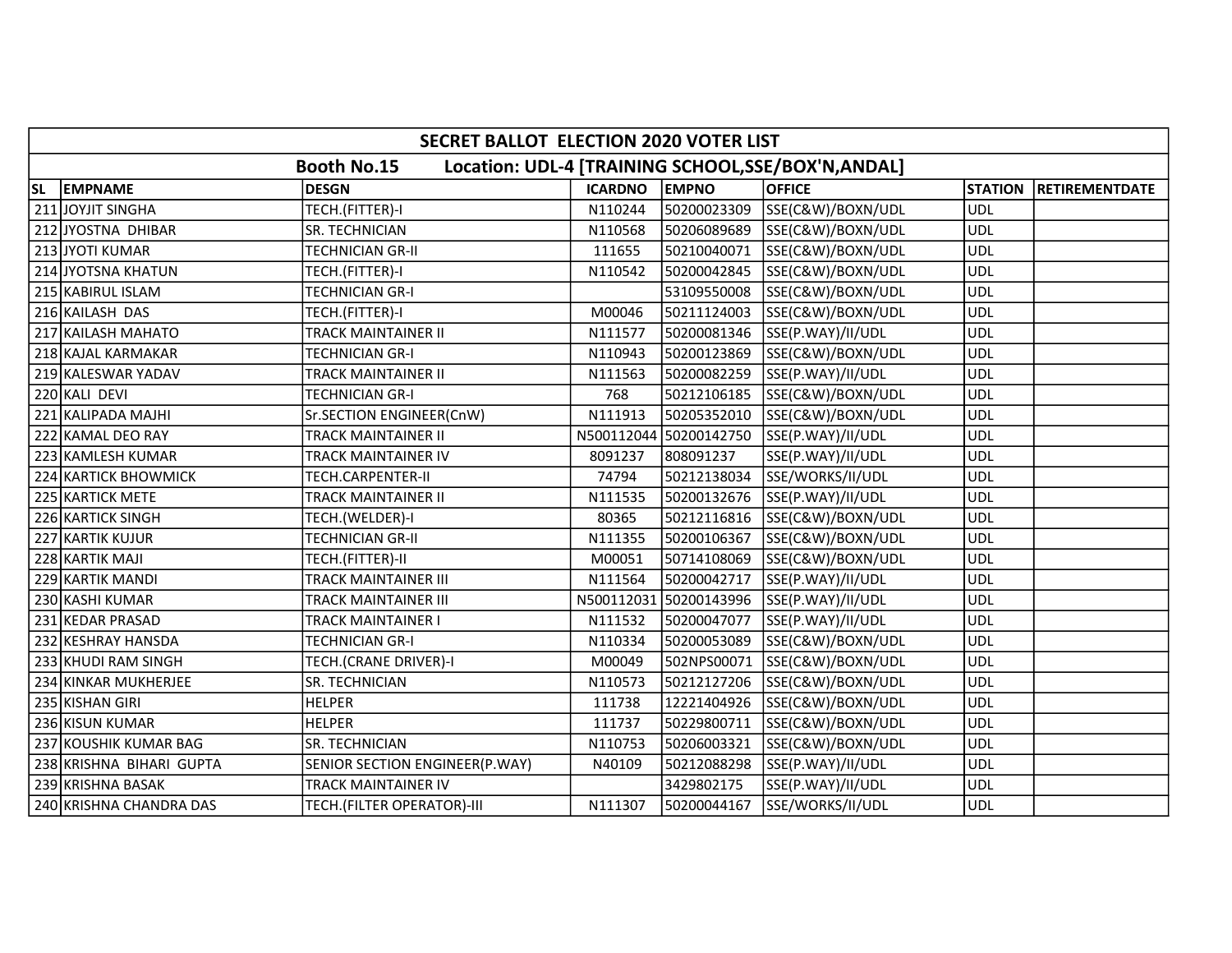|           | SECRET BALLOT ELECTION 2020 VOTER LIST                                    |                            |                |                        |                               |                |                       |  |  |  |
|-----------|---------------------------------------------------------------------------|----------------------------|----------------|------------------------|-------------------------------|----------------|-----------------------|--|--|--|
|           | <b>Booth No.15</b><br>Location: UDL-4 [TRAINING SCHOOL, SSE/BOX'N, ANDAL] |                            |                |                        |                               |                |                       |  |  |  |
| <b>SL</b> | <b>EMPNAME</b>                                                            | <b>DESGN</b>               | <b>ICARDNO</b> | <b>EMPNO</b>           | <b>OFFICE</b>                 | <b>STATION</b> | <b>RETIREMENTDATE</b> |  |  |  |
|           | 241 KRISHNA MOHAN SINGH                                                   | TECH.(SIGNAL MAINTAINER)-I | N170023        | 50200050660            | SSE/Signal/Works/UDL-NG       | <b>UDL</b>     |                       |  |  |  |
|           | 242 KRISHNA PAL                                                           | TRACK MAINTAINER III       |                | N500112672 50200162851 | SSE(P.WAY)/II/UDL             | <b>UDL</b>     |                       |  |  |  |
|           | 243 KRISHNA SUNDI                                                         | <b>TECHNICIAN GR-I</b>     | N110331        | 50200053090            | SSE(C&W)/BOXN/UDL             | <b>UDL</b>     |                       |  |  |  |
|           | 244 KRISHNAJEE SHAW                                                       | SR. TECHNICIAN             | N111067        | 50212144083            | SSE(C&W)/BOXN/UDL             | <b>UDL</b>     |                       |  |  |  |
|           | 245 KRISHNENDU MONDAL                                                     | Sr.SECTION ENGINEER(CnW)   | N110563        | 50209724000            | SSE(C&W)/BOXN/UDL             | UDL            |                       |  |  |  |
|           | 246 KUMAR AVINASH                                                         | Sr.SECTION ENGINEER(CnW)   | <b>APPLIED</b> | 33229802918            | SSE(C&W)/BOXN/UDL             | <b>UDL</b>     |                       |  |  |  |
|           | 247 KUNDAN KUMAR                                                          | <b>TRACK MAINTAINER II</b> |                | N500112013 50200142827 | SSE(P.WAY)/II/UDL             | <b>UDL</b>     |                       |  |  |  |
|           | 248 KUNDAN KUMAR                                                          | TRACK MAINTAINER II        |                | N500112047 50200141872 | SSE(P.WAY)/II/UDL             | <b>UDL</b>     |                       |  |  |  |
|           | 249 LAKHAN YADAV                                                          | <b>TRACK MAINTAINER I</b>  | N111559        | 50200081309            | SSE(P.WAY)/II/UDL             | <b>UDL</b>     |                       |  |  |  |
|           | 250 LAKHI KORA                                                            | TECHNICIAN GR-II           | N110620        | 50200110437            | SSE(C&W)/BOXN/UDL             | <b>UDL</b>     |                       |  |  |  |
|           | 251 LAL BABU SINGH                                                        | <b>TRACK MAINTAINER IV</b> |                | N500130852 50200405104 | SSE(P.WAY)/II/UDL             | <b>UDL</b>     |                       |  |  |  |
|           | 252 LAXMAN KUMAR SAH                                                      | TRACK MAINTAINER IV        |                | 247IK150164            | SSE(P.WAY)/II/UDL             | <b>UDL</b>     |                       |  |  |  |
|           | 253 LAXMAN YADAV                                                          | <b>TRACK MAINTAINER II</b> | N111566        | 50200081322            | SSE(P.WAY)/II/UDL             | <b>UDL</b>     |                       |  |  |  |
|           | 254 LITU DUTTA                                                            | Sr.SECTION ENGINEER(CnW)   | N110585        | 50200096143            | SSE(C&W)/BOXN/UDL             | <b>UDL</b>     |                       |  |  |  |
|           | 255 LOPO GAGRAI                                                           | TECH.(WELDER)-I            | N110956        | 50200124321            | SSE(C&W)/BOXN/UDL             | <b>UDL</b>     |                       |  |  |  |
|           | 256 LUCAS LAKRA                                                           | <b>TECHNICIAN GR-II</b>    | 111656         | 502NPS07138            | SSE(C&W)/BOXN/UDL             | <b>UDL</b>     |                       |  |  |  |
|           | 257 M C MONDAL                                                            | OFFICE SUPERINTENDENT      | N111534        | 50212100171            | SSE(P.WAY)/II/UDL             | <b>UDL</b>     |                       |  |  |  |
|           | 258 MABIAL HOSSAIN SK                                                     | <b>HELPER</b>              | 111439         | 50200178640            | SSE(C&W)/BOXN/UDL             | <b>UDL</b>     |                       |  |  |  |
|           | 259 MADHAV KUMAR                                                          | <b>TECHNICIAN GR-II</b>    |                | 50200169699            | SSE(C&W)/BOXN/UDL             | <b>UDL</b>     |                       |  |  |  |
|           | 260 MADHUKAR KUMAR                                                        | <b>TECHNICIAN GR-II</b>    | N110549        | 50200106355            | SSE(C&W)/BOXN/UDL             | <b>UDL</b>     |                       |  |  |  |
|           | 261 MADHURI DAS                                                           | <b>HELPER</b>              | M00042         | 3429801319             | SSE(C&W)/BOXN/UDL             | <b>UDL</b>     |                       |  |  |  |
|           | 262 MADHURI MUNDA                                                         | <b>TRACK MAINTAINER II</b> |                | N500112682 50200162840 | SSE(P.WAY)/II/UDL             | <b>UDL</b>     |                       |  |  |  |
|           | 263 MAHADEO RAM                                                           | <b>TECHNICIAN GR-I</b>     | N110021        | 50200022706            | SSE(C&W)/BOXN/UDL             | <b>UDL</b>     |                       |  |  |  |
|           | 264 MAHESH DAS                                                            | <b>TRACK MAINTAINER II</b> |                | N500130847 50200142773 | SSE(P.WAY)/II/UDL             | <b>UDL</b>     |                       |  |  |  |
|           | 265 MAHIMAMOY MAJI                                                        | TECH.(FITTER)-III          | 10500297       | 50213002223            | SSE(C&W)/BOXN/UDL             | <b>UDL</b>     |                       |  |  |  |
|           | 266 MALAY KANTI BISWAS                                                    | Sr.TECH(FITTER)            | 82374          | 50200012543            | SSE(C&W)/BOXN/UDL             | <b>UDL</b>     |                       |  |  |  |
|           | 267 MAMATA ACHARYYA                                                       | OFFICE SUPERINTENDENT      | 70972          | 50212053855            | SSE(P.WAY)/II/UDL             | <b>UDL</b>     |                       |  |  |  |
|           | 268 MANAB CHANDRA BALA                                                    | <b>TECHNICIAN GR-II</b>    | N110720        | 50200122877            | SSE(C&W)/BOXN/UDL             | <b>UDL</b>     |                       |  |  |  |
|           | 269 MANI SANKAR BISWAS                                                    | <b>TRACK MAINTAINER I</b>  | N111531        | 50200120625            | SSE(P.WAY)/II/UDL             | <b>UDL</b>     |                       |  |  |  |
|           | 270 MANINDRA KUMAR                                                        | <b>TECHNICIAN GR-II</b>    | 111658         |                        | 502NPS07762 SSE(C&W)/BOXN/UDL | <b>UDL</b>     |                       |  |  |  |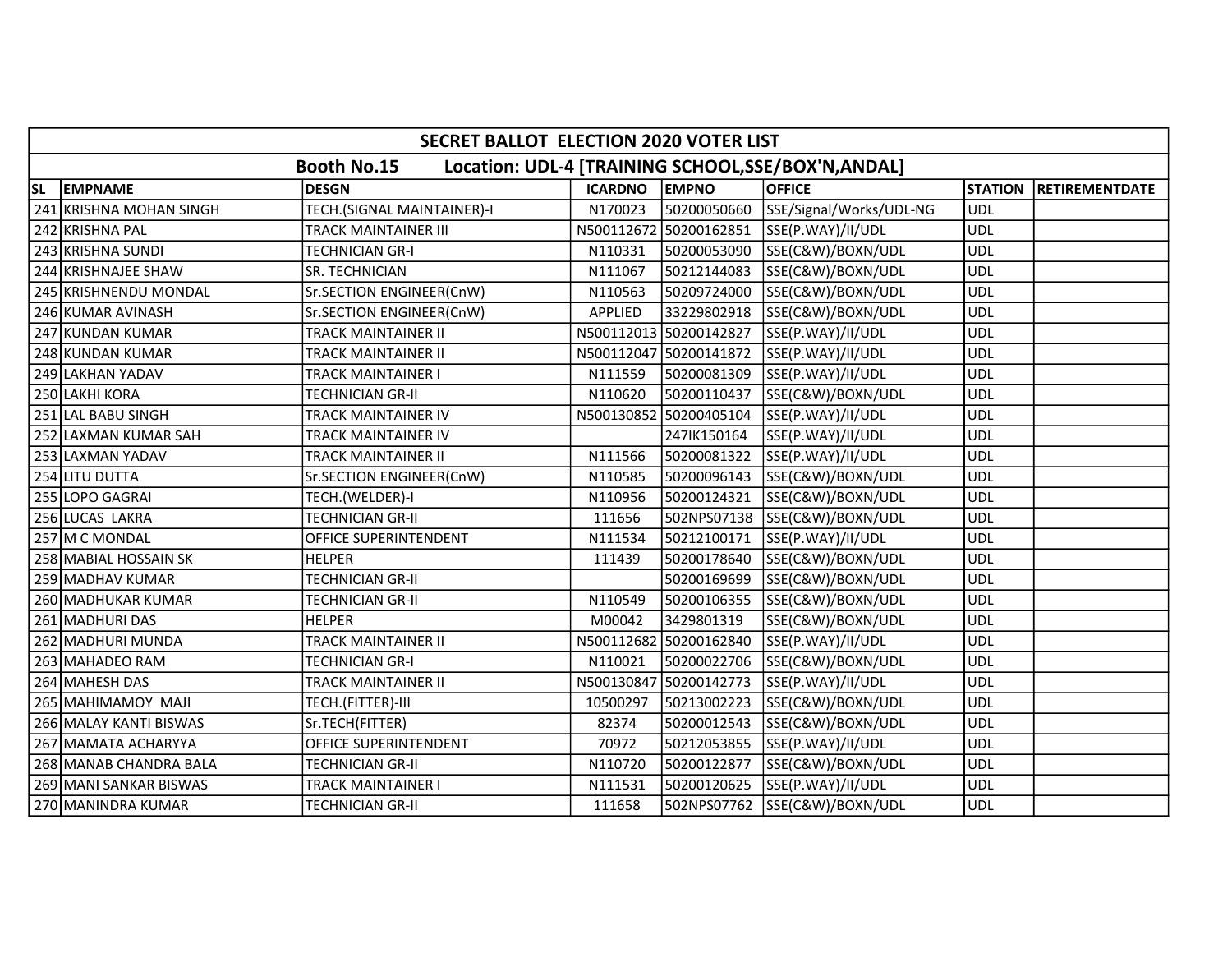|    | SECRET BALLOT ELECTION 2020 VOTER LIST                                    |                               |                |                        |                   |                |                       |  |  |  |  |
|----|---------------------------------------------------------------------------|-------------------------------|----------------|------------------------|-------------------|----------------|-----------------------|--|--|--|--|
|    | <b>Booth No.15</b><br>Location: UDL-4 [TRAINING SCHOOL, SSE/BOX'N, ANDAL] |                               |                |                        |                   |                |                       |  |  |  |  |
| SL | <b>EMPNAME</b>                                                            | <b>DESGN</b>                  | <b>ICARDNO</b> | <b>EMPNO</b>           | <b>OFFICE</b>     | <b>STATION</b> | <b>RETIREMENTDATE</b> |  |  |  |  |
|    | 271 MANISH KUMAR                                                          | <b>JUNIOR ENGINEER(WORKS)</b> | N501179        | 50200097755            | SSE/WORKS/II/UDL  | <b>UDL</b>     |                       |  |  |  |  |
|    | 272 MANJESH KUMAR                                                         | <b>TRACK MAINTAINER IV</b>    |                | 503DLC31388            | SSE(P.WAY)/II/UDL | <b>UDL</b>     |                       |  |  |  |  |
|    | 273 MANNA BISWAS                                                          | <b>TECHNICIAN GR-I</b>        | 82375          | 50200015052            | SSE(C&W)/BOXN/UDL | <b>UDL</b>     |                       |  |  |  |  |
|    | 274 MANOJ KR KUSHWAHA                                                     | TECH.(FITTER)-I               | N110336        | 50200023334            | SSE(C&W)/BOXN/UDL | <b>UDL</b>     |                       |  |  |  |  |
|    | 275 MANOJ KUMAR                                                           | <b>TRACK MAINTAINER III</b>   | N500112029     | 50200143017            | SSE(P.WAY)/II/UDL | <b>UDL</b>     |                       |  |  |  |  |
|    | 276 MANOJ KUMAR                                                           | TECH.(FITTER)-II              | N110739        | 50200122452            | SSE(C&W)/BOXN/UDL | <b>UDL</b>     |                       |  |  |  |  |
|    | 277 MANOJ KUMAR PANDIT                                                    | <b>TRACK MAINTAINER IV</b>    | E00049         | 3429800884             | SSE(P.WAY)/II/UDL | <b>UDL</b>     |                       |  |  |  |  |
|    | 278 MANOJ KUMAR ROUT                                                      | OFFICE SUPERINTENDENT         | N40117         | 50212120297            | SSE/WORKS/II/UDL  | <b>UDL</b>     |                       |  |  |  |  |
|    | 279 MANOJ KUMAR THAKUR                                                    | TECH(TURNER)-I                | 82143          | 50212107025            | SSE(C&W)/BOXN/UDL | <b>UDL</b>     |                       |  |  |  |  |
|    | 280 MANORANJAN MAHATO                                                     | <b>TRACK MAINTAINER IV</b>    |                | 3429802682             | SSE(P.WAY)/II/UDL | <b>UDL</b>     |                       |  |  |  |  |
|    | 281 MANTI DEVI                                                            | <b>TECHNICIAN GR-I</b>        | 731            | 50212112306            | SSE(C&W)/BOXN/UDL | <b>UDL</b>     |                       |  |  |  |  |
|    | 282 MANTU KUMAR                                                           | <b>TECHNICIAN GR-II</b>       | 111479         | 50200169742            | SSE(C&W)/BOXN/UDL | <b>UDL</b>     |                       |  |  |  |  |
|    | 283 MANTU SHAW                                                            | TRACK MAINTAINER IV           | E000173        | 50714401880            | SSE(P.WAY)/II/UDL | <b>UDL</b>     |                       |  |  |  |  |
|    | 284 MD ISHAQUE                                                            | <b>TECHNICIAN GR-I</b>        | 82128          | 50209291313            | SSE(C&W)/BOXN/UDL | <b>UDL</b>     |                       |  |  |  |  |
|    | <b>285 MD MONIRUL HAQUE</b>                                               | <b>TRACK MAINTAINER I</b>     | N111546        | 50207014673            | SSE(P.WAY)/II/UDL | <b>UDL</b>     |                       |  |  |  |  |
|    | 286 MD SADIQUE ALAM                                                       | Sr.SECTION ENGINEER(CnW)      | 82134          | 50207744900            | SSE(C&W)/BOXN/UDL | <b>UDL</b>     |                       |  |  |  |  |
|    | 287 MD SAFAUDDIN                                                          | TECH.(BLACK SMITH)-I          | N111554        | 50200104905            | SSE(P.WAY)/II/UDL | <b>UDL</b>     |                       |  |  |  |  |
|    | 288 MD SAIFUL ISLAM                                                       | TECH.(FITTER)-III             | N111390        | 50200155202            | SSE(C&W)/BOXN/UDL | <b>UDL</b>     |                       |  |  |  |  |
|    | 289 MD SARFARAZ KHAN                                                      | HELPER MECHANICAL             |                | 18329801617            | SSE(C&W)/BOXN/UDL | <b>UDL</b>     |                       |  |  |  |  |
|    | 290 MD WAQAR JAWED                                                        | TECH.(WELDER)-III             | <b>APPLIED</b> | 502NPS06618            | SSE(C&W)/BOXN/UDL | <b>UDL</b>     |                       |  |  |  |  |
|    | 291 MD.IRSHAD ANSARI                                                      | <b>VALVE MAN</b>              |                | 502NPS10362            | SSE/WORKS/II/UDL  | <b>UDL</b>     |                       |  |  |  |  |
|    | 292 MD.RIZWAN                                                             | <b>TRAINEES</b>               |                | 3429800130             | SSE/WORKS/II/UDL  | <b>UDL</b>     |                       |  |  |  |  |
|    | 293 MEGHNAD KARAR                                                         | <b>TECHNICIAN GR-I</b>        | 111744         | 50204546440            | SSE(C&W)/BOXN/UDL | <b>UDL</b>     |                       |  |  |  |  |
|    | 294 MENKA RAJAK                                                           | TRACK MAINTAINER IV           |                | N500112673 50200162784 | AEN/1/UDL         | <b>UDL</b>     |                       |  |  |  |  |
|    | 295 MIHIR KUMAR KHANRA                                                    | <b>TECHNICIAN GR-I</b>        | N110320        | 50200022627            | SSE(C&W)/BOXN/UDL | <b>UDL</b>     |                       |  |  |  |  |
|    | 296 MINTU GHOSH                                                           | <b>TECHNICIAN GR-I</b>        | N110555        | 50209632001            | SSE(C&W)/BOXN/UDL | <b>UDL</b>     |                       |  |  |  |  |
|    | 297 MIRTUNJAY SINGH                                                       | TRACK MAINTAINER III          |                | N500112059 50200144095 | SSE(P.WAY)/II/UDL | <b>UDL</b>     |                       |  |  |  |  |
|    | 298 MITHILESH KUMAR MAHTO                                                 | <b>TECHNICIAN GR-II</b>       | N111079        | 50211150269            | SSE(C&W)/BOXN/UDL | <b>UDL</b>     |                       |  |  |  |  |
|    | 299 MITHUN MONDAL                                                         | <b>HELPER</b>                 | 111745         | 50200406268            | SSE(C&W)/BOXN/UDL | <b>UDL</b>     |                       |  |  |  |  |
|    | 300 MITHUN DAS                                                            | TECH.(FITTER)-I               | N110551        | 50200089059            | SSE(C&W)/BOXN/UDL | <b>UDL</b>     |                       |  |  |  |  |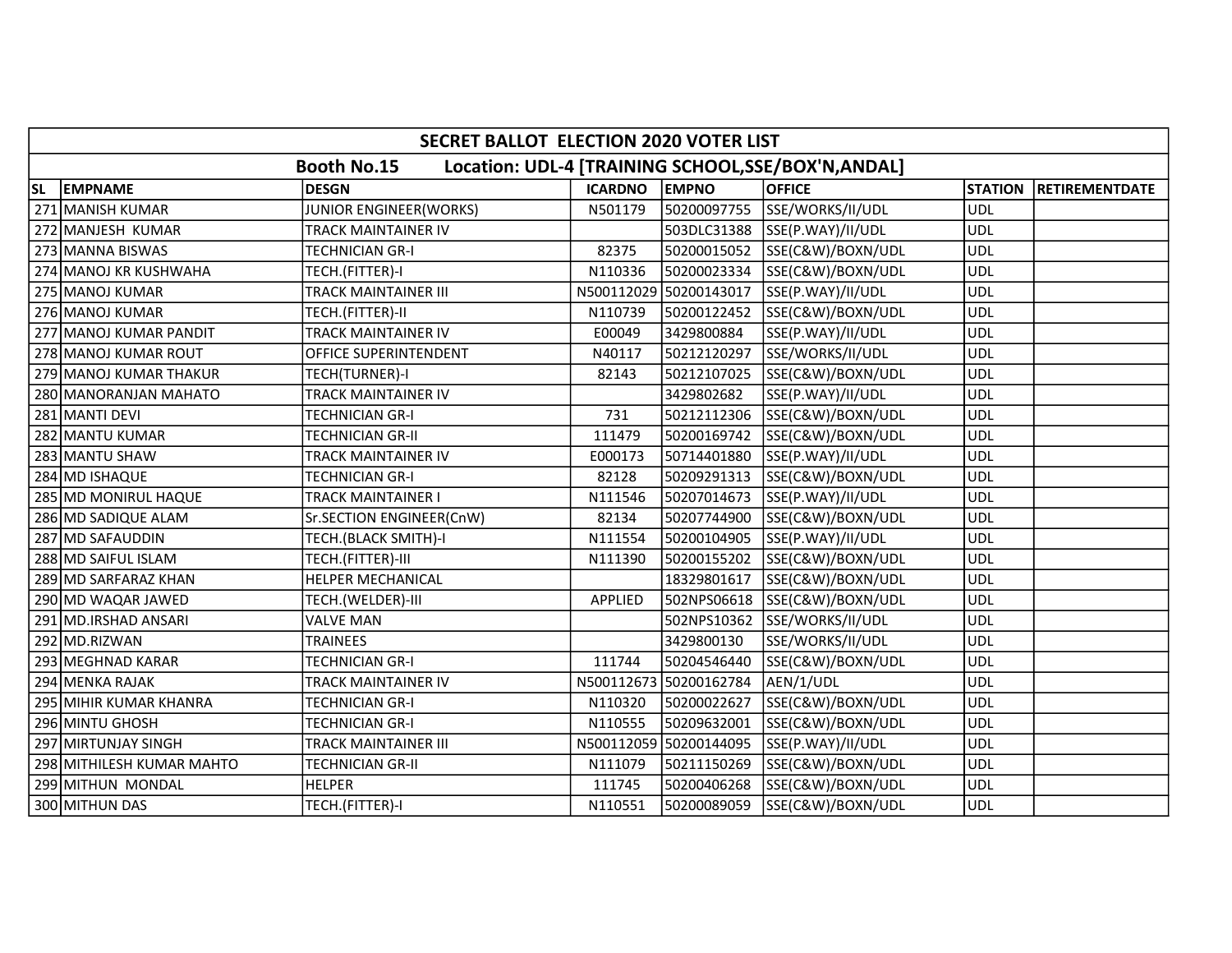|    | SECRET BALLOT ELECTION 2020 VOTER LIST                                   |                             |                |                        |                         |                |                       |  |  |  |  |
|----|--------------------------------------------------------------------------|-----------------------------|----------------|------------------------|-------------------------|----------------|-----------------------|--|--|--|--|
|    | Location: UDL-4 [TRAINING SCHOOL, SE/BOX'N, ANDAL]<br><b>Booth No.15</b> |                             |                |                        |                         |                |                       |  |  |  |  |
| SL | <b>EMPNAME</b>                                                           | <b>DESGN</b>                | <b>ICARDNO</b> | <b>EMPNO</b>           | <b>OFFICE</b>           | <b>STATION</b> | <b>RETIREMENTDATE</b> |  |  |  |  |
|    | 301 MITHUN KUMAR DEY                                                     | <b>TECHNICIAN GR-III</b>    | 1118025        | 27312400850            | SSE(C&W)/BOXN/UDL       | <b>UDL</b>     |                       |  |  |  |  |
|    | 302 MOHAN MAHATO                                                         | <b>TRACK MAINTAINER II</b>  | N111558        | 50200049955            | SSE(P.WAY)/II/UDL       | <b>UDL</b>     |                       |  |  |  |  |
|    | 303 MOHAN MONDAL                                                         | TECH(TURNER)-I              | N110734        | 50212116830            | SSE(C&W)/BOXN/UDL       | <b>UDL</b>     |                       |  |  |  |  |
|    | 304 MONIRAK                                                              | Sr.TECH(WELDER)             | 82173          | 50212096179            | SSE(C&W)/BOXN/UDL       | <b>UDL</b>     |                       |  |  |  |  |
|    | 305 MOUPRIYA DAS NANDI                                                   | TRACK MAINTAINER IV         |                | 3429802465             | SSE(P.WAY)/II/UDL       | <b>UDL</b>     |                       |  |  |  |  |
|    | 306 MOUSUMI GHOSHAL (MONDAL)                                             | <b>TRACK MAINTAINER III</b> |                | N500112678 50200162772 | SSE(P.WAY)/II/UDL       | <b>UDL</b>     |                       |  |  |  |  |
|    | 307 MRINAL DUTTA                                                         | SR. TECHNICIAN              | 82397          | 50212146390            | SSE(C&W)/BOXN/UDL       | <b>UDL</b>     |                       |  |  |  |  |
|    | 308 MUKESH BHAGAT                                                        | TECH.(FITTER)-III           |                | 42500101268            | SSE(C&W)/BOXN/UDL       | <b>UDL</b>     |                       |  |  |  |  |
|    | 309 MUKESH KUMAR                                                         | <b>TRACK MAINTAINER II</b>  | N111565        | 50200130205            | SSE(P.WAY)/II/UDL       | <b>UDL</b>     |                       |  |  |  |  |
|    | 310 MUKESH KUMAR                                                         | <b>TRACK MAINTAINER IV</b>  | E00057         | 3429800908             | SSE(P.WAY)/II/UDL       | <b>UDL</b>     |                       |  |  |  |  |
|    | 311 MUKESH KUMAR AKELA                                                   | <b>TECHNICIAN GR-II</b>     | 111553         | 50200169821            | SSE(C&W)/BOXN/UDL       | <b>UDL</b>     |                       |  |  |  |  |
|    | 312 MUKESH KUMAR YADAV                                                   | <b>TRACK MAINTAINER III</b> |                | N500112251 50200144861 | SSE(P.WAY)/II/UDL       | <b>UDL</b>     |                       |  |  |  |  |
|    | 313 MUKESH MISHRA                                                        | ASSISTANT (C/W)             |                | 39313AC1270            | SSE(C&W)/BOXN/UDL       | <b>UDL</b>     |                       |  |  |  |  |
|    | 314 MUKHLAL PANDIT                                                       | TECH.(FITTER)-I             |                | 50714106981            | SSE(C&W)/BOXN/UDL       | <b>UDL</b>     |                       |  |  |  |  |
|    | 315 MUMTAZ HUSSAIN                                                       | TECH.(FITTER)-III           | <b>APPLIED</b> | 50211001604            | SSE(C&W)/BOXN/UDL       | <b>UDL</b>     |                       |  |  |  |  |
|    | 316 NAMO NARAYAN MEENA                                                   | <b>TRACK MAINTAINER IV</b>  |                | 50205637867            | SSE(P.WAY)/II/UDL       | <b>UDL</b>     |                       |  |  |  |  |
|    | 317 NAND KISHORE LAL                                                     | Sr.VALVE MAN                | 71816          | 50212137601            | SSE/WORKS/II/UDL        | <b>UDL</b>     |                       |  |  |  |  |
|    | 318 NANDJEE PRASAD                                                       | <b>TRACK MAINTAINER III</b> | N50013085      | 50200643233            | SSE(P.WAY)/II/UDL       | <b>UDL</b>     |                       |  |  |  |  |
|    | 319 NANDJEE YADAV - 17ML                                                 | <b>TRACK MAINTAINER IV</b>  |                | N500130855 50205546382 | SSE(P.WAY)/II/UDL       | <b>UDL</b>     |                       |  |  |  |  |
|    | 320 NAPISA KHATUN                                                        | <b>TRACK MAINTAINER IV</b>  |                | N500130853 50229800597 | SSE(P.WAY)/II/UDL       | <b>UDL</b>     |                       |  |  |  |  |
|    | 321 NARAYAN CHANDRA NAG                                                  | <b>HELPER</b>               | 111474         | 50200178639            | SSE(C&W)/BOXN/UDL       | <b>UDL</b>     |                       |  |  |  |  |
|    | 322 NARAYAN MAHATO                                                       | <b>TRACK MAINTAINER II</b>  | N111500        | 50200081360            | SSE(P.WAY)/II/UDL       | <b>UDL</b>     |                       |  |  |  |  |
|    | 323 NARAYAN YADAV                                                        | TRACK MAINTAINER I          | N111568        | 50200049906            | SSE(P.WAY)/II/UDL       | <b>UDL</b>     |                       |  |  |  |  |
|    | 324 NARENDRA KUMAR                                                       | <b>HELPER</b>               | N170406        | 50200100500            | SSE/Signal/Works/UDL-NG | <b>UDL</b>     |                       |  |  |  |  |
|    | 325 NARENDRA NATH GOND                                                   | <b>TECHNICIAN GR-I</b>      | N111505        | 50200012609            | SSE(C&W)/BOXN/UDL       | <b>UDL</b>     |                       |  |  |  |  |
|    | 326 NARESH KR. CHAUDHARY                                                 | TECH.(FITTER)-II            |                | 50264121131            | SSE(C&W)/BOXN/UDL       | <b>UDL</b>     |                       |  |  |  |  |
|    | 327 NARESH YADAV                                                         | <b>TRACK MAINTAINER I</b>   | N111573        | 50200080020            | SSE(P.WAY)/II/UDL       | <b>UDL</b>     |                       |  |  |  |  |
|    | 328 NAWAL KISHORE YADAV                                                  | <b>TRACK MAINTAINER II</b>  | N111552        | 50200081243            | SSE(P.WAY)/II/UDL       | <b>UDL</b>     |                       |  |  |  |  |
|    | 329 NAZIM ANWAR QAMRI                                                    | <b>HELPER</b>               | APPLIED        | 18729801831            | SSE(C&W)/BOXN/UDL       | <b>UDL</b>     |                       |  |  |  |  |
|    | 330 NIKHIL BISWAS                                                        | <b>HELPER</b>               | 111468         | 50200178597            | SSE(C&W)/BOXN/UDL       | <b>UDL</b>     |                       |  |  |  |  |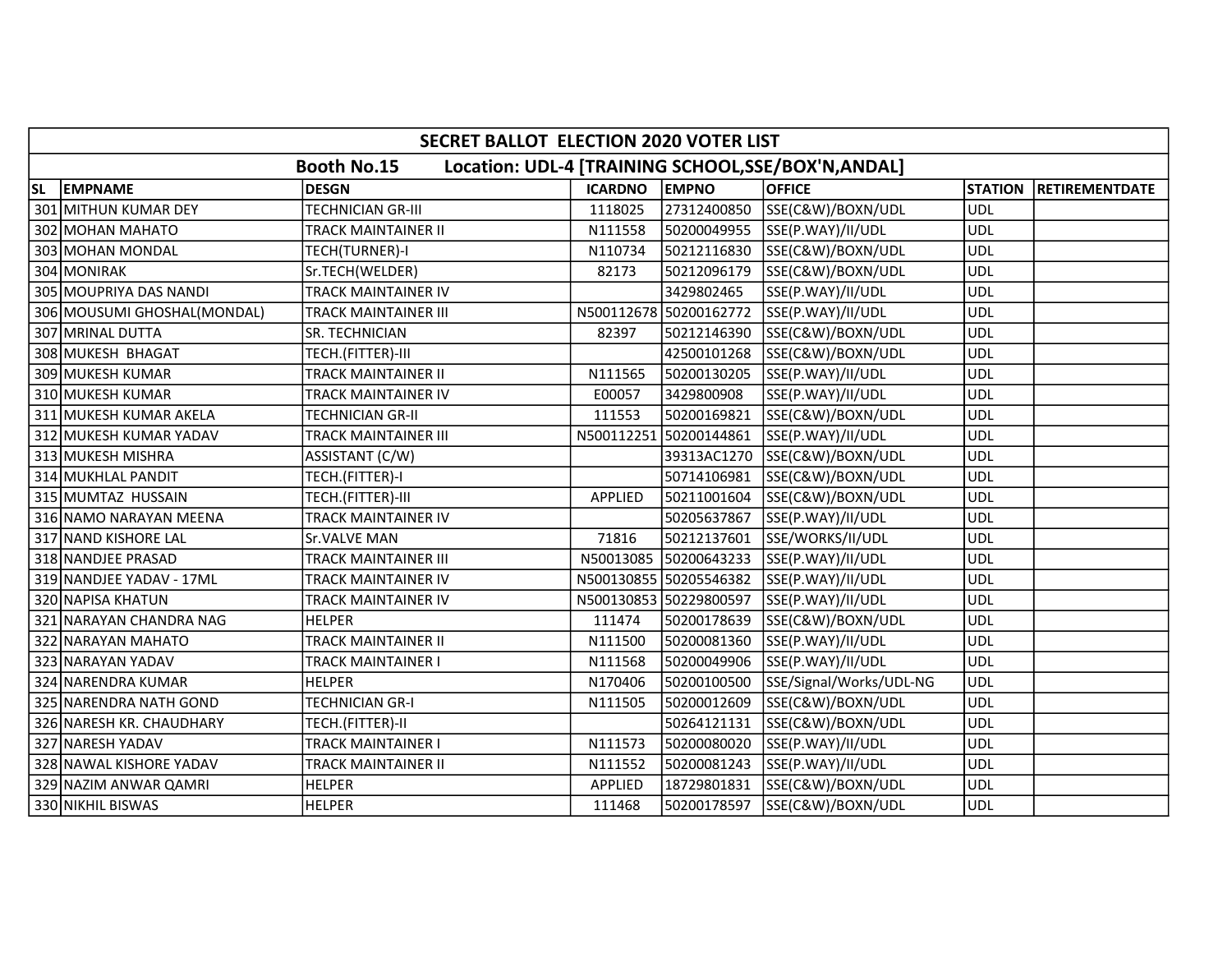|           | SECRET BALLOT ELECTION 2020 VOTER LIST                                    |                             |                       |                        |                   |                |                       |  |  |  |
|-----------|---------------------------------------------------------------------------|-----------------------------|-----------------------|------------------------|-------------------|----------------|-----------------------|--|--|--|
|           | Location: UDL-4 [TRAINING SCHOOL, SSE/BOX'N, ANDAL]<br><b>Booth No.15</b> |                             |                       |                        |                   |                |                       |  |  |  |
| <b>SL</b> | <b>EMPNAME</b>                                                            | <b>DESGN</b>                | <b>ICARDNO</b>        | <b>EMPNO</b>           | <b>OFFICE</b>     | <b>STATION</b> | <b>RETIREMENTDATE</b> |  |  |  |
|           | 331 NIKHIL CHANDRA BISWAS                                                 | SR. TECHNICIAN              | 784                   | 50212101874            | SSE(C&W)/BOXN/UDL | UDL            |                       |  |  |  |
|           | 332 NIKHILESH MONDAL                                                      | <b>TRACK MAINTAINER IV</b>  |                       | 3429802176             | SSE(P.WAY)/II/UDL | <b>UDL</b>     |                       |  |  |  |
|           | 333 NILESH KISHOR PRASAD                                                  | <b>TRACK MAINTAINER IV</b>  |                       | 610340490              | SSE(P.WAY)/II/UDL | <b>UDL</b>     |                       |  |  |  |
|           | 334 NIRANJAN KARMAKAR                                                     | TECH.(WELDER)-I             | 111464                | 50216000280            | SSE(C&W)/BOXN/UDL | <b>UDL</b>     |                       |  |  |  |
|           | 335 NIRMAL BAGDI                                                          | <b>PEON</b>                 | 81761                 | 50206073610            | SSE(C&W)/BOXN/UDL | <b>UDL</b>     |                       |  |  |  |
|           | 336 NITAI CHANDRA MANDAL                                                  | <b>TRACK MAINTAINER II</b>  | N111521               | 50200111478            | SSE(P.WAY)/II/UDL | <b>UDL</b>     |                       |  |  |  |
|           | 337 NITISH KUMAR SINHA                                                    | <b>TECHNICIAN GR-III</b>    |                       | 50200137200            | SSE(C&W)/BOXN/UDL | <b>UDL</b>     |                       |  |  |  |
|           | 338 NIVAS KUMAR                                                           | <b>KHALASI HELPER</b>       | APPLIED               | 39313AC0093            | SSE(C&W)/BOXN/UDL | <b>UDL</b>     |                       |  |  |  |
|           | 339 OM PRAKASH KUMAR                                                      | <b>TECHNICIAN GR-II</b>     | N110980               | 50200123365            | SSE(C&W)/BOXN/UDL | <b>UDL</b>     |                       |  |  |  |
|           | 340 OM PRAKASH SONI                                                       | <b>TECHNICIAN GR-III</b>    | N111286               | 50200137571            | SSE(C&W)/BOXN/UDL | <b>UDL</b>     |                       |  |  |  |
|           | 341 PACHAN YADAV                                                          | <b>TRACK MAINTAINER II</b>  | N111504               | 50200049920            | SSE(P.WAY)/II/UDL | <b>UDL</b>     |                       |  |  |  |
|           | 342 PALASH PAUL                                                           | KHALASI HELPER              |                       | 18329801968            | SSE(C&W)/BOXN/UDL | <b>UDL</b>     |                       |  |  |  |
|           | 343 PAMPA SARKAR                                                          | TRACK MAINTAINER IV         | N500131080 3429800614 |                        | SSE(P.WAY)/II/UDL | <b>UDL</b>     |                       |  |  |  |
|           | 344 PANCHANAN SUTRADHAR                                                   | Sr.TECH(WELDER)             | 82326                 | 50206099210            | SSE(C&W)/BOXN/UDL | <b>UDL</b>     |                       |  |  |  |
|           | 345 PANKAJ KUMAR                                                          | <b>HELPER</b>               | M00079                | 3429801730             | SSE(C&W)/BOXN/UDL | <b>UDL</b>     |                       |  |  |  |
|           | 346 PANKAJ KUMAR                                                          | <b>TRACK MAINTAINER III</b> |                       | N500130849 50200405289 | SSE(P.WAY)/II/UDL | <b>UDL</b>     |                       |  |  |  |
|           | 347 PANKAJ KUMAR RAO                                                      | TECH.(FITTER)-III           | 111255                | 50200137285            | SSE(C&W)/BOXN/UDL | <b>UDL</b>     |                       |  |  |  |
|           | 348 PANKOJ BISWAS                                                         | TECH(PAINTER)-I             | N110556               | 50200044209            | SSE(C&W)/BOXN/UDL | <b>UDL</b>     |                       |  |  |  |
|           | 349 PAPPU KUMAR                                                           | TRACK MAINTAINER III        |                       | N500112056 50200144058 | SSE(P.WAY)/II/UDL | <b>UDL</b>     |                       |  |  |  |
|           | 350 PARTHA BISWAS                                                         | <b>TRACK MAINTAINER IV</b>  |                       | 3429802338             | SSE(P.WAY)/II/UDL | <b>UDL</b>     |                       |  |  |  |
|           | 351 PARTHA MONDAL                                                         | <b>TRAINEE</b>              |                       | N500130177 50200156747 | SSE/WORKS/II/UDL  | <b>UDL</b>     |                       |  |  |  |
|           | 352 PARTHA PAUL                                                           | <b>HELPER</b>               | M00052                | 3429801360             | SSE(C&W)/BOXN/UDL | <b>UDL</b>     |                       |  |  |  |
|           | 353 PARTHA PRATIM BANERJEE                                                | <b>TECHNICIAN GR-I</b>      | 111671                | 50206117030            | SSE(C&W)/BOXN/UDL | <b>UDL</b>     |                       |  |  |  |
|           | 354 PAWAN KUMAR GIRI                                                      | <b>HELPER</b>               | M00054                | 3429801410             | SSE(C&W)/BOXN/UDL | <b>UDL</b>     |                       |  |  |  |
|           | 355 PAYEL BISHAYEE                                                        | TRACK MAINTAINER IV         |                       | N500112681 50200163042 | SSE(P.WAY)/II/UDL | <b>UDL</b>     |                       |  |  |  |
|           | 356 PITAMBAR MURMU                                                        | Ch. OFFICE SUPERINTENDENT   |                       | N500112399 50212100912 | AEN/2/UDL         | <b>UDL</b>     |                       |  |  |  |
|           | 357 PIYALI KUNDU                                                          | <b>HELPER</b>               | M00039                | 50714107048            | SSE(C&W)/BOXN/UDL | <b>UDL</b>     |                       |  |  |  |
|           | 358 POOJA KUMARI                                                          | <b>HELPER</b>               | M00055                | 3429801316             | SSE(C&W)/BOXN/UDL | <b>UDL</b>     |                       |  |  |  |
|           | 359 PRABHAKAR KUMAR                                                       | <b>TRACK MAINTAINER III</b> |                       | N500112065 50200142888 | AEN/1/UDL         | <b>UDL</b>     |                       |  |  |  |
|           | 360 PRABHAT BAG                                                           | TRACK MAINTAINER IV         |                       | 3429802335             | SSE(P.WAY)/II/UDL | <b>UDL</b>     |                       |  |  |  |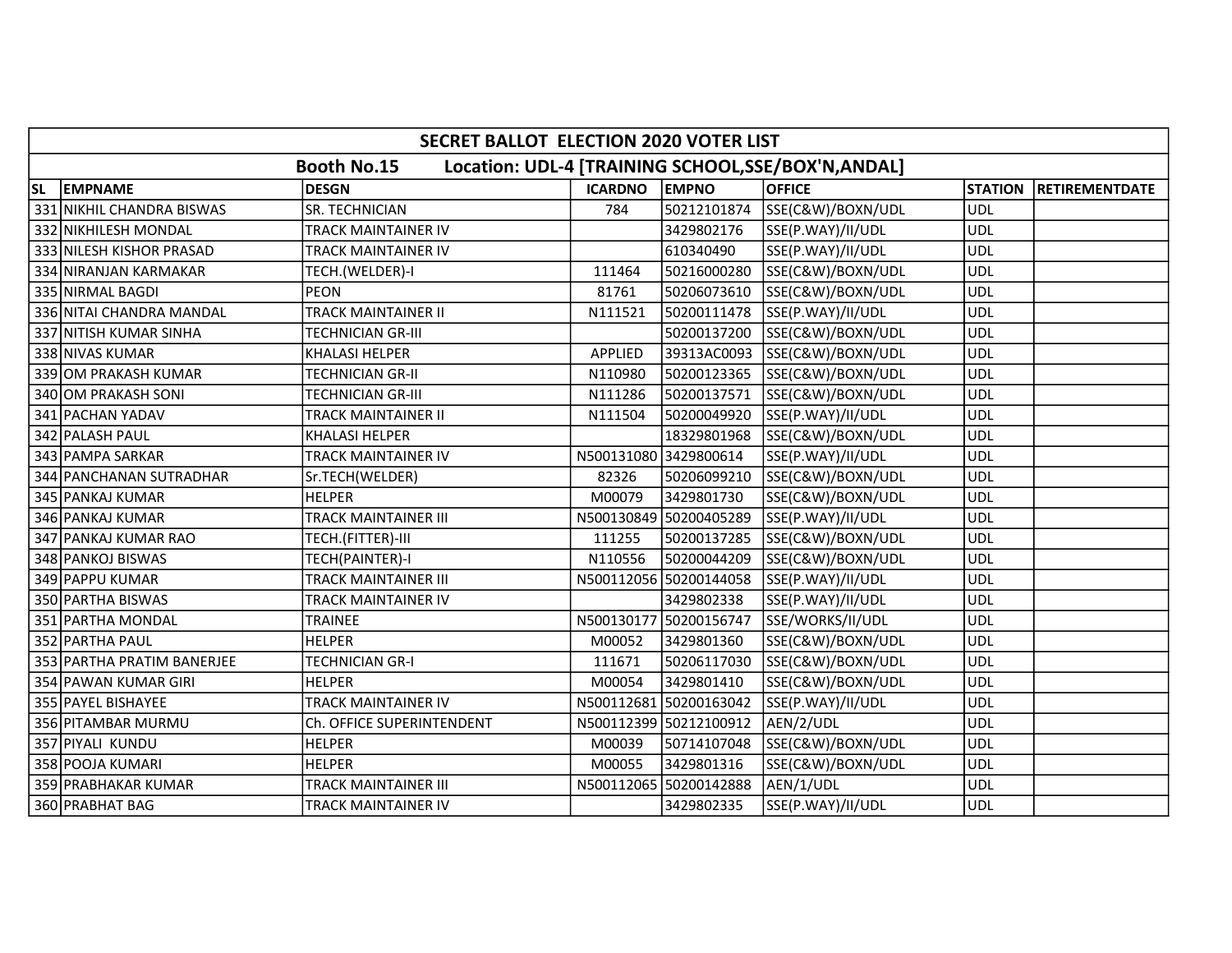|           | SECRET BALLOT ELECTION 2020 VOTER LIST |                             |                |                        |                                                     |                |                       |  |  |
|-----------|----------------------------------------|-----------------------------|----------------|------------------------|-----------------------------------------------------|----------------|-----------------------|--|--|
|           |                                        | <b>Booth No.15</b>          |                |                        | Location: UDL-4 [TRAINING SCHOOL, SSE/BOX'N, ANDAL] |                |                       |  |  |
| <b>SL</b> | <b>EMPNAME</b>                         | <b>DESGN</b>                | <b>ICARDNO</b> | <b>EMPNO</b>           | <b>OFFICE</b>                                       | <b>STATION</b> | <b>RETIREMENTDATE</b> |  |  |
|           | 361 PRABHAT KUMAR                      | TECH.(FITTER)-III           | N111357        | 50200137583            | SSE(C&W)/BOXN/UDL                                   | <b>UDL</b>     |                       |  |  |
|           | 362 PRABIR RAHA                        | <b>HELPER</b>               | N50013003      | 50200182679            | SSE/WORKS/II/UDL                                    | <b>UDL</b>     |                       |  |  |
|           | 363 PRADIP MAZUMDER                    | TECH.(WELDER)-I             | 111689         | 50206108957            | SSE(C&W)/BOXN/UDL                                   | <b>UDL</b>     |                       |  |  |
|           | 364 PRADIP KUMAR                       | TECH(TURNER)-I              | 82342          | 50205409214            | SSE(C&W)/BOXN/UDL                                   | <b>UDL</b>     |                       |  |  |
|           | 365 PRADYUT PATRA                      | <b>TRACK MAINTAINER IV</b>  |                | 3429802467             | SSE(P.WAY)/II/UDL                                   | <b>UDL</b>     |                       |  |  |
|           | 366 PRAHLAD                            | <b>TRACKMAN</b>             |                | 50329801255            | SSE(P.WAY)/II/UDL                                   | <b>UDL</b>     |                       |  |  |
|           | 367 PRAMOD KUMAR                       | <b>TRACK MAINTAINER III</b> |                | N500112035 50200142979 | SSE(P.WAY)/II/UDL                                   | <b>UDL</b>     |                       |  |  |
|           | 368 PRANAY BISWAS                      | <b>TECHNICIAN GR-I</b>      | N111081        | 50200124023            | SSE(C&W)/BOXN/UDL                                   | <b>UDL</b>     |                       |  |  |
|           | 369 PRASANTA BHOWMICK                  | <b>HELPER</b>               | 111438         | 50200179747            | SSE(C&W)/BOXN/UDL                                   | <b>UDL</b>     |                       |  |  |
|           | 370 PRASENJIT DAS                      | <b>HELPER STORE</b>         |                | 3429800238             | SSE(C&W)/BOXN/UDL                                   | <b>UDL</b>     |                       |  |  |
|           | 371 PRASHANT AIND                      | Sr.SECTION ENGINEER(CnW)    | <b>APPLIED</b> | 334NP003853            | SSE(C&W)/BOXN/UDL                                   | <b>UDL</b>     |                       |  |  |
|           | 372 PRASHANTA KUMAR TALAPATRA          | Ch. OFFICE SUPERINTENDENT   | 75374          | 50212040848            | AEN/1/UDL                                           | <b>UDL</b>     |                       |  |  |
|           | 373 PRATAP KUMAR MURMU                 | TRACK MAINTAINER IV         | E00050         | 3429800909             | SSE(P.WAY)/II/UDL                                   | <b>UDL</b>     |                       |  |  |
|           | 374 PRAVEEN CHANDRA                    | TECH.(FITTER)-II            | N110737        | 50200122415            | SSE(C&W)/BOXN/UDL                                   | <b>UDL</b>     |                       |  |  |
|           | 375 PRAVEEN KUMAR                      | <b>TECHNICIAN GR-II</b>     | N110572        | 50200101801            | SSE(C&W)/BOXN/UDL                                   | <b>UDL</b>     |                       |  |  |
|           | 376 PRAVEEN KUMAR SAH                  | TRACK MAINTAINER IV         | N111888        | 50200088183            | AEN/2/UDL                                           | <b>UDL</b>     |                       |  |  |
|           | 377 PREM CHAND RAM                     | Sr.TECH(WELDER)             | N110718        | 50206087917            | SSE(C&W)/BOXN/UDL                                   | <b>UDL</b>     |                       |  |  |
|           | 378 PREM KUMAR                         | <b>TRAINEE SKILLED</b>      |                | 3429803088             | SSE/WORKS/II/UDL                                    | <b>UDL</b>     |                       |  |  |
|           | 379 PREM KUMAR LAL                     | <b>VALVE MAN</b>            |                | N500112188 50200151579 | SSE/WORKS/II/UDL                                    | <b>UDL</b>     |                       |  |  |
|           | 380 PRIJUST KANTI SINGHA               | TECH.(FITTER)-II            | N110746        | 50200110930            | SSE(C&W)/BOXN/UDL                                   | <b>UDL</b>     |                       |  |  |
|           | 381 PRITI KUMARI MONDAL                | <b>TRACK MAINTAINER IV</b>  |                | N500112674 50200162802 | SSE(P.WAY)/II/UDL                                   | <b>UDL</b>     |                       |  |  |
|           | 382 PRIYANKA ROY                       | <b>HELPER</b>               | 1117999        | 3429800286             | SSE(C&W)/BOXN/UDL                                   | <b>UDL</b>     |                       |  |  |
|           | 383 PROSENJIT UKIL                     | <b>HELPER</b>               | 111571         | 502NPS06559            | SSE(C&W)/BOXN/UDL                                   | <b>UDL</b>     |                       |  |  |
|           | 384 PROVAT KR. KARMAKAR                | Sr.TECH(TURNER)             | 831            | 50206084000            | SSE(C&W)/BOXN/UDL                                   | <b>UDL</b>     |                       |  |  |
|           | 385 PULAK PAL                          | TECH.(WELDER)-II            | M00120         | 12221501865            | SSE(C&W)/BOXN/UDL                                   | <b>UDL</b>     |                       |  |  |
|           | 386 PURAN CHANDRA CHOWDHURY            | Sr.TECH(WELDER)             | 82228          | 50206083079            | SSE(C&W)/BOXN/UDL                                   | <b>UDL</b>     |                       |  |  |
|           | 387 PURBASHA ROY                       | <b>TRACK MAINTAINER IV</b>  | N50013080      | 50200177040            | SSE(P.WAY)/II/UDL                                   | <b>UDL</b>     |                       |  |  |
|           | 388 PURNA LATA GUPTA                   | <b>HELPER</b>               | 118027         | 3429800919             | SSE(C&W)/BOXN/UDL                                   | <b>UDL</b>     |                       |  |  |
|           | 389 PURNENDU KUMAR MONDAL              | <b>TECHNICIAN GR-III</b>    | 111521         | 502NPS05526            | SSE(C&W)/BOXN/UDL                                   | <b>UDL</b>     |                       |  |  |
|           | 390 PURNIMA BISWAS                     | <b>KHALASI HELPER</b>       |                | 50714400642            | SSE(C&W)/BOXN/UDL                                   | <b>UDL</b>     |                       |  |  |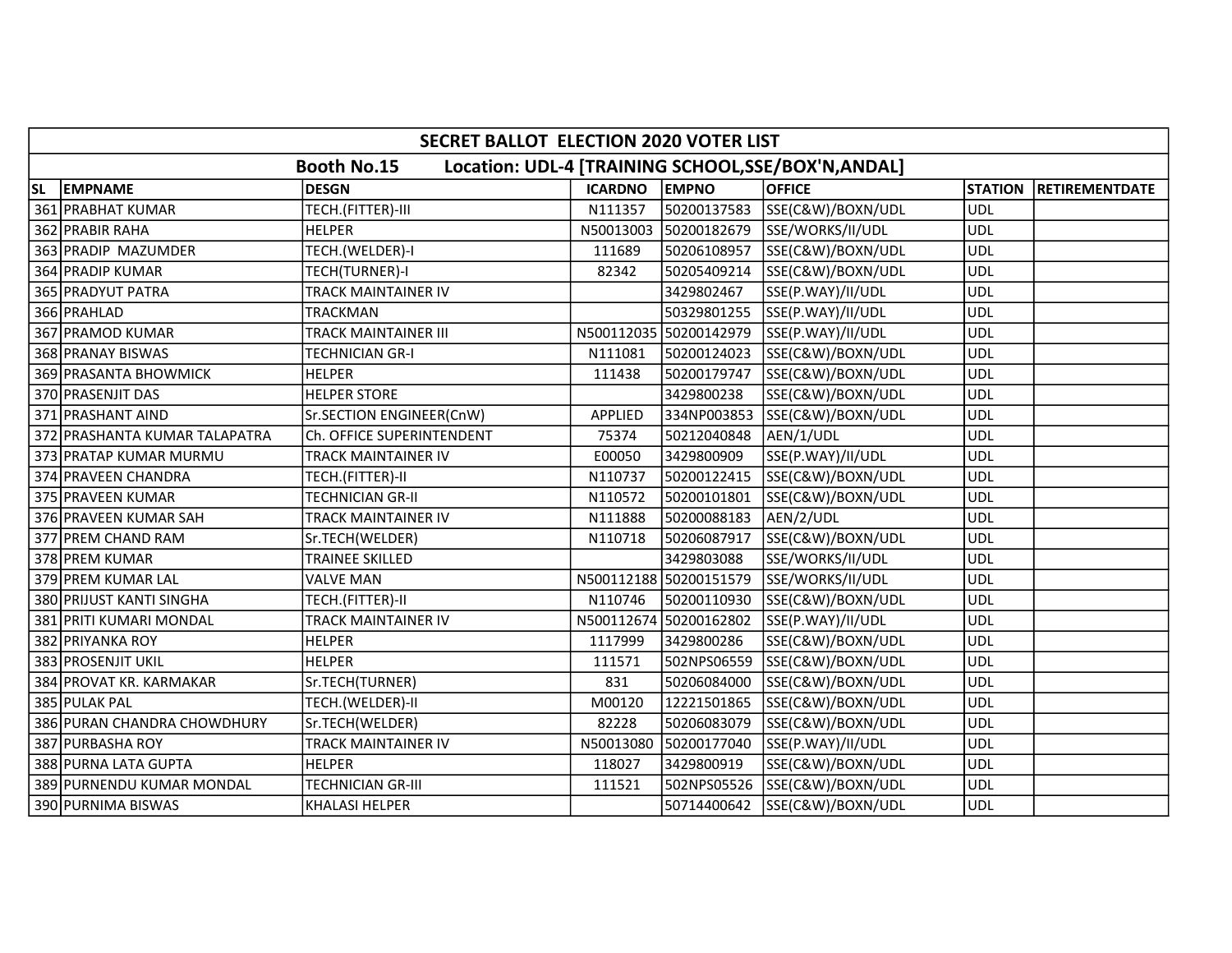|    | SECRET BALLOT ELECTION 2020 VOTER LIST |                                |                |                        |                                                     |                |                       |  |  |
|----|----------------------------------------|--------------------------------|----------------|------------------------|-----------------------------------------------------|----------------|-----------------------|--|--|
|    |                                        | <b>Booth No.15</b>             |                |                        | Location: UDL-4 [TRAINING SCHOOL, SSE/BOX'N, ANDAL] |                |                       |  |  |
| SL | <b>EMPNAME</b>                         | <b>DESGN</b>                   | <b>ICARDNO</b> | <b>EMPNO</b>           | <b>OFFICE</b>                                       | <b>STATION</b> | <b>RETIREMENTDATE</b> |  |  |
|    | 391 PURNIMA MONDAL                     | <b>TECHNICIAN GR-I</b>         | 767            | 50212105971            | SSE(C&W)/BOXN/UDL                                   | <b>UDL</b>     |                       |  |  |
|    | 392 PURUSHOTTAM KUMAR                  | <b>TRACK MAINTAINER IV</b>     |                | 3429802683             | SSE(P.WAY)/II/UDL                                   | <b>UDL</b>     |                       |  |  |
|    | 393 R C GARAI                          | <b>HELPER</b>                  | 120596         | 50212076375            | SSE/Signal/Works/UDL-NG                             | <b>UDL</b>     |                       |  |  |
|    | 394 RABINDRA CHOUDHARY                 | SENIOR SECTION ENGINEER(P.WAY) | E00049         | 50204223779            | SSE(P.WAY)/II/UDL                                   | <b>UDL</b>     |                       |  |  |
|    | 395 RABINDRA KUMAR                     | <b>TRACK MAINTAINER II</b>     |                | N500112048 50200141938 | SSE(P.WAY)/II/UDL                                   | <b>UDL</b>     |                       |  |  |
|    | 396 RABINDRA NATH ROY                  | <b>TECHNICIAN GR-I</b>         | 82366          | 50200015064            | SSE(C&W)/BOXN/UDL                                   | <b>UDL</b>     |                       |  |  |
|    | 397 RAGHU NATH BOURI                   | SR. TECHNICIAN                 | 721            | 50206082488            | SSE(C&W)/BOXN/UDL                                   | <b>UDL</b>     |                       |  |  |
|    | 398 RAHUL KUMAR                        | TRACK MAINTAINER IV            |                | 50881302881            | SSE(P.WAY)/II/UDL                                   | <b>UDL</b>     |                       |  |  |
|    | 399 RAHUL KUMAR                        | ASSISTANT (C/W)                | <b>NA</b>      |                        | 275N0009456 SSE(C&W)/BOXN/UDL                       | <b>UDL</b>     |                       |  |  |
|    | 400 RAHUL RAI                          | <b>HELPER</b>                  | M00037         | 3429801408             | SSE(C&W)/BOXN/UDL                                   | <b>UDL</b>     |                       |  |  |
|    | 401 RAJ KUMAR                          | <b>TRACK MAINTAINER IV</b>     | 500131463      | 3429800983             | SSE(P.WAY)/II/UDL                                   | <b>UDL</b>     |                       |  |  |
|    | 402 RAJ KUMAR YADAV                    | <b>HELPER</b>                  | M00047         | 3429800493             | SSE(C&W)/BOXN/UDL                                   | <b>UDL</b>     |                       |  |  |
|    | 403 RAJ KUMARI DEVI                    | <b>TECHNICIAN GR-I</b>         | 1063           | 50212112240            | SSE(C&W)/BOXN/UDL                                   | <b>UDL</b>     |                       |  |  |
|    | 404 RAJA GUPTA                         | SR. TECHNICIAN                 | 80289          | 50212137935            | SSE(C&W)/BOXN/UDL                                   | <b>UDL</b>     |                       |  |  |
|    | 405 RAJAN RAJAK                        | ASSISTANT (C/W)                |                | 39313AC0439            | SSE(C&W)/BOXN/UDL                                   | <b>UDL</b>     |                       |  |  |
|    | 406 RAJANI ROY                         | <b>KHALASI HELPER</b>          | N40237         | 50200066904            | SSE/WORKS/II/UDL                                    | <b>UDL</b>     |                       |  |  |
|    | 407 RAJDEO MAHATO                      | <b>TRACK MAINTAINER II</b>     | N111505        | 50200081267            | SSE(P.WAY)/II/UDL                                   | <b>UDL</b>     |                       |  |  |
|    | 408 RAJENDAR RABIDAS                   | TECH.(WELDER)-I                | N110028        | 50212102465            | SSE(C&W)/BOXN/UDL                                   | <b>UDL</b>     |                       |  |  |
|    | 409 RAJENDRA SINGH                     | SENIOR SECTION ENGINEER(WORKS) | N40384         | 50212135112            | SSE/WORKS/II/UDL                                    | <b>UDL</b>     |                       |  |  |
|    | 410 RAJENDRA SINGH                     | <b>TRAINEES</b>                |                | 3429803043             | SSE/WORKS/II/UDL                                    | <b>UDL</b>     |                       |  |  |
|    | 411 RAJENDRA YADAV                     | TRACK MAINTAINER I             | N111560        | 50200081310            | SSE(P.WAY)/II/UDL                                   | <b>UDL</b>     |                       |  |  |
|    | 412 RAJENDRA YADAV                     | <b>TRACK MAINTAINER III</b>    |                | N500130857 50205553337 | SSE(P.WAY)/II/UDL                                   | <b>UDL</b>     |                       |  |  |
|    | 413 RAJESH CHAKRABORTY                 | TECH.(BLACK SMITH)-I           | N111551        | 50200091364            | SSE(P.WAY)/II/UDL                                   | <b>UDL</b>     |                       |  |  |
|    | 414 RAJESH DAS                         | <b>HELPER</b>                  | M00036         | 50208862722            | SSE(C&W)/BOXN/UDL                                   | <b>UDL</b>     |                       |  |  |
|    | 415 RAJESH KUMAR                       | <b>TRACK MAINTAINER II</b>     | N111574        | 50200125568            | SSE(P.WAY)/II/UDL                                   | <b>UDL</b>     |                       |  |  |
|    | 416 RAJESH KUMAR SINGH                 | <b>HELPER</b>                  | M00028         | 50229800709            | SSE(C&W)/BOXN/UDL                                   | <b>UDL</b>     |                       |  |  |
|    | 417 RAJESH PRASAD VERMA                | <b>TECHNICIAN GR-I</b>         | N110566        | 50212144885            | SSE(C&W)/BOXN/UDL                                   | <b>UDL</b>     |                       |  |  |
|    | 418 RAJKUMAR                           | <b>TECHNICIAN GR-I</b>         | N110484        | 50212050118            | SSE(C&W)/BOXN/UDL                                   | <b>UDL</b>     |                       |  |  |
|    | 419 RAJKUMAR YADAV                     | <b>HELPER</b>                  | 1118064A       | 50213002909            | SSE(C&W)/BOXN/UDL                                   | <b>UDL</b>     |                       |  |  |
|    | 420 RAJNISH KUMAR                      | <b>TECHNICIAN GR-I</b>         | N111080        | 50200124229            | SSE(C&W)/BOXN/UDL                                   | <b>UDL</b>     |                       |  |  |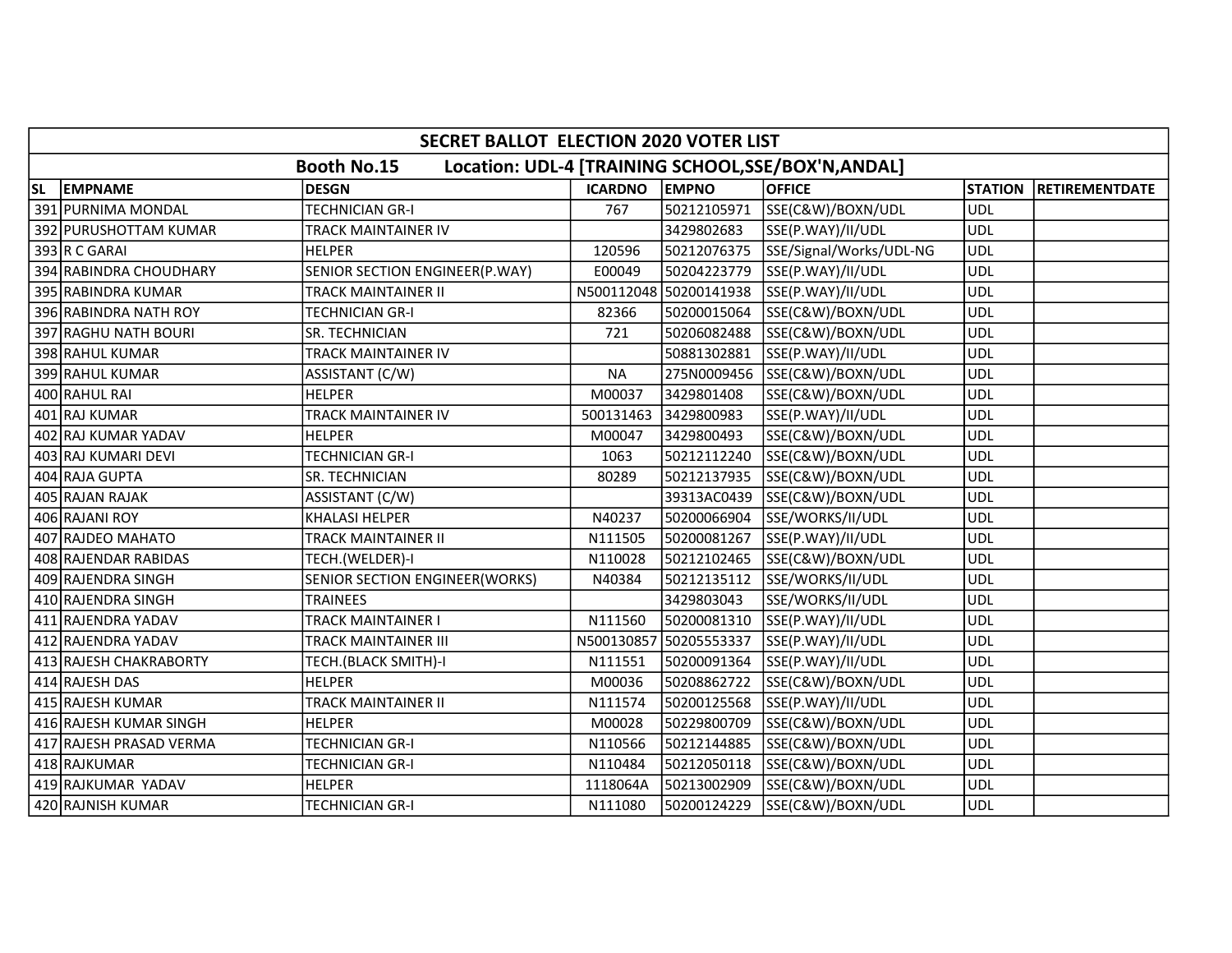|           | <b>SECRET BALLOT ELECTION 2020 VOTER LIST</b> |                             |                       |                        |                                                     |                |                       |  |  |
|-----------|-----------------------------------------------|-----------------------------|-----------------------|------------------------|-----------------------------------------------------|----------------|-----------------------|--|--|
|           |                                               | <b>Booth No.15</b>          |                       |                        | Location: UDL-4 [TRAINING SCHOOL, SSE/BOX'N, ANDAL] |                |                       |  |  |
| <b>SL</b> | <b>EMPNAME</b>                                | DESGN                       | <b>ICARDNO</b>        | <b>EMPNO</b>           | <b>OFFICE</b>                                       | <b>STATION</b> | <b>RETIREMENTDATE</b> |  |  |
|           | 421 RAJU BAG                                  | Sr.TECH.(SIGNAL MAINTAINER) | 120573                | 50205407679            | SSE/Signal/Works/UDL-NG                             | <b>UDL</b>     |                       |  |  |
|           | 422 RAJU HARIJAN                              | <b>TECHNICIAN GR-I</b>      | 1108                  | 50212104863            | SSE(C&W)/BOXN/UDL                                   | <b>UDL</b>     |                       |  |  |
|           | 423 RAJU RAM                                  | Sr.TECH. MASON              | 75835                 | 50212055220            | SSE/WORKS/II/UDL                                    | <b>UDL</b>     |                       |  |  |
|           | 424 RAKESH KUMAR                              | TRACK MAINTAINER IV         | E00056                | 3429800907             | SSE(P.WAY)/II/UDL                                   | <b>UDL</b>     |                       |  |  |
|           | 425 RAKESH KUMAR                              | <b>TRACK MAINTAINER III</b> |                       | N500112068 50200144113 | SSE(P.WAY)/II/UDL                                   | <b>UDL</b>     |                       |  |  |
|           | 426 RAKESH PRASAD                             | <b>TRACK MAINTAINER IV</b>  |                       | 18329802127            | SSE(P.WAY)/II/UDL                                   | <b>UDL</b>     |                       |  |  |
|           | 427 RAKESH ROY                                | <b>TRACK MAINTAINER IV</b>  |                       | 3429802173             | SSE(P.WAY)/II/UDL                                   | <b>UDL</b>     |                       |  |  |
|           | 428 RAM BARAN YADAV                           | SR. TECHNICIAN              | 82107                 | 50212127991            | SSE(C&W)/BOXN/UDL                                   | <b>UDL</b>     |                       |  |  |
|           | 429 RAM CHANDRA MURMU                         | TECH.(WELDER)-I             | M00053                | 50200403154            | SSE(C&W)/BOXN/UDL                                   | <b>UDL</b>     |                       |  |  |
|           | 430 RAM KRISHNA BHUSHAN                       | TECH.(WELDER)-I             | N110278               | 50200057198            | SSE(C&W)/BOXN/UDL                                   | <b>UDL</b>     |                       |  |  |
|           | 431 RAMADHAR PRASAD                           | <b>TRACK MAINTAINER III</b> |                       | N500112058 50200144071 | SSE(P.WAY)/II/UDL                                   | <b>UDL</b>     |                       |  |  |
|           | 432 RAMDAYAL MEENA                            | <b>TRACK MAINTAINER IV</b>  | E00061                | 3429801053             | SSE(P.WAY)/II/UDL                                   | <b>UDL</b>     |                       |  |  |
|           | 433 RAMESH BALMIKI                            | Sr.TECH(WELDER)             | 81676                 | 50212054835            | SSE(C&W)/BOXN/UDL                                   | <b>UDL</b>     |                       |  |  |
|           | 434 RAMESH CHANDRA BISWAS                     | <b>HELPER</b>               | N50013005             | 502NPS00219            | SSE/WORKS/II/UDL                                    | <b>UDL</b>     |                       |  |  |
|           | 435 RAMESH RAM                                | <b>TECHNICIAN III</b>       | N111219               | 50212094869            | SSE(C&W)/BOXN/UDL                                   | <b>UDL</b>     |                       |  |  |
|           | 436 RAMKRISHNA SAHA                           | TECH.(FITTER)-I             | N111087               | 50200110644            | SSE(C&W)/BOXN/UDL                                   | <b>UDL</b>     |                       |  |  |
|           | 437 RAMNATH MANDAL                            | <b>TECHNICIAN GR-I</b>      | N110113               | 50200032700            | SSE(C&W)/BOXN/UDL                                   | <b>UDL</b>     |                       |  |  |
|           | 438 RANDHIR KUMAR                             | TECH.(FITTER)-I             | N110575               | 50200106835            | SSE(C&W)/BOXN/UDL                                   | <b>UDL</b>     |                       |  |  |
|           | 439 RANJEET KUMAR                             | <b>TECHNICIAN GR-II</b>     | 1100                  | 50200169833            | SSE(C&W)/BOXN/UDL                                   | <b>UDL</b>     |                       |  |  |
|           | 440 RANJEET KUMAR                             | <b>TRACK MAINTAINER III</b> |                       | N500112017 50200142943 | SSE(P.WAY)/II/UDL                                   | <b>UDL</b>     |                       |  |  |
|           | 441 RANJIT GARAI                              | TECH.(FITTER)-I             | N110273               | 50202100128            | SSE(C&W)/BOXN/UDL                                   | <b>UDL</b>     |                       |  |  |
|           | 442 RANJIT KR GHOSH                           | TRACK MAINTAINER IV         | N500131079 3429800612 |                        | SSE(P.WAY)/II/UDL                                   | <b>UDL</b>     |                       |  |  |
|           | 443 RANJIT SARKAR                             | <b>HELPER</b>               | 170742                | 3429800434             | SSE/Signal/Works/UDL-NG                             | <b>UDL</b>     |                       |  |  |
|           | 444 RANJIT YADAV                              | <b>TRACK MAINTAINER I</b>   | N111516               | 50200080019            | SSE(P.WAY)/II/UDL                                   | <b>UDL</b>     |                       |  |  |
|           | 445 RATHINDRA NATH BAIDYA                     | TECH.(WELDER)-I             | N111069               | 50200124333            | SSE(C&W)/BOXN/UDL                                   | <b>UDL</b>     |                       |  |  |
|           | 446 RATOO KOLE                                | Sr.TECH(WELDER)             | 1386                  | 50212096090            | SSE(C&W)/BOXN/UDL                                   | <b>UDL</b>     |                       |  |  |
|           | 447 RAVI KUMAR                                | <b>TECHNICIAN GR-II</b>     | 1107                  | 50200170057            | SSE(C&W)/BOXN/UDL                                   | <b>UDL</b>     |                       |  |  |
|           | 448 RAVI KUMAR                                | <b>KHALASI HELPER</b>       | 15                    | 6929800001             | SSE(C&W)/BOXN/UDL                                   | <b>UDL</b>     |                       |  |  |
|           | 449 RAVI RANJAN                               | <b>TRACK MAINTAINER III</b> | E000174               | 50200144083            | SSE(P.WAY)/II/UDL                                   | <b>UDL</b>     |                       |  |  |
|           | 450 RAVI SHANKAR MISHRA                       | TRACK MAINTAINER IV         | 9340                  | 508NPS00497            | SSE(P.WAY)/II/UDL                                   | <b>UDL</b>     |                       |  |  |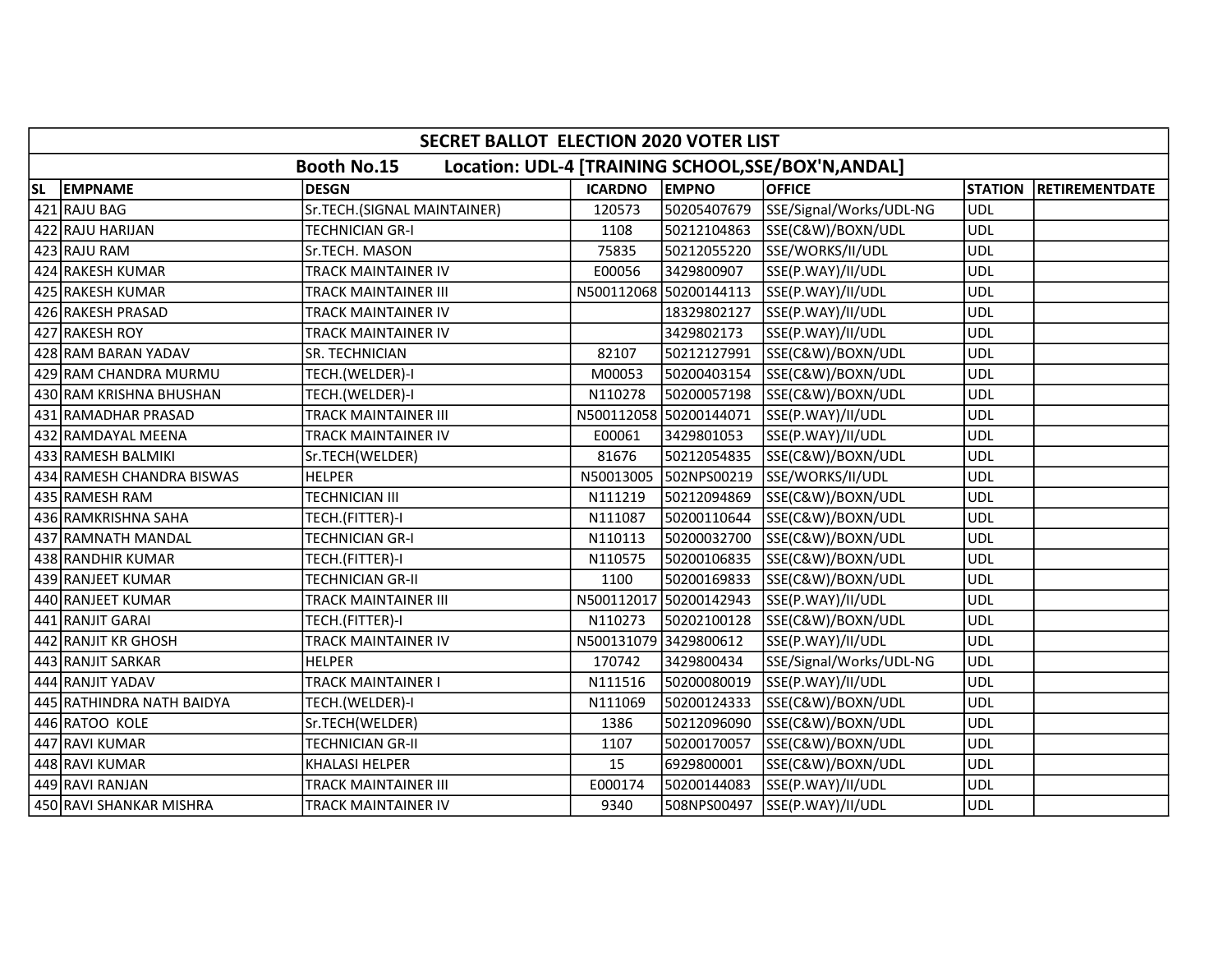|    | SECRET BALLOT ELECTION 2020 VOTER LIST |                                |                |                        |                                                    |                |                       |  |  |
|----|----------------------------------------|--------------------------------|----------------|------------------------|----------------------------------------------------|----------------|-----------------------|--|--|
|    |                                        | <b>Booth No.15</b>             |                |                        | Location: UDL-4 [TRAINING SCHOOL, SE/BOX'N, ANDAL] |                |                       |  |  |
| SL | <b>EMPNAME</b>                         | <b>DESGN</b>                   | <b>ICARDNO</b> | <b>EMPNO</b>           | <b>OFFICE</b>                                      | <b>STATION</b> | <b>RETIREMENTDATE</b> |  |  |
|    | 451 RAVI SINGH                         | TECH.(FITTER)-III              | N111278        | 50200137455            | SSE(C&W)/BOXN/UDL                                  | <b>UDL</b>     |                       |  |  |
|    | 452 RAVINDRA PASWAN                    | <b>TECHNICIAN GR-II</b>        | N110939        | 50200123500            | SSE(C&W)/BOXN/UDL                                  | <b>UDL</b>     |                       |  |  |
|    | 453 RIJU GORAI                         | TRACK MAINTAINER IV            |                | 3429802463             | SSE(P.WAY)/II/UDL                                  | <b>UDL</b>     |                       |  |  |
|    | 454 RINKI KUMARI                       | <b>HELPER</b>                  | M00041         | 3429801324             | SSE(C&W)/BOXN/UDL                                  | <b>UDL</b>     |                       |  |  |
|    | 455 RINKU KUMAR                        | <b>TRACK MAINTAINER III</b>    |                | N500112248 50200151403 | SSE(P.WAY)/II/UDL                                  | <b>UDL</b>     |                       |  |  |
|    | 456 RISHI YADAV                        | <b>TRACK MAINTAINER I</b>      | N111515        | 50200049918            | SSE(P.WAY)/II/UDL                                  | <b>UDL</b>     |                       |  |  |
|    | 457 RITESH PRASAD                      | <b>TRACK MAINTAINER III</b>    |                | N500112828 50200142852 | SSE(P.WAY)/II/UDL                                  | <b>UDL</b>     |                       |  |  |
|    | 458 ROHIT RAJ                          | <b>TRACK MAINTAINER II</b>     |                | N500112072 50200141940 | SSE(P.WAY)/II/UDL                                  | <b>UDL</b>     |                       |  |  |
|    | 459 ROSHAN BHAGAT                      | TECH.(POWER)-II                |                | 50200405181            | SSE(C&W)/BOXN/UDL                                  | <b>UDL</b>     |                       |  |  |
|    | 460 ROUSHAN KUMAR SHARMA               | <b>TRACK MAINTAINER II</b>     |                | N500112041 50200142335 | AEN/1/UDL                                          | <b>UDL</b>     |                       |  |  |
|    | 461 RUPAM KUMARI                       | TRACK MAINTAINER IV            |                | 3429802466             | SSE(P.WAY)/II/UDL                                  | <b>UDL</b>     |                       |  |  |
|    | 462 RUPLALL BOURI                      | TRACK MAINTAINER I             | 75634          | 50212051342            | SSE(P.WAY)/II/UDL                                  | <b>UDL</b>     |                       |  |  |
|    | 463 SACHIN BAURI                       | <b>VALVE MAN</b>               | N111611        | 50200085730            | SSE/WORKS/II/UDL                                   | <b>UDL</b>     |                       |  |  |
|    | 464 SACHIN KUMAR SINGH                 | TRACK MAINTAINER IV            | E00052         | 18329801941            | SSE(P.WAY)/II/UDL                                  | <b>UDL</b>     |                       |  |  |
|    | 465 SAHADEO DAS                        | Sr.TECH.(CRANE DRIVER)         | 82421          | 50210108609            | SSE(C&W)/BOXN/UDL                                  | <b>UDL</b>     |                       |  |  |
|    | 466 SAHDEO KUMAR PASWAN                | SR. TECHNICIAN                 | 1042           | 50212102489            | SSE(C&W)/BOXN/UDL                                  | <b>UDL</b>     |                       |  |  |
|    | 467 SAHDEV ORAON                       | <b>HELPER</b>                  |                | 3429800895             | SSE(C&W)/BOXN/UDL                                  | <b>UDL</b>     |                       |  |  |
|    | 468 SAIKAT CHAKRABORTY                 | <b>TECHNICIAN GR-II</b>        | 111526         | 50200405192            | SSE(C&W)/BOXN/UDL                                  | <b>UDL</b>     |                       |  |  |
|    | 469 SAIKAT PAL                         | <b>TRACK MAINTAINER IV</b>     |                | 3429802838             | SSE(P.WAY)/II/UDL                                  | <b>UDL</b>     |                       |  |  |
|    | 470 SAJAN KUMAR YADAV                  | <b>TECHNICIAN GR-II</b>        | 1118063        | 50211155899            | SSE(C&W)/BOXN/UDL                                  | <b>UDL</b>     |                       |  |  |
|    | 471 SAMARESH CHANDRA MANDAL            | Sr.TECH(FITTER)                | 82339          | 50200015933            | SSE(C&W)/BOXN/UDL                                  | <b>UDL</b>     |                       |  |  |
|    | 472 SAMARESH ROY                       | Sr.SECTION ENGINEER(CnW)       | N111130        | 50206430004            | SSE(C&W)/BOXN/UDL                                  | <b>UDL</b>     |                       |  |  |
|    | 473 SAMIR KUMAR METE                   | <b>TECHNICIAN GR-I</b>         | 81808          | 50212118473            | SSE(C&W)/BOXN/UDL                                  | <b>UDL</b>     |                       |  |  |
|    | 474 SAMIR MAJEE                        | TECH.(WELDER)-I                | N110959        | 50200124310            | SSE(C&W)/BOXN/UDL                                  | <b>UDL</b>     |                       |  |  |
|    | 475 SAMIRAN GHOSE                      | OFFICE SUPERINTENDENT          | 71440          | 50212043540            | AEN/2/UDL                                          | <b>UDL</b>     |                       |  |  |
|    | 476 SANAT KUMAR DALUI                  | SR.TECH.(C-W)                  | 82360          | 50200011990            | SSE(C&W)/BOXN/UDL                                  | <b>UDL</b>     |                       |  |  |
|    | 477 SANDHYA METE                       | <b>HELPER</b>                  | 75836          | 50200018089            | SSE/WORKS/II/UDL                                   | <b>UDL</b>     |                       |  |  |
|    | 478 SANDIP BARMAN                      | SENIOR SECTION ENGINEER(WORKS) |                | 50200129999            | SSE/WORKS/II/UDL                                   | <b>UDL</b>     |                       |  |  |
|    | 479 SANJAY KUMAR                       | SR. TECHNICIAN                 | 82121          | 50212145105            | SSE(C&W)/BOXN/UDL                                  | <b>UDL</b>     |                       |  |  |
|    | 480 SANJAY GHOSH                       | <b>HELPER</b>                  |                | 3529800763             | SSE(C&W)/BOXN/UDL                                  | <b>UDL</b>     |                       |  |  |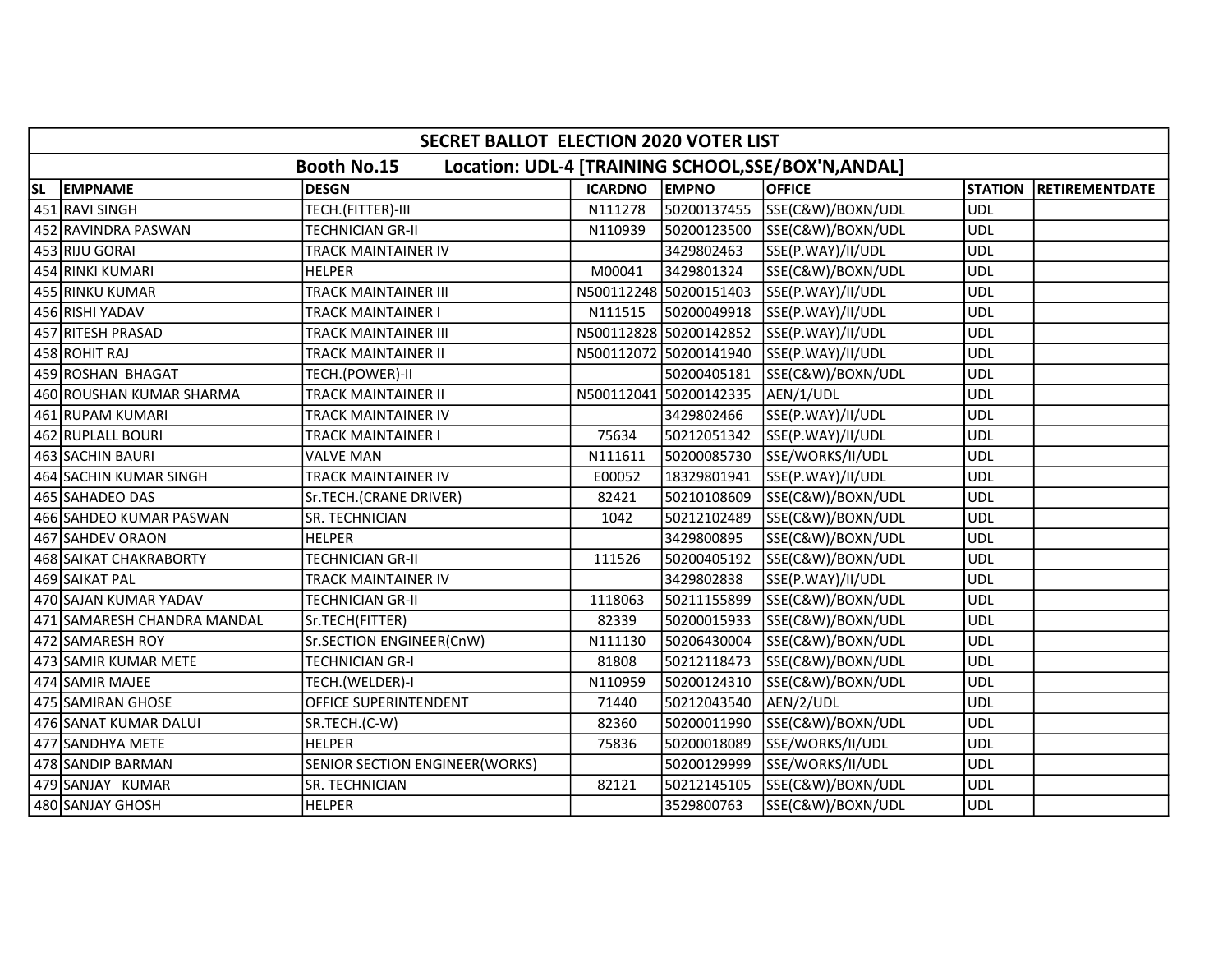|    | SECRET BALLOT ELECTION 2020 VOTER LIST |                             |                |                        |                                                    |                |                |  |  |
|----|----------------------------------------|-----------------------------|----------------|------------------------|----------------------------------------------------|----------------|----------------|--|--|
|    |                                        | <b>Booth No.15</b>          |                |                        | Location: UDL-4 [TRAINING SCHOOL, SE/BOX'N, ANDAL] |                |                |  |  |
| SL | <b>EMPNAME</b>                         | <b>DESGN</b>                | <b>ICARDNO</b> | <b>EMPNO</b>           | <b>OFFICE</b>                                      | <b>STATION</b> | RETIREMENTDATE |  |  |
|    | 481 SANJAY KR SINGH                    | TECH.(CRANE DRIVER)-I       | N110252        | 50200063460            | SSE(C&W)/BOXN/UDL                                  | <b>UDL</b>     |                |  |  |
|    | 482 SANJAY KUMAR                       | <b>TECHNICIAN GR-III</b>    | 111436         | 50205580298            | SSE(C&W)/BOXN/UDL                                  | <b>UDL</b>     |                |  |  |
|    | 483 SANJAY KUMAR                       | <b>TECHNICIAN GR-II</b>     | 1104           | 50200169730            | SSE(C&W)/BOXN/UDL                                  | <b>UDL</b>     |                |  |  |
|    | 484 SANJAY KUMAR                       | <b>TECHNICIAN GR-III</b>    |                | 502NPS05527            | SSE(C&W)/BOXN/UDL                                  | <b>UDL</b>     |                |  |  |
|    | 485 SANJAY KUMAR PAUL                  | Ch. OFFICE SUPERINTENDENT   | 395            | 50212053818            | SSE(C&W)/BOXN/UDL                                  | <b>UDL</b>     |                |  |  |
|    | 486 SANJAY KUMAR RAM                   | <b>TECHNICIAN GR-II</b>     | N111461        | 50200115848            | SSE(P.WAY)/II/UDL                                  | <b>UDL</b>     |                |  |  |
|    | 487 SANJAY KUMAR YADAV                 | <b>TRACK MAINTAINER III</b> |                | N500112018 50200142920 | SSE(P.WAY)/II/UDL                                  | <b>UDL</b>     |                |  |  |
|    | 488 SANJEEV KR RAKESH                  | OFFICE SUPERINTENDENT       | 1098           | 50200063538            | SSE(C&W)/BOXN/UDL                                  | <b>UDL</b>     |                |  |  |
|    | 489 SANJEEV KUMAR                      | TECH.(FITTER)-III           | N111268        | 50200137091            | SSE(C&W)/BOXN/UDL                                  | <b>UDL</b>     |                |  |  |
|    | 490 SANJIB KR SAH                      | <b>TECHNICIAN GR-I</b>      | N110543        | 50200066783            | SSE(C&W)/BOXN/UDL                                  | <b>UDL</b>     |                |  |  |
|    | 491 SANJIB KUMAR.SINGHA                | SR. TECHNICIAN              | N110335        | 50206112882            | SSE(C&W)/BOXN/UDL                                  | <b>UDL</b>     |                |  |  |
|    | 492 SANJIB PAKHIRA                     | TECH.(FITTER)-II            |                |                        | 334NP002064 SSE(C&W)/BOXN/UDL                      | <b>UDL</b>     |                |  |  |
|    | 493 SANJIV KUMAR ROY                   | JUNIOR ENGINEER(SIG)        | N170367        | 50209010348            | SSE/Signal/Works/UDL-NG                            | <b>UDL</b>     |                |  |  |
|    | 494 SANJOY BAGCHI                      | <b>SR SECTION ENGINEER</b>  | 111672         | 50200133577            | SSE(C&W)/BOXN/UDL                                  | <b>UDL</b>     |                |  |  |
|    | 495 SANJOY RAJAK                       | <b>HELPER</b>               | 1118026        | 50200403405            | SSE(C&W)/BOXN/UDL                                  | <b>UDL</b>     |                |  |  |
|    | 496 SANJU DUTTA                        | <b>TRACK MAINTAINER III</b> | 500130627      | 502NPS06986            | AEN/2/UDL                                          | <b>UDL</b>     |                |  |  |
|    | 497 SANT KUMAR                         | <b>JUNIOR ENGINEER(CnW)</b> | M00116         | 50200124035            | SSE(C&W)/BOXN/UDL                                  | <b>UDL</b>     |                |  |  |
|    | 498 SANTANU MONDAL                     | TRACK MAINTAINER IV         |                | 3429802177             | SSE(P.WAY)/II/UDL                                  | <b>UDL</b>     |                |  |  |
|    | 499 SANTI SADHAN DEY                   | TECH.(FITTER)-I             | N110245        | 50200023267            | SSE(C&W)/BOXN/UDL                                  | <b>UDL</b>     |                |  |  |
|    | 500 SANTOSH KR SINGH                   | <b>TRACK MAINTAINER II</b>  | N111816        | 50212133371            | AEN/2/UDL                                          | <b>UDL</b>     |                |  |  |
|    | 501 SANTOSH KR VERMA                   | TECH.(FITTER)-I             | N111214        | 50200032438            | SSE(C&W)/BOXN/UDL                                  | <b>UDL</b>     |                |  |  |
|    | 502 SANTOSH KUMAR                      | OFFICE SUPERINTENDENT       | 60750          | 50200004376            | SSE(C&W)/BOXN/UDL                                  | <b>UDL</b>     |                |  |  |
|    | 503 SANTU MONDAL                       | KHALASI(MULTI PURPOSE)      | N500131072     | 3429800445             | SSE(P.WAY)/II/UDL                                  | <b>UDL</b>     |                |  |  |
|    | 504 SAPAN DAS                          | <b>TRACK MAINTAINER II</b>  | N600667        | 502A0125891            | SSE(P.WAY)/II/UDL                                  | <b>UDL</b>     |                |  |  |
|    | 505 SARAT CHANDRA MONDAL               | SR. TECHNICIAN              | N11194         | 50206054833            | SSE(C&W)/BOXN/UDL                                  | <b>UDL</b>     |                |  |  |
|    | 506 SAUMYA GHOSH                       | Sr.SECTION ENGINEER(CnW)    | APPLIED        | 27529801934            | SSE(C&W)/BOXN/UDL                                  | <b>UDL</b>     |                |  |  |
|    | 507 SAURYA MAJUMDER                    | TECH.(FITTER)-III           | M00024         | 3429800575             | SSE(C&W)/BOXN/UDL                                  | <b>UDL</b>     |                |  |  |
|    | 508 SHAILENDRA KUMAR                   | TECHNICIAN GR-III           | 111595         | 502NPS05387            | SSE(C&W)/BOXN/UDL                                  | <b>UDL</b>     |                |  |  |
|    | 509 SHAMBHU MANJHI                     | <b>TECHNICIAN GR-I</b>      | 111687         | 50212142311            | SSE(C&W)/BOXN/UDL                                  | <b>UDL</b>     |                |  |  |
|    | 510 SHANKAR GOPE                       | TRACK MAINTAINER I          | N111502        | 50200049931            | SSE(P.WAY)/II/UDL                                  | <b>UDL</b>     |                |  |  |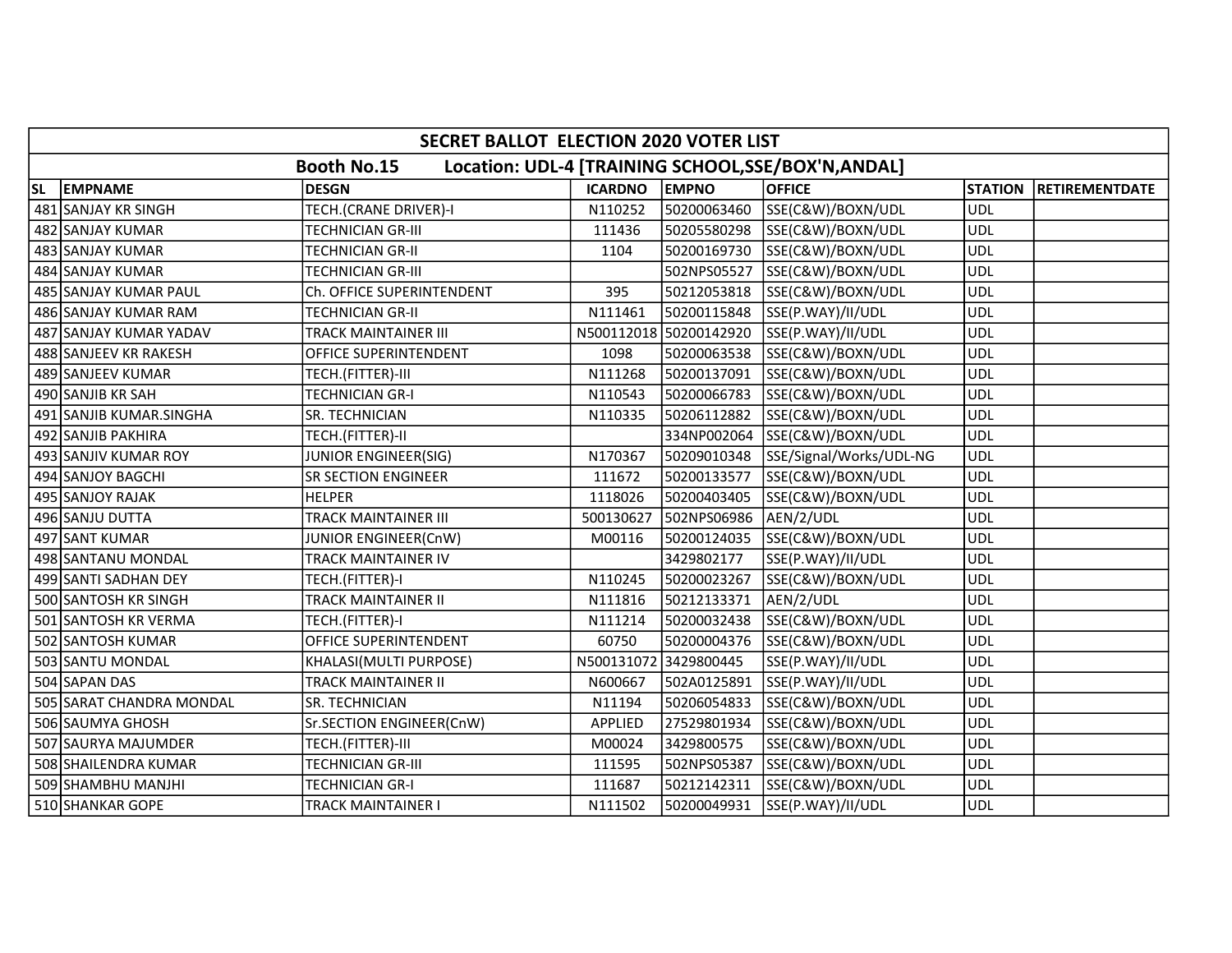|           |                          | SECRET BALLOT ELECTION 2020 VOTER LIST |                |                        |                                                     |                |                       |
|-----------|--------------------------|----------------------------------------|----------------|------------------------|-----------------------------------------------------|----------------|-----------------------|
|           |                          | <b>Booth No.15</b>                     |                |                        | Location: UDL-4 [TRAINING SCHOOL, SSE/BOX'N, ANDAL] |                |                       |
| <b>SL</b> | <b>EMPNAME</b>           | <b>DESGN</b>                           | <b>ICARDNO</b> | <b>EMPNO</b>           | <b>OFFICE</b>                                       | <b>STATION</b> | <b>RETIREMENTDATE</b> |
|           | 511 SHANTI DHANU         | KHALASI(MULTI PURPOSE)                 | N111316        | 50200095734            | SSE/WORKS/II/UDL                                    | <b>UDL</b>     |                       |
|           | 512 SHISHU RANJAN KUMAR  | TECH.(FITTER)-II                       | N110726        | 50200120121            | SSE(C&W)/BOXN/UDL                                   | <b>UDL</b>     |                       |
|           | 513 SHIV KUMAR VERMA     | <b>TECHNICIAN GR-II</b>                | 111501         | 50200169766            | SSE(C&W)/BOXN/UDL                                   | <b>UDL</b>     |                       |
|           | 514 SHIV NARAYAN KUMAR   | TECH.(FITTER)-II                       | N110724        | 50200122488            | SSE(C&W)/BOXN/UDL                                   | <b>UDL</b>     |                       |
|           | 515 SHIVANGEE            | <b>TRACK MAINTAINER III</b>            |                | N500112008 50200144010 | SSE(P.WAY)/II/UDL                                   | <b>UDL</b>     |                       |
|           | 516 SHOUVIK MUKHOPADHYAY | TECH.(FITTER)-II                       | N111852        | 50200127176            | SSE/WORKS/II/UDL                                    | <b>UDL</b>     |                       |
|           | 517 SHYAM LALL           | <b>TRACK MAINTAINER IV</b>             | E000143        | 3429801088             | SSE(P.WAY)/II/UDL                                   | <b>UDL</b>     |                       |
|           | 518 SILA DEVI            | <b>TECHNICIAN GR-II</b>                | APPLIED        | 50200106847            | SSE(C&W)/BOXN/UDL                                   | <b>UDL</b>     |                       |
|           | 519 SIMA SARKAR          | OFFICE SUPERINTENDENT                  |                | N500130846 50212127681 | AEN/2/UDL                                           | <b>UDL</b>     |                       |
|           | 520 SITA RAM MONDAL      | <b>TRACK MAINTAINER I</b>              | N111520        | 50212130667            | SSE(P.WAY)/II/UDL                                   | <b>UDL</b>     |                       |
|           | 521 SITARAM MAHATO       | <b>TRACK MAINTAINER I</b>              | N111509        | 50200081220            | SSE(P.WAY)/II/UDL                                   | <b>UDL</b>     |                       |
|           | 522 SITARAM YADAV        | TRAINEE                                | N111322        | 50200124394            | SSE/WORKS/II/UDL                                    | <b>UDL</b>     |                       |
|           | 523 SK GOLAM ASPIA       | MCM (FITTER)                           | N111315        | 50212075103            | SSE/WORKS/II/UDL                                    | <b>UDL</b>     |                       |
|           | 524 SNEHA AASH           | TRACK MAINTAINER IV                    |                | 3429802178             | SSE(P.WAY)/II/UDL                                   | <b>UDL</b>     |                       |
|           | 525 SOHAN SOREN          | <b>HELPER</b>                          | N111210        | 502A2139269            | SSE(C&W)/BOXN/UDL                                   | <b>UDL</b>     |                       |
|           | 526 SOHAN TUDU           | Sr.TECH(TURNER)                        | N110300        | 50200036614            | SSE(C&W)/BOXN/UDL                                   | <b>UDL</b>     |                       |
|           | 527 SOMNATH DAS          | <b>TRACK MAINTAINER III</b>            |                | N500131144 50714402552 | SSE(P.WAY)/II/UDL                                   | <b>UDL</b>     |                       |
|           | 528 SOMNATH MANDAL       | <b>TRACK MAINTAINER IV</b>             |                | 3429802328             | SSE(P.WAY)/II/UDL                                   | <b>UDL</b>     |                       |
|           | 529 SONTOSH DAS          | TRACK MAINTAINER IV                    |                | N500130518 502NPS10958 | SSE(P.WAY)/II/UDL                                   | <b>UDL</b>     |                       |
|           | 530 SOUMEN RAJAK         | <b>TRACK MAINTAINER IV</b>             |                | 3429802329             | SSE(P.WAY)/II/UDL                                   | <b>UDL</b>     |                       |
|           | 531 SOURAV LASKAR        | TRACK MAINTAINER IV                    |                | 3429802326             | SSE(P.WAY)/II/UDL                                   | <b>UDL</b>     |                       |
|           | 532 SRI SHAHBAZ ALAM     | <b>HELPER</b>                          | 111790         | 3429800638             | SSE(C&W)/BOXN/UDL                                   | <b>UDL</b>     |                       |
|           | 533 SRIKANTA BOURI       | TRACK MAINTAINER I                     | N111562        | 50200072461            | SSE(P.WAY)/II/UDL                                   | <b>UDL</b>     |                       |
|           | 534 SRIKANTA MAITY       | TRACK MAINTAINER IV                    |                | 3429802330             | SSE(P.WAY)/II/UDL                                   | <b>UDL</b>     |                       |
|           | 535 SRIKANTA MONDAL      | TECH.(FITTER)-III                      | N111276        | 50200137649            | SSE(C&W)/BOXN/UDL                                   | <b>UDL</b>     |                       |
|           | 536 SRIRAM KEOT          | <b>TRACK MAINTAINER II</b>             | N111575        | 50200085789            | SSE(P.WAY)/II/UDL                                   | UDL            |                       |
|           | 537 SUBARNA PATRA        | <b>HELPER</b>                          | M00080         |                        | 15215MS1235 SSE(C&W)/BOXN/UDL                       | <b>UDL</b>     |                       |
|           | 538 SUBHANKAR PRAMANIK   | TECH.(FITTER)-III                      | 111469         | 50200171451            | SSE(C&W)/BOXN/UDL                                   | <b>UDL</b>     |                       |
|           | 539 SUBHAS BOURI         | <b>VALVE MAN</b>                       |                | N500112187 50200085548 | SSE/WORKS/II/UDL                                    | <b>UDL</b>     |                       |
|           | 540 SUBHASH              | <b>HELPER</b>                          | 120589         | 50212078153            | SSE/Signal/Works/UDL-NG                             | <b>UDL</b>     |                       |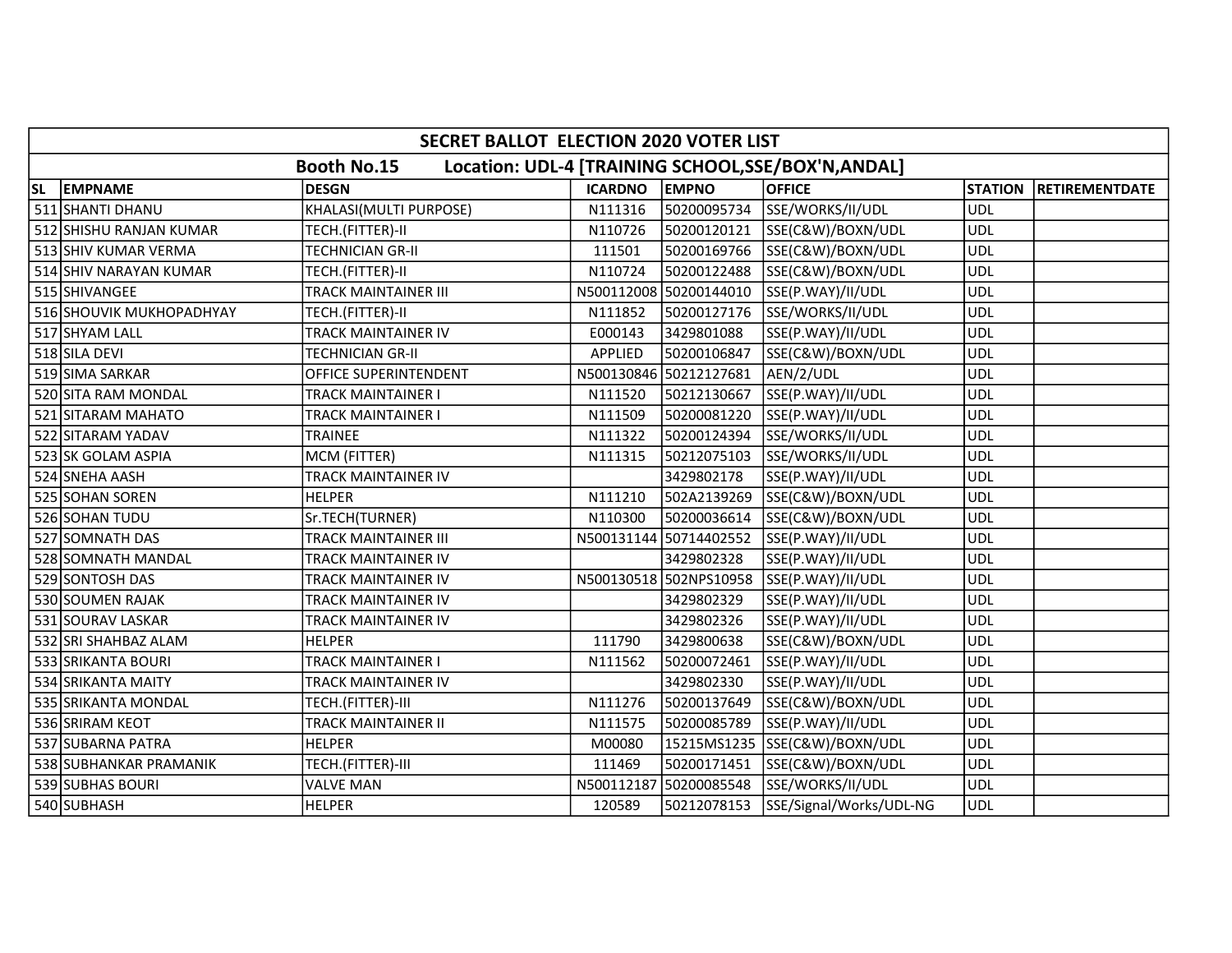|           |                           | SECRET BALLOT ELECTION 2020 VOTER LIST |                |                        |                                                     |                |                       |
|-----------|---------------------------|----------------------------------------|----------------|------------------------|-----------------------------------------------------|----------------|-----------------------|
|           |                           | <b>Booth No.15</b>                     |                |                        | Location: UDL-4 [TRAINING SCHOOL, SSE/BOX'N, ANDAL] |                |                       |
| <b>SL</b> | <b>EMPNAME</b>            | <b>DESGN</b>                           | <b>ICARDNO</b> | <b>EMPNO</b>           | <b>OFFICE</b>                                       | <b>STATION</b> | <b>RETIREMENTDATE</b> |
|           | 541 SUBHASHIS CHAKRABORTY | <b>HELPER</b>                          | M00029         | 3429800646             | SSE(C&W)/BOXN/UDL                                   | <b>UDL</b>     |                       |
|           | 542 SUBIR CHAKRABORTY     | <b>TECHNICIAN GR-II</b>                | 1102           | 50200169900            | SSE(C&W)/BOXN/UDL                                   | <b>UDL</b>     |                       |
|           | 543 SUBODH KUMAR GHOSH    | Sr.TECH(TURNER)                        | 810            | 50206077961            | SSE(C&W)/BOXN/UDL                                   | <b>UDL</b>     |                       |
|           | 544 SUBRATA KUMAR BOSE    | <b>HELPER</b>                          | 111465         | 50200178652            | SSE(C&W)/BOXN/UDL                                   | <b>UDL</b>     |                       |
|           | 545 SUBRATA KUMAR RAJWAR  | <b>TRACK MAINTAINER IV</b>             | E000227        | 50714405153            | SSE(P.WAY)/II/UDL                                   | <b>UDL</b>     |                       |
|           | 546 SUDARSHAN SHARMA      | <b>HELPER</b>                          | APPLIED        | 3429801760             | SSE(C&W)/BOXN/UDL                                   | <b>UDL</b>     |                       |
|           | 547 SUDEB MAHAPATRA       | Ch. OFFICE SUPERINTENDENT              | N40397         | 50212008928            | AEN/1/UDL                                           | <b>UDL</b>     |                       |
|           | 548 SUDHIR KUMAR MANDAL   | <b>HELPER</b>                          | M00045         | 3429800711             | SSE(C&W)/BOXN/UDL                                   | <b>UDL</b>     |                       |
|           | 549 SUDIP KUMAR NANDI     | TECH.(FITTER)-I                        | 1118024        | 50200403757            | SSE(C&W)/BOXN/UDL                                   | <b>UDL</b>     |                       |
|           | 550 SUJEN BIRUA           | <b>TECHNICIAN GR-I</b>                 | N110342        | 50200022615            | SSE(C&W)/BOXN/UDL                                   | <b>UDL</b>     |                       |
|           | 551 SUKANTA MONDAL        | <b>HELPER</b>                          |                | 3529801018             | SSE(C&W)/BOXN/UDL                                   | <b>UDL</b>     |                       |
|           | 552 SUKDEB BISWAS         | <b>HELPER</b>                          |                | 18229801730            | SSE(C&W)/BOXN/UDL                                   | <b>UDL</b>     |                       |
|           | 553 SUKHARANJAN SINGHA    | <b>TRACK MAINTAINER IV</b>             |                | 3429802333             | SSE(P.WAY)/II/UDL                                   | <b>UDL</b>     |                       |
|           | 554 SUKHENDU PARUI        | Sr.SECTION ENGINEER(CnW)               | 111674         | 50204766416            | SSE(C&W)/BOXN/UDL                                   | <b>UDL</b>     |                       |
|           | 555 SUKUMAR METE          | SR. TECHNICIAN                         | 81196          | 50212110966            | SSE(C&W)/BOXN/UDL                                   | <b>UDL</b>     |                       |
|           | 556 SULEKHA ROY           | KHALASI HELPER                         |                | 3429801991             | SSE/WORKS/II/UDL                                    | <b>UDL</b>     |                       |
|           | 557 SUMAN KUMAR JAISWAL   | TRACK MAINTAINER IV                    |                | 329800230              | SSE(P.WAY)/II/UDL                                   | <b>UDL</b>     |                       |
|           | 558 SUMANTA MAJI          | <b>TECHNICIAN GR-II</b>                | 1110           | 50200169651            | SSE(C&W)/BOXN/UDL                                   | <b>UDL</b>     |                       |
|           | 559 SUMIT MONDAL          | <b>TECHNICIAN GR-III</b>               |                | 3429800173             | SSE(C&W)/BOXN/UDL                                   | <b>UDL</b>     |                       |
|           | 560 SUMIT PODDAR          | Sr.SECTION ENGINEER(CnW)               | 111197         | 50200045032            | SSE(C&W)/BOXN/UDL                                   | <b>UDL</b>     |                       |
|           | 561 SUNIL KUMAR           | TECH.(CRANE DRIVER)-I                  | 1118062        | 502NPS07162            | SSE(C&W)/BOXN/UDL                                   | <b>UDL</b>     |                       |
|           | 562 SUNIL KUMAR           | <b>TRACK MAINTAINER III</b>            |                | N500112045 50200142761 | SSE(P.WAY)/II/UDL                                   | <b>UDL</b>     |                       |
|           | 563 SUNIL KUMAR           | SR. TECHNICIAN                         | N111084        | 50206409775            | SSE(C&W)/BOXN/UDL                                   | <b>UDL</b>     |                       |
|           | 564 SUNIL KUMAR ROY       | Sr.TECH(WELDER)                        | 804            | 50206078023            | SSE(C&W)/BOXN/UDL                                   | <b>UDL</b>     |                       |
|           | 565 SUNIL KUMAR SINGH     | <b>TRACK MAINTAINER II</b>             | N111514        | 50200120911            | SSE(P.WAY)/II/UDL                                   | <b>UDL</b>     |                       |
|           | 566 SUNIL KUMAR SINGH     | OFFICE SUPERINTENDENT                  | N170079        | 50212126147            | SSE/WORKS/II/UDL                                    | <b>UDL</b>     |                       |
|           | 567 SUNIL THAKUR          | <b>TECHNICIAN GR-I</b>                 | 82408          | 50200015910            | SSE(C&W)/BOXN/UDL                                   | <b>UDL</b>     |                       |
|           | 568 SUPARNA MISTRY        | TRACK MAINTAINER III                   | N500112677     | 50200162760            | SSE(P.WAY)/II/UDL                                   | <b>UDL</b>     |                       |
|           | 569 SUPHOL HASDA          | KHALASI(MULTI PURPOSE)                 |                | N500130180 502NPS06307 | SSE/WORKS/II/UDL                                    | <b>UDL</b>     |                       |
|           | 570 SUPRAKASH SARKHEL     | <b>TECHNICIAN GR-I</b>                 | N111086        | 50200062431            | SSE(C&W)/BOXN/UDL                                   | <b>UDL</b>     |                       |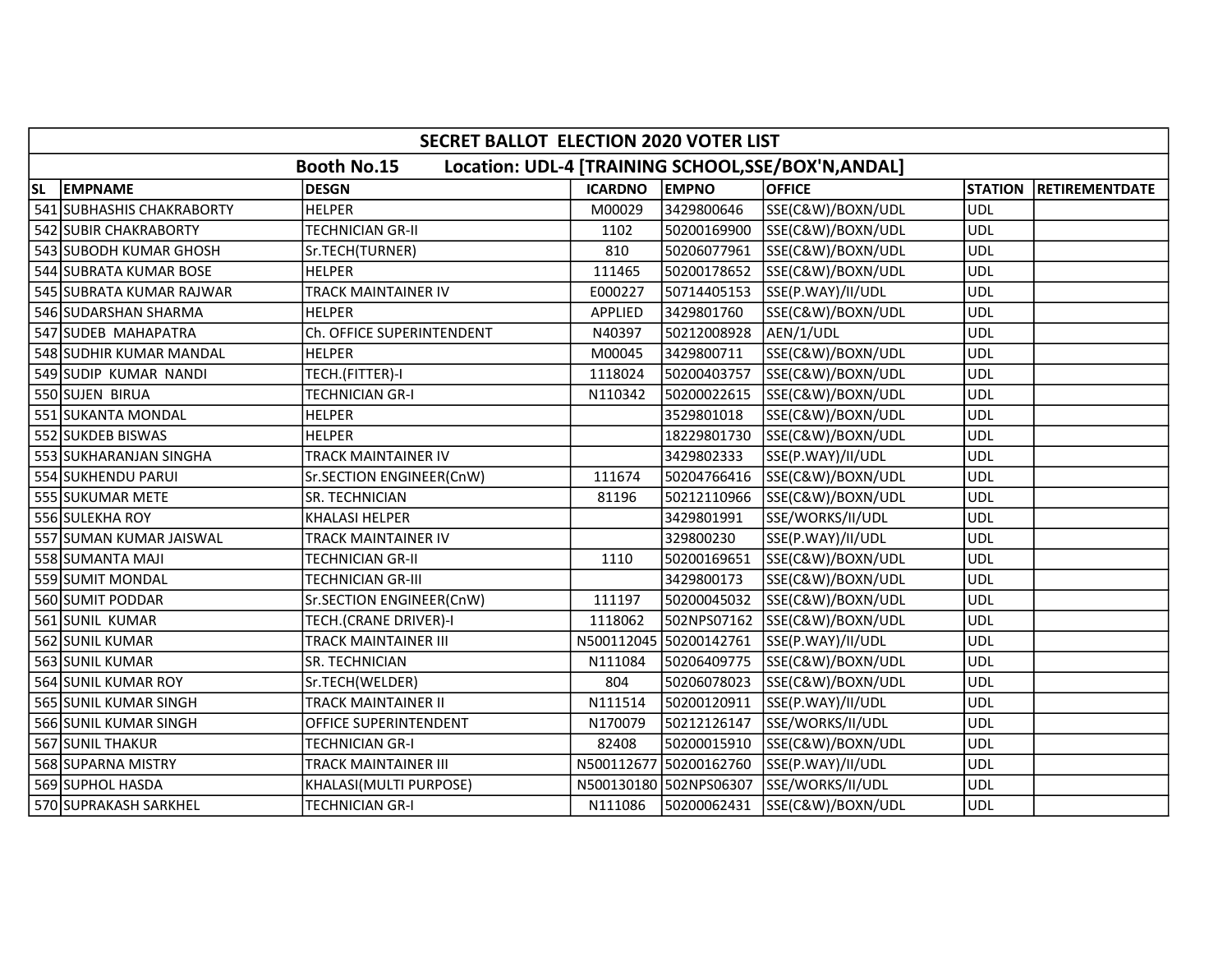|    | SECRET BALLOT ELECTION 2020 VOTER LIST |                                |                |                        |                                                     |                |                       |  |  |
|----|----------------------------------------|--------------------------------|----------------|------------------------|-----------------------------------------------------|----------------|-----------------------|--|--|
|    |                                        | Booth No.15                    |                |                        | Location: UDL-4 [TRAINING SCHOOL, SSE/BOX'N, ANDAL] |                |                       |  |  |
| SL | <b>EMPNAME</b>                         | <b>DESGN</b>                   | <b>ICARDNO</b> | <b>EMPNO</b>           | <b>OFFICE</b>                                       | <b>STATION</b> | <b>RETIREMENTDATE</b> |  |  |
|    | 571 SUPRIYA NANDI                      | Sr.SECTION ENGINEER(CnW)       | 82172          | 50212005216            | SSE(C&W)/BOXN/UDL                                   | <b>UDL</b>     |                       |  |  |
|    | 572 SURAJ KUMAR                        | <b>TRACK MAINTAINER III</b>    |                | N500113079 50200142748 | SSE(P.WAY)/II/UDL                                   | <b>UDL</b>     |                       |  |  |
|    | 573 SURAJIT DAS                        | TECH.(FITTER)-I                | N110243        | 50200023255            | SSE(C&W)/BOXN/UDL                                   | <b>UDL</b>     |                       |  |  |
|    | 574 SURAJIT HALDAR                     | TECH.(FITTER)-I                | N110239        | 50200062571            | SSE(C&W)/BOXN/UDL                                   | <b>UDL</b>     |                       |  |  |
|    | 575 SURAJIT MANDAL                     | TRACK MAINTAINER IV            |                | 3429802337             | SSE(P.WAY)/II/UDL                                   | <b>UDL</b>     |                       |  |  |
|    | 576 SURANJAN ROUL                      | <b>TRACK MAINTAINER IV</b>     |                | 3429802458             | SSE(P.WAY)/II/UDL                                   | <b>UDL</b>     |                       |  |  |
|    | 577 SURANJAN SARKER                    | SENIOR SECTION ENGINEER(P.WAY) | E00047         | 50212102052            | SSE(P.WAY)/II/UDL                                   | <b>UDL</b>     |                       |  |  |
|    | 578 SURENDRA MAHTO                     | TRACK MAINTAINER II            |                | N500112022 50200142736 | SSE(P.WAY)/II/UDL                                   | <b>UDL</b>     |                       |  |  |
|    | 579 SURESH KUMAR                       | <b>TECHNICIAN GR-II</b>        |                | 50200169705            | SSE(C&W)/BOXN/UDL                                   | <b>UDL</b>     |                       |  |  |
|    | 580 SURINDAR PRASAD                    | Sr.TECH(WELDER)                | 82236          | 50212101217            | SSE(C&W)/BOXN/UDL                                   | <b>UDL</b>     |                       |  |  |
|    | 581 SURJEET KUMAR                      | TRACK MAINTAINER III           |                | N500112032 50200144125 | SSE(P.WAY)/II/UDL                                   | <b>UDL</b>     |                       |  |  |
|    | 582 SUSANTA BISWAS                     | TRACK MAINTAINER IV            |                | N500130781 502NPS07561 | SSE(P.WAY)/II/UDL                                   | <b>UDL</b>     |                       |  |  |
|    | 583 SUSANTA KONER                      | Sr.SECTION ENGINEER(CnW)       | 82171          | 50212073131            | SSE(C&W)/BOXN/UDL                                   | <b>UDL</b>     |                       |  |  |
|    | 584 SUSANTA MANDAL                     | KHALASI(MULTI PURPOSE)         |                | N500130179 502NPS06306 | SSE/WORKS/II/UDL                                    | <b>UDL</b>     |                       |  |  |
|    | 585 SUSANTA MANDAL                     | <b>TECHNICIAN GR-I</b>         | 111659         | 50290016385            | SSE(C&W)/BOXN/UDL                                   | <b>UDL</b>     |                       |  |  |
|    | 586 SUSHIL KUMAR PRASAD                | Sr.TECH(WELDER)                | 82337          | 50212096155            | SSE(C&W)/BOXN/UDL                                   | <b>UDL</b>     |                       |  |  |
|    | 587 SWAPAN KR KUNDU                    | Sr.SECTION ENGINEER(CnW)       | N110738        | 50206085957            | SSE(C&W)/BOXN/UDL                                   | <b>UDL</b>     |                       |  |  |
|    | 588 SWAPAN MAJUMDER                    | Sr.SECTION ENGINEER(CnW)       | N110586        | 50200107610            | SSE(C&W)/BOXN/UDL                                   | <b>UDL</b>     |                       |  |  |
|    | 589 SYED SAJID NADEEM                  | <b>TECHNICIAN GR-I</b>         | M00077         | 502N0000015            | SSE(C&W)/BOXN/UDL                                   | <b>UDL</b>     |                       |  |  |
|    | 590 TAJ MOHAMMAD MOMIN                 | TECH.(FILTER OPERATOR)-II      | 113336         | 50212097251            | SSE/WORKS/II/UDL                                    | <b>UDL</b>     |                       |  |  |
|    | 591 TAMAL KRISHNA GHOSH                | <b>HELPER</b>                  | N50013000      | 50200182667            | SSE/WORKS/II/UDL                                    | <b>UDL</b>     |                       |  |  |
|    | 592 TANMOY BAIDYA                      | <b>TRACK MAINTAINER IV</b>     |                | 3429802336             | SSE(P.WAY)/II/UDL                                   | <b>UDL</b>     |                       |  |  |
|    | 593 TANMOY MUKHERJEE                   | TECH.(FITTER)-III              | N111291        | 50200137443            | SSE(C&W)/BOXN/UDL                                   | <b>UDL</b>     |                       |  |  |
|    | 594 TAPAN MAJI                         | <b>TECHNICIAN GR-I</b>         | 81152          | 50212105156            | SSE(C&W)/BOXN/UDL                                   | <b>UDL</b>     |                       |  |  |
|    | 595 TAPAS KUMAR MANDAL                 | SR. TECHNICIAN                 | N110553        | 50200045599            | SSE(C&W)/BOXN/UDL                                   | <b>UDL</b>     |                       |  |  |
|    | 596 TAPAS KUMAR ROY                    | TECH.(WELDER)-I                | N110950        | 50200124345            | SSE(C&W)/BOXN/UDL                                   | <b>UDL</b>     |                       |  |  |
|    | 597 TAPAS PAL                          | TECHNICIAN GR-III              | 111277         | 50200137510            | SSE(C&W)/BOXN/UDL                                   | <b>UDL</b>     |                       |  |  |
|    | 598 TAPASHA KR MOHANTY                 | TECH(PAINTER)-II               | APPLIED        | 50200044210            | SSE(C&W)/BOXN/UDL                                   | <b>UDL</b>     |                       |  |  |
|    | 599 TARIT KUMAR MONDAL                 | Sr. SECTION ENGINEER(SIG)      | N170050        | 50209366416            | SSE/Signal/Works/UDL-NG                             | <b>UDL</b>     |                       |  |  |
|    | 600 TRIBENI GOPE                       | TRACK MAINTAINER II            | N111576        | 50200081334            | SSE(P.WAY)/II/UDL                                   | <b>UDL</b>     |                       |  |  |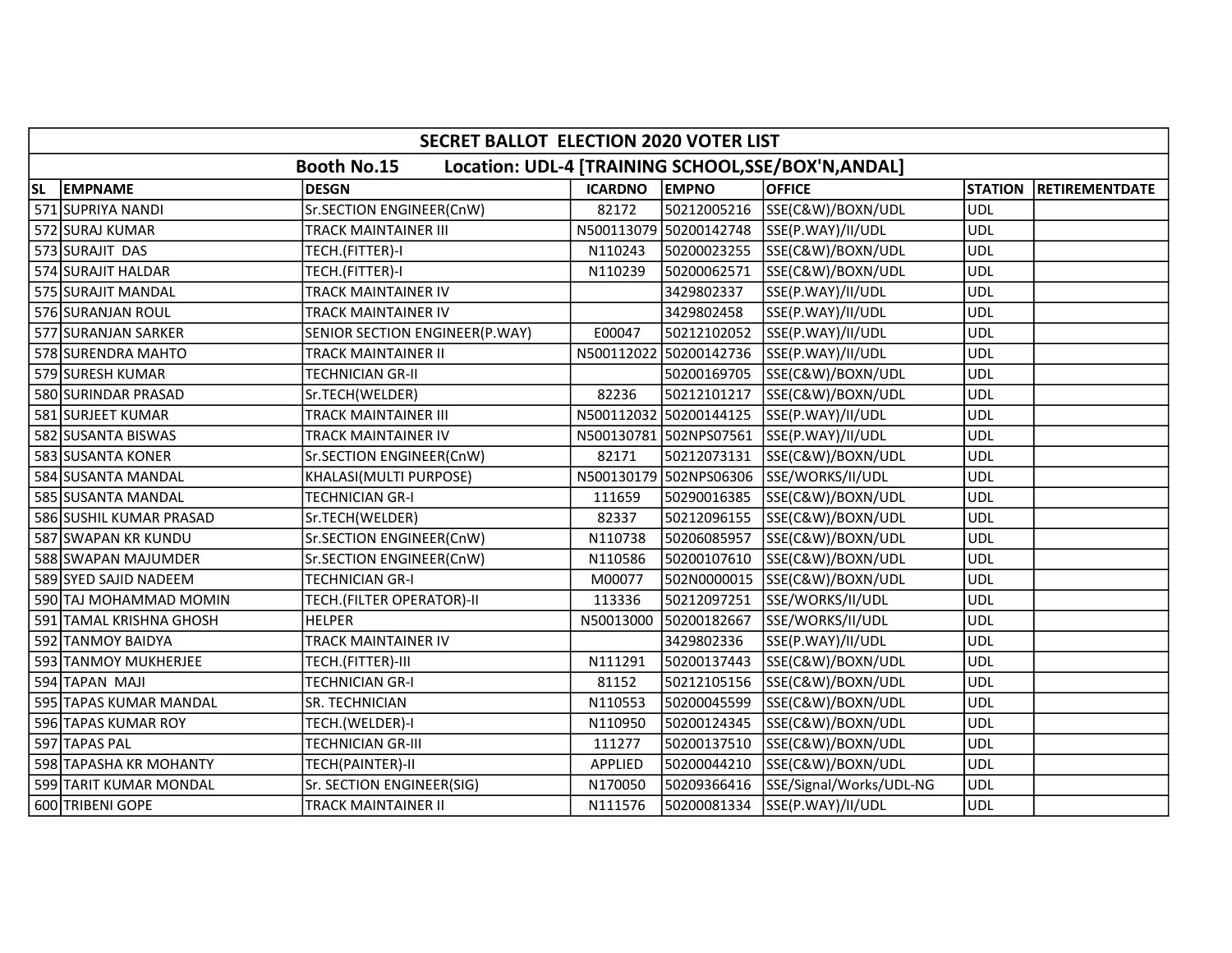|    | SECRET BALLOT ELECTION 2020 VOTER LIST |                             |                |                        |                                                    |                |                |  |  |
|----|----------------------------------------|-----------------------------|----------------|------------------------|----------------------------------------------------|----------------|----------------|--|--|
|    |                                        | <b>Booth No.15</b>          |                |                        | Location: UDL-4 [TRAINING SCHOOL, SE/BOX'N, ANDAL] |                |                |  |  |
| SL | <b>EMPNAME</b>                         | <b>DESGN</b>                | <b>ICARDNO</b> | <b>EMPNO</b>           | <b>OFFICE</b>                                      | <b>STATION</b> | RETIREMENTDATE |  |  |
|    | 601 TULSHI DAS                         | <b>TRACK MAINTAINER I</b>   | N111571        | 50200042729            | SSE(P.WAY)/II/UDL                                  | <b>UDL</b>     |                |  |  |
|    | 602 TUSAR KANTI TUDU                   | <b>TECHNICIAN GR-I</b>      | N110295        | 50200033870            | SSE(C&W)/BOXN/UDL                                  | <b>UDL</b>     |                |  |  |
|    | 603 TUSHAR KANTI MAJI                  | <b>TRACK MAINTAINER II</b>  | N111497        | 50200111454            | SSE(P.WAY)/II/UDL                                  | <b>UDL</b>     |                |  |  |
|    | 604 UDAIY PRATAP PAL                   | <b>TRACK MAINTAINER III</b> |                | N500112024 50200143042 | SSE(P.WAY)/II/UDL                                  | <b>UDL</b>     |                |  |  |
|    | 605 UDAY KUMAR                         | <b>TECHNICIAN GR-II</b>     | 111548         | 50200169778            | SSE(C&W)/BOXN/UDL                                  | <b>UDL</b>     |                |  |  |
|    | 606 UDAY KUMAR                         | <b>TECHNICIAN GR-III</b>    | 1118009        | 50200138435            | SSE(C&W)/BOXN/UDL                                  | <b>UDL</b>     |                |  |  |
|    | 607 UJIR YADAV                         | <b>TRACK MAINTAINER II</b>  | N111537        | 50200081358            | SSE(P.WAY)/II/UDL                                  | <b>UDL</b>     |                |  |  |
|    | 608 UJJWAL KUMAR MONDAL                | TRACK MAINTAINER IV         |                | 3429802464             | SSE(P.WAY)/II/UDL                                  | <b>UDL</b>     |                |  |  |
|    | 609 UMA PRASAD RAJAK                   | Sr.TECH(TURNER)             | 81744          | 50202267615            | SSE(C&W)/BOXN/UDL                                  | <b>UDL</b>     |                |  |  |
|    | 610 UMAPADA KUNDU                      | TECH.(FITTER)-I             | N110054        | 50200062601            | SSE(C&W)/BOXN/UDL                                  | <b>UDL</b>     |                |  |  |
|    | 611 USHA SONKAR                        | <b>TECHNICIAN GR-II</b>     | 111470         | 50200169717            | SSE(C&W)/BOXN/UDL                                  | <b>UDL</b>     |                |  |  |
|    | 612 UTPAL CHATTERJEE                   | TECH.(FITTER)-II            | N110742        | 50200110942            | SSE(C&W)/BOXN/UDL                                  | <b>UDL</b>     |                |  |  |
|    | 613 UTTAM DAS                          | SR. TECHNICIAN              | N110597        | 50200500522            | SSE(C&W)/BOXN/UDL                                  | <b>UDL</b>     |                |  |  |
|    | 614 UTTAM KUMAR SAH                    | TRACK MAINTAINER IV         |                | 50200404720            | SSE(P.WAY)/II/UDL                                  | <b>UDL</b>     |                |  |  |
|    | 615 VAIDYANATH KUMAR                   | <b>TECHNICIAN GR-II</b>     | 111483         | 50200169754            | SSE(C&W)/BOXN/UDL                                  | <b>UDL</b>     |                |  |  |
|    | 616 VIJAY BAITHA                       | TECH.(WELDER)-I             | 82401          | 50212144071            | SSE(C&W)/BOXN/UDL                                  | <b>UDL</b>     |                |  |  |
|    | 617 VIJAY KUMAR                        | <b>TECHNICIAN GR-II</b>     | 111485         | 50200169780            | SSE(C&W)/BOXN/UDL                                  | <b>UDL</b>     |                |  |  |
|    | 618 VIJAY KUMAR                        | <b>TRACK MAINTAINER IV</b>  | E000166        | 18429802792            | SSE(P.WAY)/II/UDL                                  | <b>UDL</b>     |                |  |  |
|    | 619 VIJAY KUMAR SINGH                  | TRACK MAINTAINER IV         | 2168           | 808087015              | SSE(P.WAY)/II/UDL                                  | <b>UDL</b>     |                |  |  |
|    | 620 VIJAY SHANKAR KUMAR                | <b>TECHNICIAN GR-I</b>      | N111076        | 50206434939            | SSE(C&W)/BOXN/UDL                                  | <b>UDL</b>     |                |  |  |
|    | 621 VIKAS KUMAR SINGH                  | TRACK MAINTAINER IV         |                | 50881302891            | SSE(P.WAY)/II/UDL                                  | <b>UDL</b>     |                |  |  |
|    | 622 VIKASH KUMAR                       | TRACK MAINTAINER III        | E000175        | 50200144034            | SSE(P.WAY)/II/UDL                                  | <b>UDL</b>     |                |  |  |
|    | 623 VIKASH KUMAR                       | TRACK MAINTAINER III        |                | N500112053 50200143029 | SSE(P.WAY)/II/UDL                                  | <b>UDL</b>     |                |  |  |
|    | 624 VIKASH KUMAR                       | Sr.SECTION ENGINEER(CnW)    | N111132        | 50200132846            | SSE(C&W)/BOXN/UDL                                  | <b>UDL</b>     |                |  |  |
|    | 625 VIKASH KUMAR                       | <b>TECHNICIAN GR-II</b>     | 1114           | 50200169857            | SSE(C&W)/BOXN/UDL                                  | <b>UDL</b>     |                |  |  |
|    | 626 VIKASH KUMAR GUPTA                 | <b>TRAINEES</b>             |                | 3429803039             | SSE(P.WAY)/II/UDL                                  | <b>UDL</b>     |                |  |  |
|    | 627 VIKESH                             | TRACK MAINTAINER IV         |                | 50329802126            | SSE(P.WAY)/II/UDL                                  | <b>UDL</b>     |                |  |  |
|    | 628 VINAY KUMAR                        | <b>VALVE MAN</b>            |                | N500130175 502NPS07994 | SSE/WORKS/II/UDL                                   | <b>UDL</b>     |                |  |  |
|    | 629 VINOD KUMAR GOND                   | <b>HELPER</b>               | M00078         | 3429800293             | SSE(C&W)/BOXN/UDL                                  | <b>UDL</b>     |                |  |  |
|    | 630 VIPIN KUMAR                        | <b>HELPER</b>               | 1118031        | 3429800492             | SSE(C&W)/BOXN/UDL                                  | <b>UDL</b>     |                |  |  |